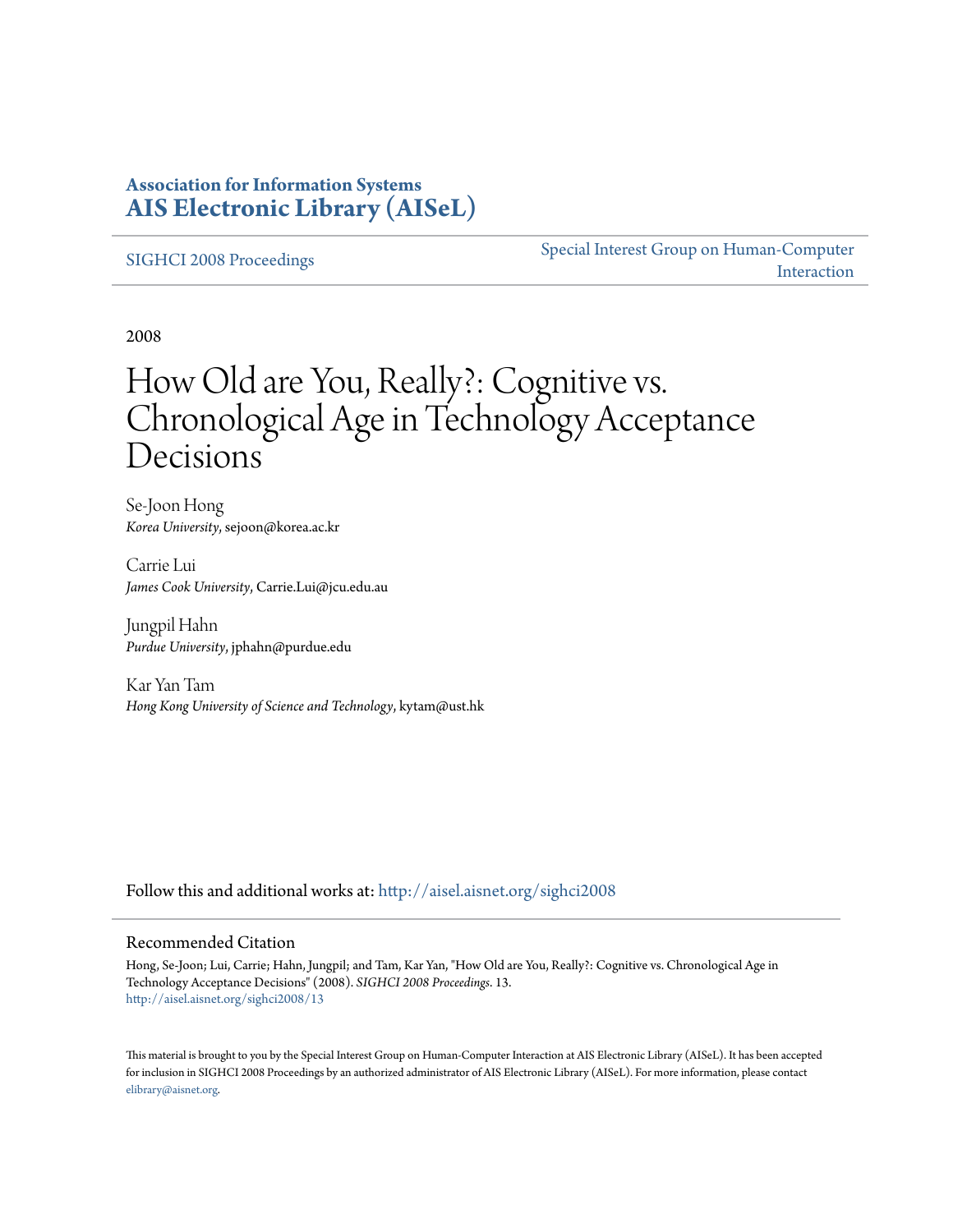# **How Old are You, Really?: Cognitive vs. Chronological Age in Technology Acceptance Decisions**

**Se-Joon Hong** Korea University Business School sejoon@korea.ac.kr

> **Jungpil Hahn** Purdue University jphahn@purdue.edu

#### **ABSTRACT**

With increasing trends toward global aging and accompanying tendencies of (older) individuals to feel younger than they actually are, an important research question to ask is whether factors influencing IT acceptance are the same across individuals who perceive themselves to be as old as they actually are (i.e., cognitive age = chronological age) and those that perceive themselves to be younger than they actually are (i.e., cognitive age  $\langle$  chronological age). We conduct an empirical analysis comparing these two groups in the context of mobile data services (MDS). Our results show that for the "young at heart", perceived usefulness, perceived ease of use and perceived enjoyment play significant roles in their IT acceptance decisions, whereas for those who perceive themselves to be as old as they actually are, perceived ease of use and subjective norms were significant. Implications for research and practice are discussed.

#### **Keywords**

Age, chronological age, cognitive age, technology acceptance, mobile data services

#### **INTRODUCTION**

Age differences have been known to play an important role in understanding human perceptions and behavior in various research domains including psychology (e.g., Salthouse, 1996), organizational behavior (e.g., Goldberg, et al., 2004), marketing (e.g., Yoon, 1997) and information systems (e.g., Morris et al., 2005). Within this stream of research, age has typically been treated as a demographic variable measured by the number of years from birth (i.e., chronological age) without much consideration about the meaning of age in the individuals' minds. However, a growing body of research in various disciplines has begun to question the appropriateness of using simple chronological measures of age for making

**Carrie Lui** James Cook University Carrie.Lui@jcu.edu.au

## **Kar Yan Tam** Hong Kong University of Science and Technology kytam@ust.hk

inferences or predictions about attitudes or behaviors (e.g., Barak and Schiffman, 1981; Neugarten and Hagestad, 1976; Schiffman and Sherman, 1991; Sherman et al., 2001). According to Barak and Schiffman (1981), the inadequacy of using chronological age may stem from the fact that people often perceive themselves to be at an age different from their chronological age. Furthermore, individual perceptiwons, attitudes and behaviors are influenced to a greater extent by how old a person feels (i.e., cognitive age) than how long she has lived (i.e., chronological age).

The current study investigates whether the theoretical relationships in models of technology acceptance vary depending on how age is conceptualized. We focus on discrepancies in age perceptions (i.e., differences between birth-date-based *chronological* age and self-perceived *cognitive* age). Can cognitive age reveal heterogeneity among chronologically homogeneous users in IT acceptance? This question is particularly important with the rapid growth of IT-based consumer product markets (e.g., mobile data services, iPods, PlayStations, etc.) where IT products and services are targeted at multiple heterogeneous consumer segments. If there are significant differences among chronologically homogeneous but cognitively heterogeneous users, traditional user segmentations approaches based solely on chronological age may produce limited (and perhaps misleading) insights into users' needs.

#### **THEORETICAL BACKGROUND AND HYPOTHESES DEVELOPMENT**

#### **Cognitive age**

Cognitive age has been validated and is widely used in aging research (e.g., Baum and Boxley, 1983; Neugarten and Hagestad, 1976) as well as in consumer research (e.g., Underhill and Cadwell, 1984; Wilkes, 1992). Cognitive age comprises of four dimensions of age perception: (1) how old an individual feels, (2) how old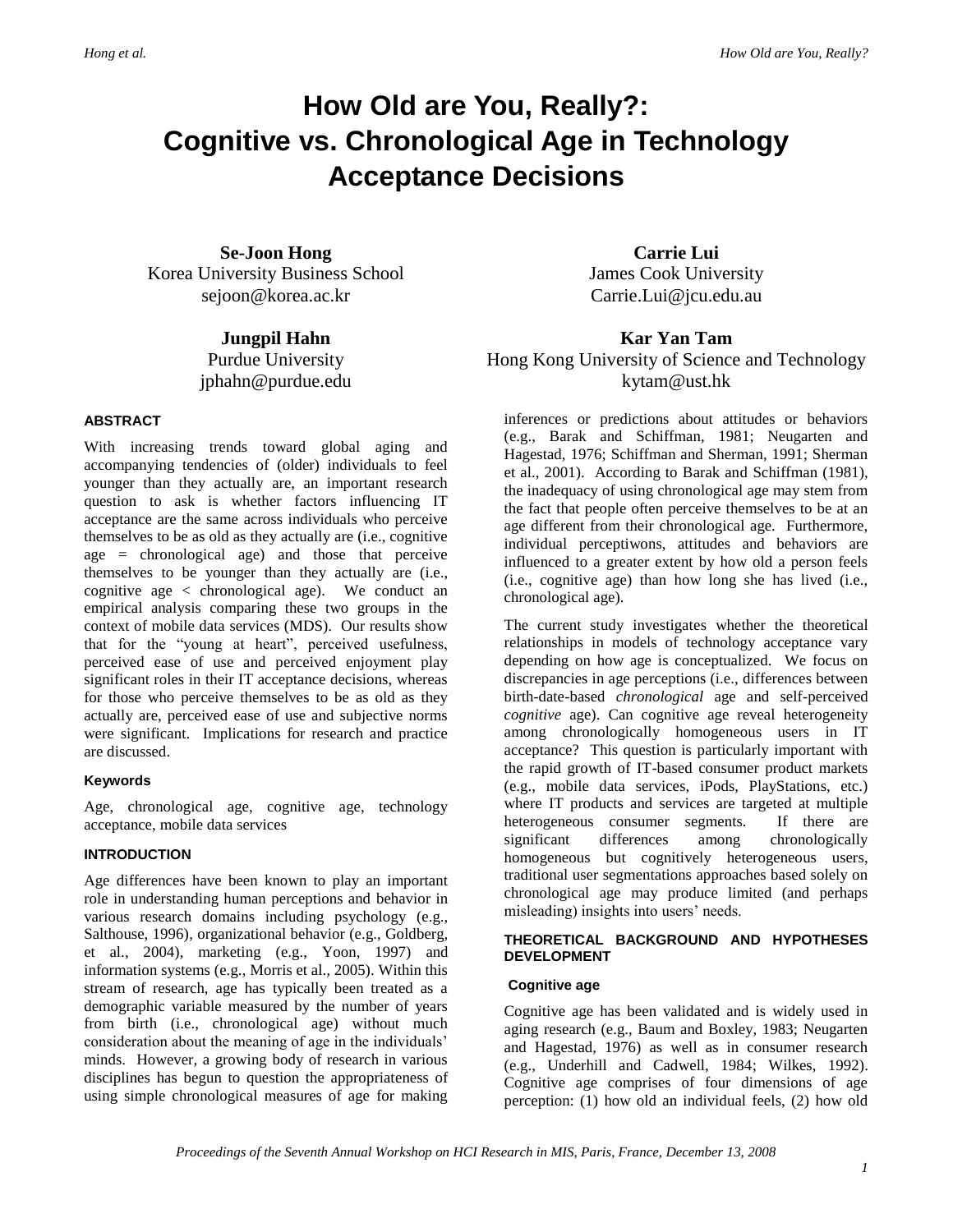an individual looks; (3) how an individual does things favored by members of a certain age group; (4) how similar an individual's interests are to members of a certain age group (Kastenbaum et al., 1976; Barak and Schiffman, 1981). Evidence from aging research suggests that most adults who have reached their middle-age tend to feel younger than they actually are and such tendencies become more pronounced as people get older (Kastenbaum et al., 1976). Furthermore, consumer research has found that cognitive age influences consumption orientation and purchasing behaviors (Goulding and Shankar, 2004; Sherman, et al., 2001). As IT products and services are increasingly being targeted to consumers, who exhibit great heterogeneity in attitudes and behaviors, it is important to understand the impacts of how (older) people perceive themselves with regard to aging (Wilkes, 1992).

#### **Age and technology acceptance**

Only a few studies investigated the influence of age on users' technology adoption decisions in organizational settings (Morris and Venkatesh, 2000; Morris et al., 2005; Venkatesh et al., 2003). It is interesting to note, however, that all prior IT acceptance research that investigated age relied solely on measures of chronological age. Given the general population trends toward global aging and the aforementioned discrepancies in perceptions, attitudes and behaviors due to differences in age perceptions, it is worthwhile to revisit the role of age in IT acceptance and use while directing attention to discrepancies in self-age perception. Whether or not the effects of (chronological) age documented in prior studies persist for people whose cognitive age is different from their chronological age is still unknown.

#### **RESEARCH MODEL AND HYPOTHESES**

Technology acceptance has a rich body of literature and there seems to be general consensus with respect to the factors that influence an individual's technology acceptance decision (Venkatesh et al., 2003). Although different terminology may be used, these factors include some form of performance expectancy (e.g., perceived usefulness), effort expectancy (e.g., perceive ease of use) and social influence (e.g., subjective norm), and finally, facilitating conditions. Depending on the target technology of focus and other situational factors of relevance (e.g., voluntary vs. mandatory use contexts) some of these factors may be more or less prominent and while other factors may additionally need to be included.

In the present study, the target technology of focus is mobile data services (MDS). Our data collection efforts were targeted toward current users of MDS, thus the dependent variable of interest was behavioral intention to *continue* to use MDS. Furthermore, data was collected in Hong Kong, a country which boasts a world-class infrastructure for mobile IT applications. Since MDS is a personal technology widely used for services that not only relate to work (i.e., utilitarian purposes) but also to

personal enjoyment (i.e., hedonic purposes), we include perceived enjoyment as an important construct in the research model (van der Heijden, 2004). Also, since the mobile communications infrastructure in Hong Kong already provides excellent support, the influence of facilitating conditions on technology acceptance and use was deemed to be minimal. Consequently, we exclude this construct from our model. The overall research model used is presented in Figure 1.



**Figure 1 – Research Model**

The focus of our research is whether cognitive age would impact the overall mechanism of technology acceptance differently compared to chronological age. The impact of cognitive age has not received attention from the IS literature. Our interest here lies in exploring whether individuals who perceive themselves to be younger (or older) than they actually are exhibit heterogeneity in the strengths of the theoretical relationships. In other words, the comparison is between individuals of varying age; the necessary comparison for our purposes involves contrasting those who perceive themselves to be younger than they are (i.e., cognitive age  $\langle$  chronological age) and those who perceive themselves to be as old as they actually are (i.e., cognitive age = chronological age). Consequently, we formulate our hypotheses as null hypotheses for each of the theoretical relationships in our research model:

- *H1*0: The influence of **perceived usefulness** on behavioral intention is the same for individuals whose cognitive age is the same as their chronological age and those whose cognitive age is younger than their chronological age.
- *H2*0: The influence of **perceived ease of use** on behavioral intention is the same for individuals whose cognitive age is the same as their chronological age and those whose cognitive age is younger than their chronological age.
- *H3*0: The influence of **perceived enjoyment** on behavioral intention is the same for individuals whose cognitive age is the same as their chronological age and those whose cognitive age is younger than their chronological age.
- *H4*0: The influence of **subjective norm** on behavioral is the same for individuals whose cognitive age is the same as their chronological age and those whose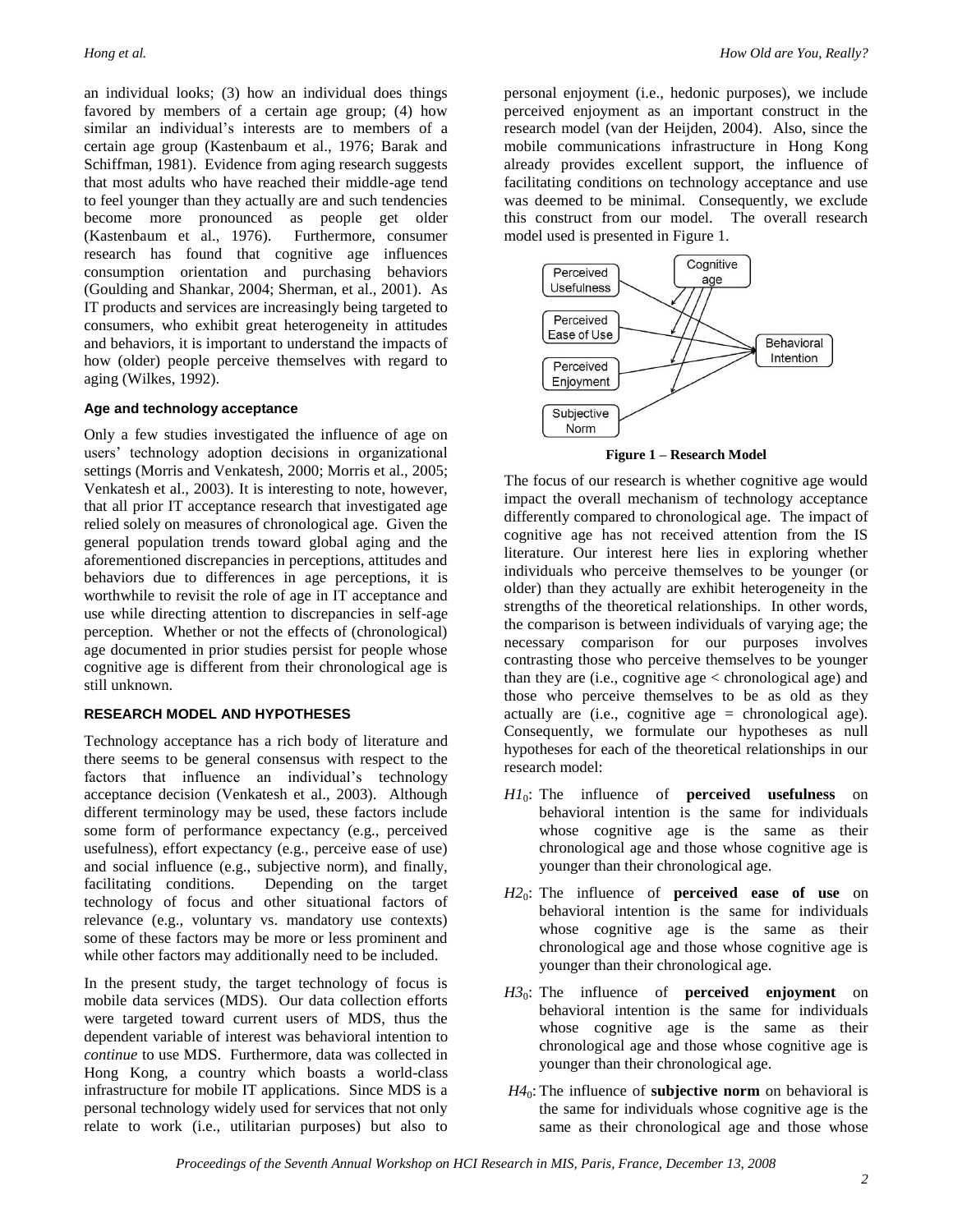cognitive age is younger than their chronological age.

#### **RESEARCH METHODOLOGY**

An online survey was conducted to empirically test our research hypotheses. Survey respondents were recruited using a banner advertisement made available on a nonprofit public website run by the Hong Kong government. To encourage participation in the online survey, a number of prizes (e.g., mobile handsets and mp3 players) were offered based on a random draw. The online survey was accessible for three weeks. A total of 664 valid responses were collected from individuals who currently use MDS mainly for communication purpose.

The survey items were extracted from previous studies (van der Heijden, 2004; Venkatesh, et al., 2003) and reworded to suit the context of MDS.

Chronological age was obtained via self-reported date of birth. Cognitive age was assessed using the age-decade scale (Barak and Schiffman, 1981; Gwinner and Stephens, 2001).

The correspondence between chronological and cognitive age for the sample  $(N = 664)$  is shown in Table 1. Our analyses focus on only those who are (chronologically) at least in their 30s (see shaded cells in Table 1). This was because it is commonly believed that people would feel younger than they actually are only after reaching a certain age (e.g., at least 30) (Underhill and Cadwell, 1984). The dataset was divided into two groups: (1) those who perceive themselves to be as old as what they actually are (i.e., chronological age = cognitive age); and (2) those who perceive themselves to be younger than they actually are (i.e., cognitive age < chronological age). The size of the final sample used in the analysis was  $N =$ 266.

#### **DATA ANALYSIS AND RESULTS**

The research model was tested using partial least squares (PLS), a powerful second-generation multivariate technique for analyzing causal models that involve multiple constructs with multiple observed items (Chin, et al., 2003). All constructs were modeled as reflective measures. The significance of path coefficients was determined using 200 bootstrap samples of 200 randomly selected observations (with replacement) from the original dataset.

#### **Measurement model**

As can be seen in Table 1, the composite reliabilities were above the recommended 0.70 level (Hair et al., 1998; Nunnally and Bernstein, 1994), whereas the average variances extracted were above 0.50 for all constructs. Hence, the instrument demonstrated adequate reliability and convergent validity. Discriminant validity was assessed by verifying that the shared variance (or squared correlation) between any two constructs was less than the

average variance extracted by the items measuring the constructs (Fornell and Larcker, 1981).

|                 |      |        | <b>Shared Variance</b> |      |                   |      |      |  |
|-----------------|------|--------|------------------------|------|-------------------|------|------|--|
|                 |      | CR AVE | (1)                    | (2)  | (3)               | (4)  | (5)  |  |
| $(1)$ <i>BI</i> | 0.96 | 0.931  | 1.00                   |      |                   |      |      |  |
| $(2)$ $PU$      | 0.93 | 0.77   | 0.46                   | 1.00 |                   |      |      |  |
| $(3)$ PEOU      | 0.96 |        | $0.85$ 0.52 0.34       |      | 1.00              |      |      |  |
| $(4)$ ENJ       | 0.97 | 0.89   | 0.50                   | 0.63 | 0.41              | 1.00 |      |  |
| $(5)$ SN        | 0.97 | 0.91   | 0.50                   |      | $0.51 \quad 0.37$ | 0.58 | 1.00 |  |

**Notes**: CR = composite reliability; AVE = average variance extracted; BI= behavioral intention; PU= perceived usefulness; PEOU= perceived ease of use; ENJ= perceived enjoyment; SN= subjective norm

#### **Table 1 – Properties of Measurement Scales**

#### **Test of hypotheses**

Following the confirmation of acceptable psychometric properties in the measurement model, we tested the structural model. First, the structural model was tested with the pooled dataset ( $N = 266$ ), which did not take into consideration discrepancies in self-age perception. This analysis is what one would expect to conduct when it is assumed that cognitive age is the same as chronological age (i.e., when discrepancies in self-age perception is not accounted for). The results are presented in the first column of Table 2. The results suggest that all four antecedent constructs have significant impacts on behavioral intention to use MDS. Of the four constructs, perceived ease of use and subjective norm seem to have the greatest impact.

In order to test our hypotheses, we conducted tests of the structural model with the two subgroups divided depending on whether discrepancies in self-age perception exist. The first subgroup is composed of those respondents whose cognitive age was the *same* as their chronological age  $(N_1 = 173)$  and the second subgroup was composed of those whose cognitive age was *less* than their chronological age  $(N_2 = 93)$ . The results show that each subgroup exhibited differences in relationships compared to the pooled sample and that the two subgroups exhibit distinctive patterns.

|                                                                                    | Pooled                   | Subgroup 1      | Subgroup 2               |  |  |  |
|------------------------------------------------------------------------------------|--------------------------|-----------------|--------------------------|--|--|--|
|                                                                                    | Sample                   | $(Cog = Chron)$ | (Cog < Chron)            |  |  |  |
| PU                                                                                 | $0.12\overline{2}^{***}$ | 0.053           | $0.21\overline{5}^{***}$ |  |  |  |
| <b>PEOU</b>                                                                        | $0.323***$               | $0.256***$      | $0.458***$               |  |  |  |
| <b>ENJ</b>                                                                         | $0.136***$               | 0.079           | $0.198***$               |  |  |  |
| SN                                                                                 | $0.272***$               | $0.392***$      | 0.074                    |  |  |  |
| Obs $(N)$                                                                          | 266                      | 173             | 93                       |  |  |  |
| $R^2$                                                                              | 43.3%                    | 40.4%           | 55.0%                    |  |  |  |
| **<br>***<br><b>Significance Levels:</b> $p < 0.05$ ;<br>$p < 0.01$ ;<br>p < 0.001 |                          |                 |                          |  |  |  |

**Notes**: The dependent variable (DV) is behavioral intention (BI). Standardized path coefficients are reported.

**Table 2 – PLS Results**

In summary, three of our four original null hypotheses were rejected (H1: perceived usefulness, H3: perceived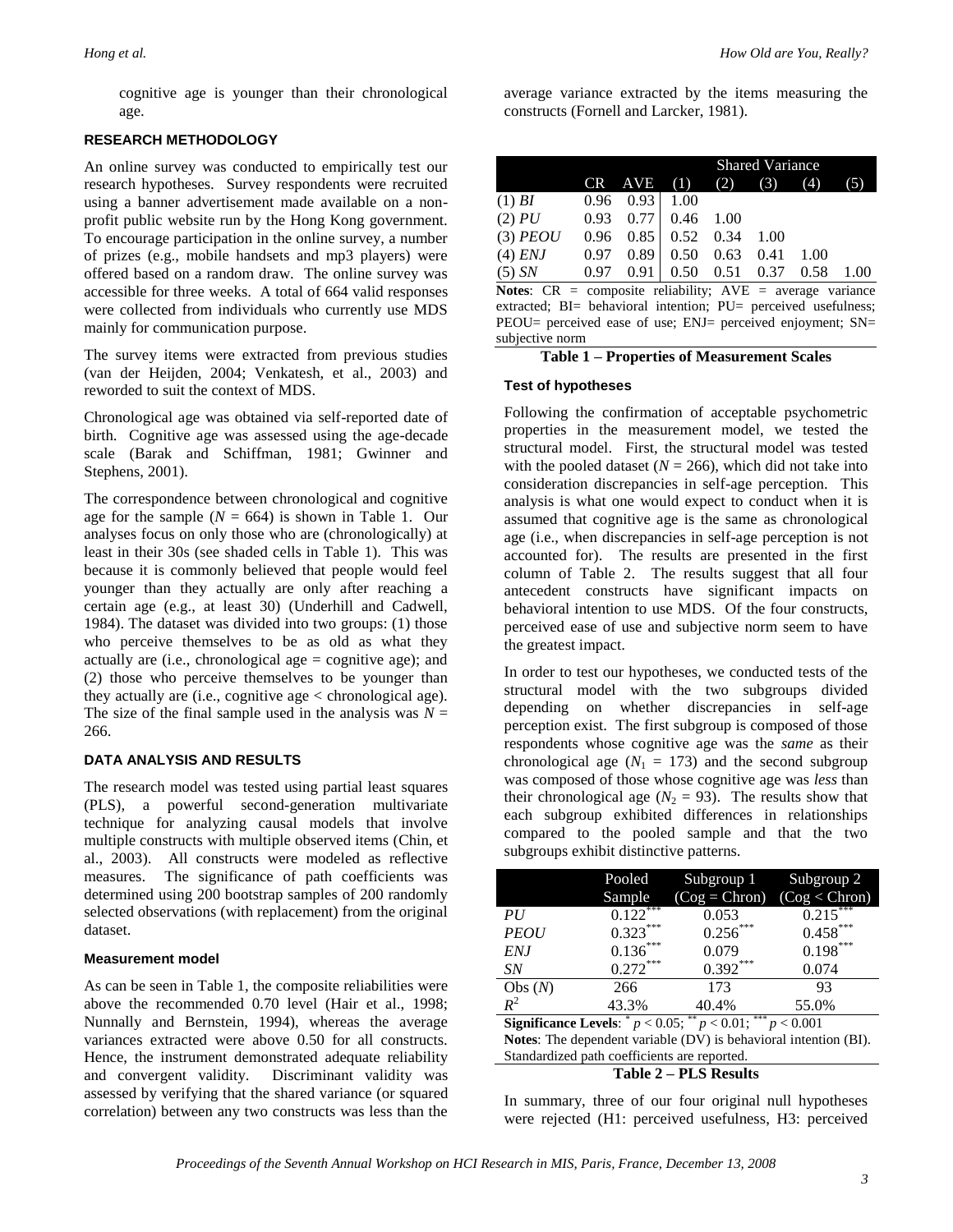enjoyment, and H4: subjective norm). That is, cognitive age and chronological age seem to have different impacts on the formation of IT acceptance intentions.

#### **DISCUSSION**

In the current study, we investigated the impact of cognitive age on user IT acceptance decision processes. A model of technology acceptance model was empirically tested with MDS users of two groups: (1) a group of users who perceive themselves to be younger than their chronological age; and (2) a group of users who perceive themselves as being as old as they actually are. Our findings indicate that the factors determining the behavioral intention to accept IT in each group were quite different (i.e., three of four determinants in the model).

The observed differences in perceptions, attitudes and behaviors due to discrepancies in self-age perception are quite revealing and call for additional research on the effects of cognitive age on human behavior as we have been witnessing over the last few decades a steady growth of aging population in many nations (United Nations, 2002). Given these trends, it is reasonable to expect that today's middle-aged people will identify themselves with a relatively younger (cognitively) age group in the future. Advances in medical science will help people become much healthier and live longer, enabling us to predict that the notion of *being* old or young will continue to change as this aging trend continues. Although the long-term effects of global aging will be an important area for future research, we end the paper by discussing more immediate managerial and theoretical implications.

#### **Managerial implications**

Our findings have implications for various facets of IT management. For example, practitioners involved in marketing of IT products/services should be able to better understand their customers. The current study clearly suggests that the concept of age is not as simple as it seems. Customers, especially those in their 30s or 40s may perceive their age differently, and such selfperceived age (i.e., cognitive age) seems to play an important role in their IT acceptance decision-making processes. As shown in our results, the typical market segmentation approaches based on chronological age will incorrectly identify the needs of the customers whose cognitive age is not identical to their chronological age. Hong and Tam (2006) suggest that there is an intrinsic force from the demand side to intensify the personalization of IT products and services. In addition, the ever-increasing variety of IT products and services call for a dear necessity to refine consumer target segmentation approaches. Using cognitive age as a basis for customer segmentation and personalization can help practitioners better understand what consumers really need.

Customer information that incorporates cognitive age should be able to help develop better promotion plans and overall resource allocation for marketing activities. Furthermore, the use of cognitive age in the analysis of elderly people should help improve sales from IT products and services, as more new IT products and services become available at the individual consumer market level. The global aging trend has increased the size of the elderly customer segment, a segment which shows great marketing potential due to its strong purchasing power – e.g., affluent disposable income and high spending propensity (Sherman et al., 2001). Given that the success of many IT companies lies heavily on consumer IT markets, it is critical to better understand the various needs of the elderly people. Similar notion can be applied to the design of IT products and services. Identifying the factors that drive IT acceptance is critical for designers/developers of IT products and services (Ginzberg, 1981). As the manufacturing paradigm has shifted to mass-customization, developing IT products and services that suit various customer needs is crucial for market success. Designers can gain further insights into customers' needs through the concept of cognitive age.

#### **Theoretical implications and future research**

Prior age research suggests that defining the age of a person should not be a monolithic process (e.g., Sherman et al., 2001). Indeed, the current study suggests that the role of age in IT acceptance processes may be dependent on how age is defined and perceived. Our results imply that cognitively young users consider different factors in their IT acceptance decisions, compared to other users, all of whom are of the same chronological age. In line with this reasoning, it would be worthwhile to empirically explore the moderating effect of cognitive age on the theoretical relationships in other IT acceptance frameworks, so as to build a more holistic view of IT acceptance processes.

Cognitive age can provide interesting future directions for research in human-computer interaction (HCI). As age is one of the most inherent and fundamental characteristics of all living organisms – especially humans, it surely embodies interpretations and implications for numerous interactions between the organisms and objects in a variety of contexts, including between humans and computers (i.e., HCI). For example, the role of cognitive age can be examined in the contexts of older workers' performance or productivity, and IT-based training. Popular media often report cases that the elderly have the ability and desire to continue to work productively (e.g., Coy, 2005). Typically age has been equated with a degradation function and older workers have been portrayed with negative stereotypes (e.g., low productivity, decreased memory and intellectual capacity). However, our research opens up interesting and important venues for future research. Whether these characteristics persist among cognitively younger workers, or whether IT-based training can show different degrees of effectiveness to cognitively young workers, or whether different types of user interfaces are more usable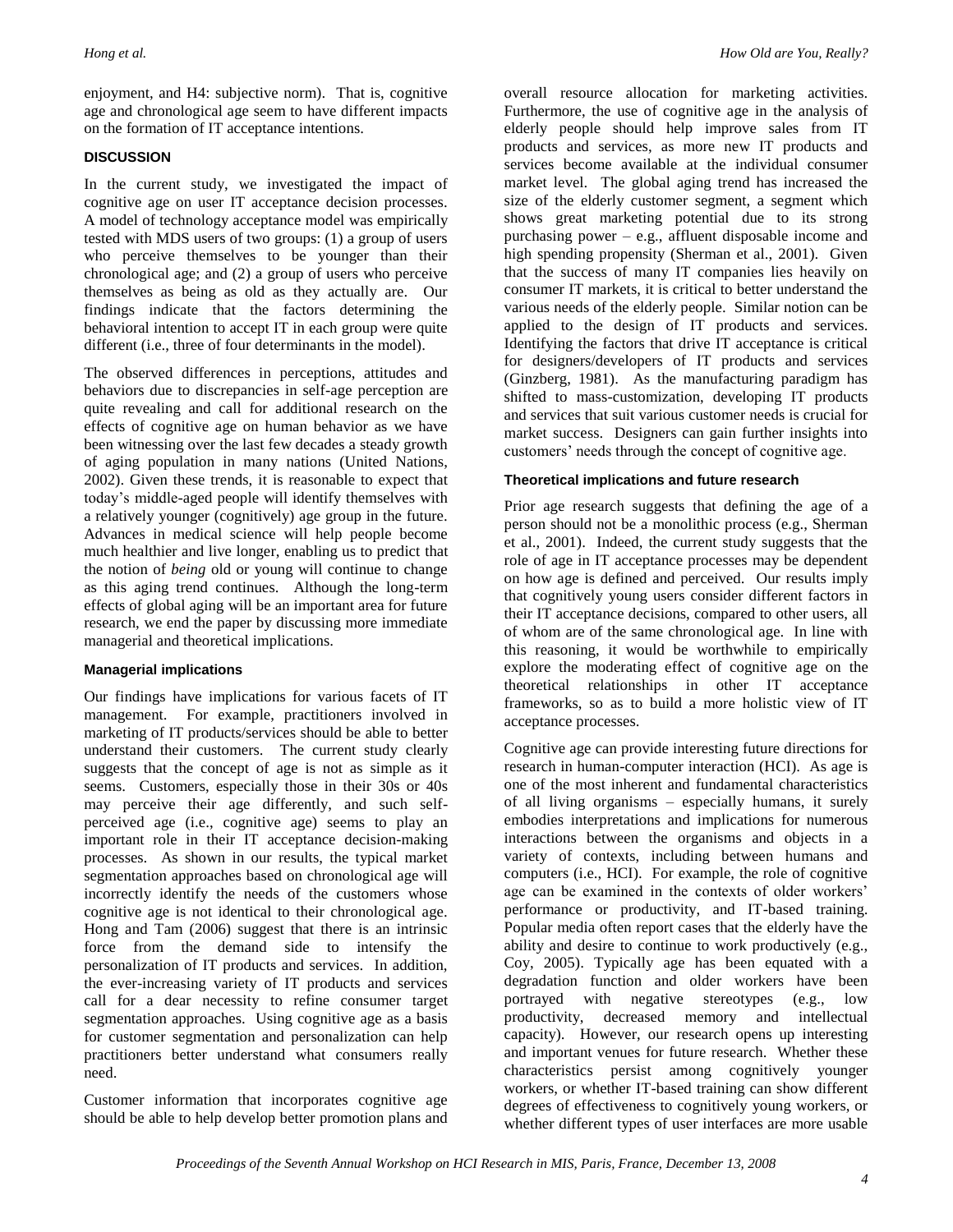for cognitively young users are all interesting HCI issues that would need to be addressed in order to better prepare ourselves for an era of global aging.

Although the present study presents a simple result – that the factors influencing technology acceptance decisions depend on the age concept, this simple finding opens up many important research issues related to cognitive age, chronological age, and their role and impact in many IT management contexts.

#### **REFERENCES**

- 1. Barak, B. and Schiffman, L.G. (1981) Cognitive Age: A Nonchronological Age Variable, In K.B. Monroe (ed.), *Advances in Consumer Research*, vol. 8, Association for Consumer Research, Ann Abor: MI, 602-606.
- 2. Baum, S.K. and Boxley, R.L. (1983) Age Identification in the Elderly, *Internat J Aging and Human Development*, 18, 1, 23-30.
- 3. Chin, W.W., Marcolin, B.L. and Newsted, P.R. (2003) A Partial Least Squares Latent Variable Modeling Approach for Measuring Interaction Effects: Results from a Monte Carlo Simulation Study and an Electronic-Mail Emotion/Adoption Study, *Inform. Systems Res*, 14, 2, 189-217.
- 4. Chow, G.C. (1960) Test of Equality between Sets of Coefficients in Two Linear Regressions, *Econometrica*, 28, 3, 591-605.
- 5. Coy, P. (2005) Old, Smart, Productive, *Business Week*, June 27, 78-86.
- 6. Fornell, C. and Larcker, D.F. (1981) Structural Equation Models with Unobservable Variables and Measurement Errors, *J Marketing Res*, 18, 3, 382- 388.
- 7. Ginzberg, M.J. (1981) Early Diagnosis of MIS Implementation Failure: Promising Results and Unanswered Questions, *Management Sci*, 27, 4, 459- 478.
- 8. Goldberg, C.B., Finkelstein, L.M., Perry, E.L. and Konrad, AM (2004) Job and Industry Fit: The Effects of Age and Gender Matches on Career Progress Outcomes, *J Organ Behavior*, 25, 7, 807-829.
- 9. Goulding, C. and Shankar, A. (2004) Age is Just a Number: Rave Culture and the Cognitively Young ‗Thirty Something', *Eur J Marketing*, 38, 5, 641-658.
- 10. Gwinner, K.P. and Stephens, N. (2001) Testing the Implied Mediational Role of Cognitive Age, *Psych. & Marketing*, 18, 10, 1031-1048.
- 11. Hair, J.F., Tatham, R.L., Anderson, R.E. and Black, W. (1998) *Multivariate Data Analysis*, Prentice Hall, Upper Saddle River: NJ.
- 12. Hong, S.J. and Tam, K.Y. (2006) Understanding the Adoption of Multipurpose Information Appliances, *Inform Systems Res*, 17, 2, 162-179.
- 13. Kastenbaum, R., Burbin, V., Sabatini, P. and Artt, S. (1976) Ages of Me: Toward Personal and Interpersonal Definition of Functional Aging, *Intl J Aging and Human Development*, 3, 2, 369-391.
- 14. Morris, M.G. and Venkatesh, V. (2000) Age Differences in Technology Adoption Decisions: Implications for a Changing Work Force, *Personnel Psych*, 53, 2, 375-405.
- 15. Morris, M.G., Venkatesh, V. and Ackerman, P.L. (2005) Gender and Age Differences in Employee Decisions About New Technology: An Extension to the Theory of Planned Behavior, *IEEE Trans Engrg Management*, 52, 1, 69-84.
- 16. Neugarten, B.L. and Hagestad, G.O. (1976) Age and the Life Course, In R.H. Binstock & E. Shanas (Eds.), *Handbook of Aging and the Social Sciences*, van Nostrand Reinhold, New York, 35-55.
- 17. Nunnally, J.C. and Bernstein, I.H. (1994) *Psychometric Theory*, McGraw-Hill, New York
- 18. Salthouse, T.A. (1996) The Processing-speed Theory of Adult Age Differences in Cognition, *Psych Rev*, 103, 3, 403-428.
- 19. Schiffman, L.G. and Sherman, E. (1991) Value Orientations of New-age Elderly: The Coming of an Ageless Market, *J Bus Res*, 22, 2, 187-194.
- 20. Sherman, E., Schiffman, L.G. and Mathur, A. (2001) The Influence of Gender on the New-Age Elderly's Consumption Orientation, *Psych & Marketing*, 18, 10, 1073-1091.
- 21. Underhill, L. and Cadwell, F. (1984) What Age Do You Feel? Age Perception Study, *J Consumer Marketing*, 1, 1, 18-27.
- 22. United Nations (2002) World Population Ageing: 1950-2050, United Nations Population Division, New York.
- 23. van der Heijden, H. (2004) User Acceptance of Hedonic Information Systems, *MIS Quart*, 28, 4, 695-704.
- 24. Venkatesh, V., Morris, M.G., Davis, G.B. and Davis, F.D. (2003) User Acceptance of Information Technology: Toward a Unified View, *MIS Quart*, 27, 3, 425-478.
- 25. Wilkes, R.E. A Structural Modelling Approach to the Measurement and Meaning of Cognitive Age, *J Consumer Res*, 19, 2, 292-301.
- 26. Yoon, C. (1997) Age Differences in Consumers' Processing Strategies: An Investigation of Moderating Influences, *J Consumer Res*, 24, 3, 329- 342.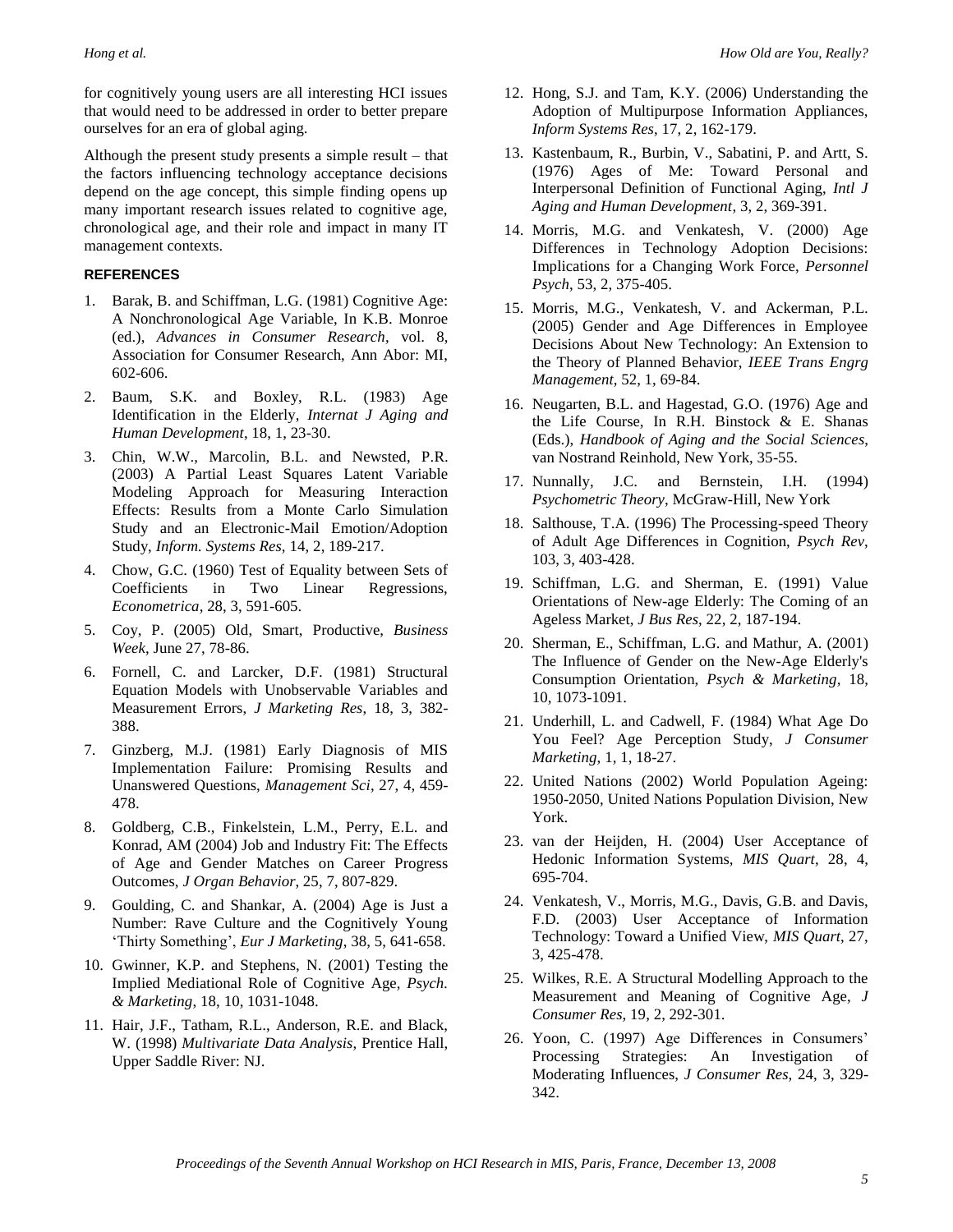# **The Role of Authenticity in the Experience of Visitors Interacting with Museum Technologies**

## **Jessie Pallud** Assistant Professor Ecole de Management Strasbourg jessie.pallud@em-strasbourg.eu

#### **ABSTRACT**

Cultural places such as museums tend to rely on Information Technologies (IT) to support their exhibition and communication to the public. Although technology has undeniable advantages for museums and their visitors, it is not evident that IT contributes both to more enjoyment and to an experience of authenticity. Indeed, little attention has been paid to user reactions with hedonic systems available in cultural heritage sites.

The objective of this research is to assess affective and cognitive reactions of museum visitors interacting with IT. We also try to determine the role played by authenticity in visitor interactions with museum technologies. To test our hypotheses, a free simulation experiment was conducted at a French national museum where 184 questionnaires were completed. The results indicate that technologies are not incompatible with perceptions of authenticity and that IT can contribute to edutainment experiences of visitors.

### **Keywords**

Authenticity, enjoyment, emotions, learning, immersion; museum technologies.

#### **INTRODUCTION**

Cultural tourism is an important phenomenon describing the fact that people increasingly include cultural activities during their trips, activities such as museum visits, historic sites or cultural events (NASAA, 2004). Indeed, The Travel Industry Association and the Smithsonian Magazine report that in 2002 nearly 118 million American adults had an artistic or cultural activity while traveling (NASAA, 2004).

This phenomenon is explained by several factors. One that has been particularly studied by researchers working in the tourism area is authenticity. The search of authenticity performed by tourists takes different forms: people who look for authenticity may want to see genuine things (Bruner, 1994), to meet locals and live like them when traveling (Cohen, 1988). Tourists seeking authenticity can also be reluctant to interact with virtual copies of artifacts or with any other reproductions (Amirou, 2000). Actually, people seem to engage in cultural activities during their trips in order to escape monotony and to have authentic experiences (McCannell, 1973, 1976).

Cultural places such as museums rely on information technology (IT) to organize their exhibitions and their communications with the public. Nevertheless, even though these technologies have undeniable advantages for museums and their visitors, it is not evident that they contribute both to a deeper sense of flow and authenticity.

Therefore, the research question and its respective subquestions that guide this study are the following:

- 1. What are the affective and cognitive reactions of museum visitors when interacting with museum technologies?
- a. Do visitors experience authenticity, enjoyment and immersion when using museum technologies?
- b. Does the use of museum technologies facilitate the experience with museological content, more particularly an increased learning experience?

### **AUTHENTICITY**

At first glance, one might think that with the continuous progress being made in technology development, there is no need to study perceptions of authenticity when users interact with IT. However, given that Featherman et al. (2006) have shown that perceptions of authenticity can influence IT usage, the issue of authenticity does seem to deserve attention. Featherman et al. (2006) studied perceptions of authenticity in the context of e-services, and came to the insight that when users perceive eservices to be artificial and non-authentic, their risks perceptions increase. Additionally, Featherman et al.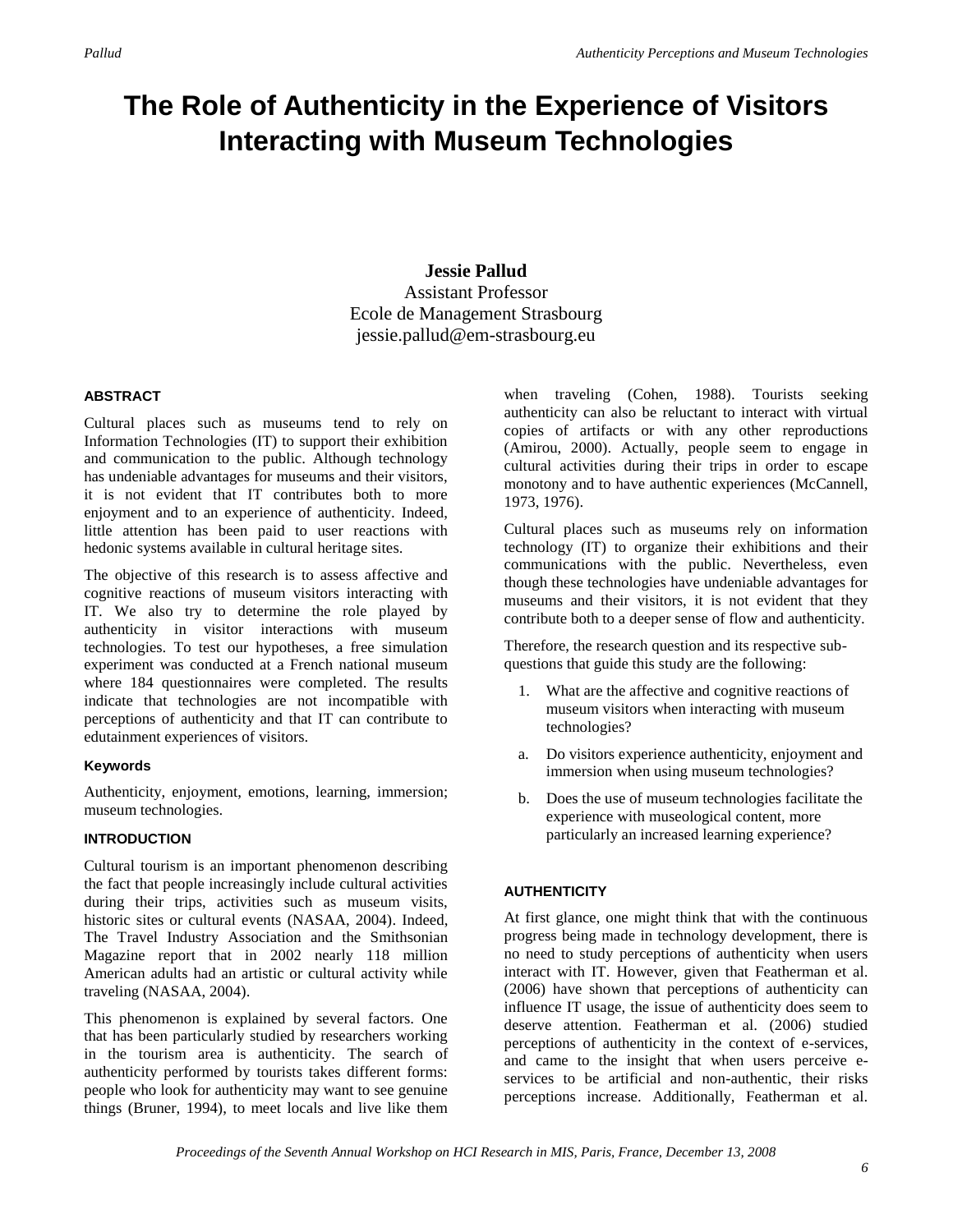(2006) explain that perceived authenticity can explain technology adoption.

Authenticity with IT has also been lightly addressed in the context of cultural heritage. Several researchers have proposed features or design characteristics for IT in order to improve user experience of authenticity. For instance, Epstein and Vergani (2006) relied on the theoretical background of authenticity to develop their IT artifact. It is a mobile technology named the History and Unwired media, which assists individuals visiting Venice, Italy. Visitors particularly appreciate the interactivity of the device that enables intimacy and immersion in the environment, but also connection with the Venetian characters (Epstein and Vergani, 2006). The authors point out that their device also includes video, audio content and a narrative structure. The research that is the closest to ours is the evaluation of cultural heritage Web sites made by Sigala (2005). Actually, Sigala (2005) adopts the constructive perspective on authenticity as well and applies it to the evaluation of IT. More precisely, Sigala (2005) addresses how authenticity is constructed in online environments and she also highlights the main features that facilitate an authentic experience with Web sites. The findings of this research lead to the conclusion that the principal features, which can contribute to meaningmaking experiences of online visitors, are: search, navigation, multimedia and personalization (Sigala, 2005). However, our research departs from hers in that we do not address Web sites, nor do we highlight features of technology. We rather focus on user reactions to authenticity perceptions and we investigate the consequences of authenticity for user interaction with IT.

We conclude this literature review by noting that, in the context of IT use, research on authenticity is still limited. Nonetheless, as suggested in the literature, authenticity plays a significant role in user interactions with IT. Furthermore, the school of constructivism views authenticity as an affective reaction (Selwyn, 1996). Therefore, we need to show how this emotion can be embedded in IS frameworks and linked to other emotional reactions of IT users.

#### **EMOTIONS IN HCI RESEARCH**

This research aims at measuring visitors' affective (entertainment and authenticity) and cognitive (learning) reactions when they interact with technology. Since studying human interaction with technologies is at the heart of the Human-Computer Interaction (HCI) field, the questions addressed by this research falls directly into the HCI sub-discipline.

Sun and Zhang (2006) elaborated a model of Individual Interaction with IT (IIIT) to assess both affective and cognitive reactions of users interacting with any type of technology. The IIIT model helps us identify the relevant variables to be studied in order to assess user reactions towards IT use. In that the IIIT model includes a large number of variables, we will only focus on those that are the most salient for the purposes of our research, i.e., personal innovativeness with IT, enjoyment, cognitive absorption (immersion) and ease of use.

Personal innovativeness with IT will enable us to determine the profile of museum visitors and more precisely how they generally behave with IT, independently from museums. Ease of use has been used in several studies that show its relevance for evaluating technologies usability (Gefen and Straub, 2000).

Enjoyment and focused immersion are the concepts used to measure the entertainment aspects of visitor experience. Perceived enjoyment is a relevant predictor for hedonic information systems use as shown by Atkinson and Kydd (1997) and Van der Heijen (2004). Furthermore, Shaw (1985) produces evidence that enjoyment is one of the most important dimensions for people during their leisure time. Similarly, immersion is supposed to reflect an entertaining aspect of visitor experience (Belaen, 2003).

Although the IIIT model provides strong support for our research, we think that Sun and Zhang (2006) leave out other important variables such as learning. In effect, Sun and Zhang (2006) only identify one outcome of the interaction process, which is IS usage. IS usage is a key construct that needs further research as pointed out by several researchers (Burton-Jones and Straub, 2006, Barki et al., 2007), but learning appears as a more relevant outcome variable in the context of museum technologies. Indeed, a survey conducted with 6000 American households report that more than 87% households view learning as the principal outcome of their museum visit (Griffiths et al., 2007).

### **RESEARCH MODEL AND HYPOTHESES**

We propose a research model (Figure 1) that includes a user trait, personal innovativeness, which is posited as predictor of ease of use. The latter represents the cognitive reaction towards using IT and it has direct influence on enjoyment and focused immersion. We also hypothesize that the affective variables (enjoyment, authenticity and focused immersion) are direct antecedents of learning. The constructivist view of authenticity is represented in the model by 1) perceived authenticity, which reflects the emotional aspects of authenticity, and 2) authenticity disposition, which accounts for *a priori* visitor attitudes towards museum technologies.

This research model includes nine hypotheses.

Hypothesis 1 (H1). A positive assessment of personal innovativeness with IT will positively influence perceived ease of use.

Hypothesis 2 (H2). A positive assessment of perceived ease of use will positively influence perceived enjoyment.

Hypothesis 3 (H3). A positive assessment of perceived ease of use will positively influence focused immersion.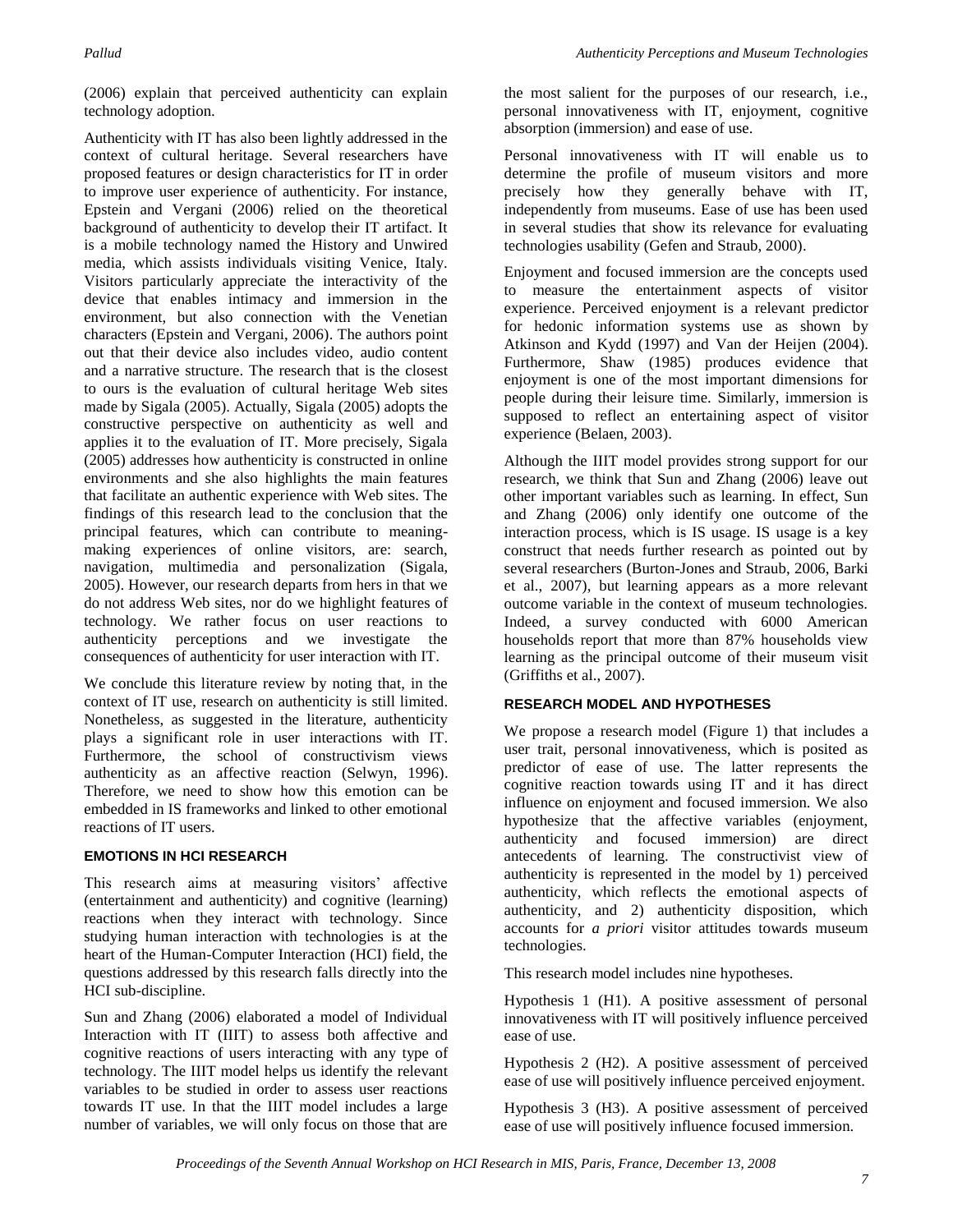

**Figure 1. Research Model and Hypotheses**

Hypothesis 4 (H4). Perceived authenticity toward IT positively influences enjoyment.

Hypothesis 5 (H5). Perceived authenticity toward IT positively influences learning.

Hypothesis 6 (H6). Perceived authenticity toward IT positively influences focused immersion.

Hypothesis 7 (H7). Authenticity disposition moderates the relationship between perceived authenticity and learning.

Hypothesis 8 (H8). A positive assessment of enjoyment will positively contribute to increased learning.

Hypothesis 9 (H9). A positive assessment of focused immersion will positively contribute to increased learning.

#### **METHODOLOGY**

This research was conducted at the National Center of the History of Immigration (NCHI), a French museum located within Paris. This museum was selected as a setting for our field study for several reasons. First, the learning and affective experience are among the objectives of this museum, which aims at *educating* the public and providing an *emotional experience* on the history of immigration. The aspects of authenticity are also addressed by the museum in its approach to present people's traditions, memories and history. Hence, the museum goals correspond to our research variables. Third, we had another imperative, which was the presence of technologies in the museum in order to assess visitor reactions to IT. The NCHI offers different types of IT for the use of the public, they are: audioguides, computers, videos, and interactive kiosks.

The methodology that we implemented was a field study and more specifically a free simulation experiment (Fromkin and Streufert, 1976). In this experimental methodology, participants are studied in a closed setting that is the museum. However, we have relatively less control over the manipulated independent variables and the subjects' approach to the experimental task. Actually, there are not treatment conditions, but rather a stimulation to which subjects can freely respond (Straub et al., 2004). Thus, the values of the independent variables can vary freely with respect to subject interactions with the system. For this research, the stimulation given to the subjects was their interaction with the museum technologies. The independent variables that varied freely were the affective and cognitive reactions to IT use, namely authenticity and ease of use.

The stimulation given to subjects consisted in the interaction with the technologies available at the NCHI. However, we did not survey visitor perceptions of each tool provided by the museum. We decided to focus on two types of technologies: the audioguides and the set of interactive kiosks and computers.

Our data collection technique was the questionnaire (Straub et al., 2004). The questionnaire distributed to visitors was composed of existing scales for the IS constructs. Learning was measured with the self-reported learning and learning interest scales of Alavi (1994). Perceived ease of use items were originally developed by Davis (1989), while we borrowed the items of perceived enjoyment from Davis et al. (1992). The PIIT items and focused immersion were adapted from Agarwal and Karahanna (2000). Perceived authenticity scales were adapted from Featherman et al. (2006). Relying on the literature and the help of three judges, we developed new scales for authenticity disposition.

We followed this approach to survey NCHI visitors. In order to include the maximum of persons, we installed at the museum entrance where visitors borrow the audioguides. Therefore, we stayed behind the desk with the employees in charge of 1) providing guidance to visitors and 2) of distributing the free audioguides required for visiting the permanent exhibition. This position was strategic because visitors had to return to this desk at the end of their visit to give back the audioguides. We took advantage of this time to ask visitor feedback regarding their interaction with the museum technologies. Surveying the visitors just at the end of their visit appeared also as a good way to ensure that their experience was still memorized. Our sample was randomized to the greatest extent possible. We conducted the study during weekends and weeks so that different types of visitors would be included. In order to encourage people taking part in this research, we also used incentives that consisted in NCHI branded notebooks.

In sum, we collected 183 questionnaires over a period of one month and a half. This pooled sample includes 113 questionnaires dealing with the museum audioguide and 70 questionnaires pertaining to the set of interactive kiosks and computers.

#### **Results**

The data analyses were performed with SmartPLS 2.0 (Ringle et al., 2005).

Testing the model, we found a reasonable percentage of explained variance for our dependent variables. Explained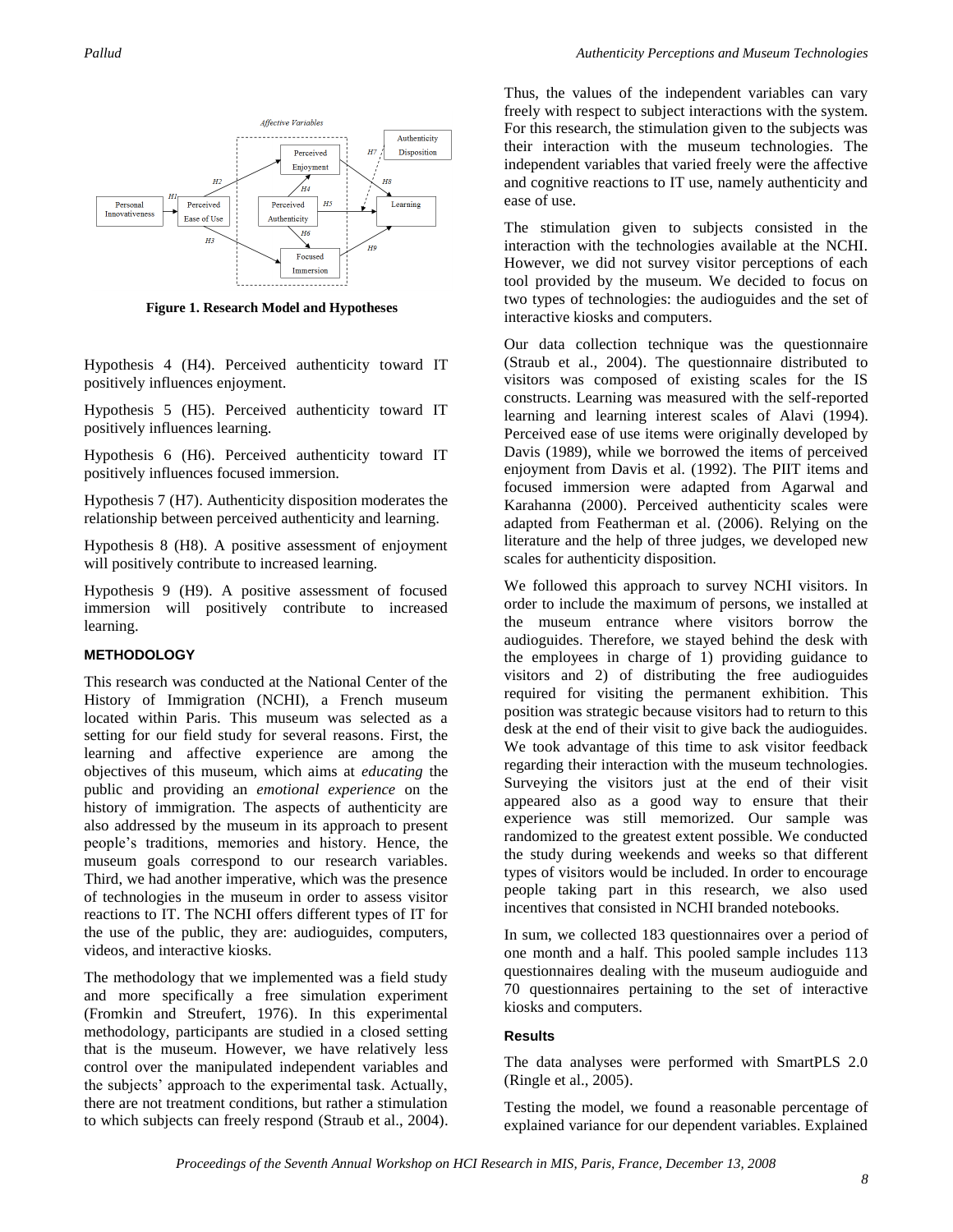variances for our dependent variables are the following. "Ease of use" has an  $R^2$  of 0.07, "immersion" has an  $R^2$  of 0.194, "enjoyment" has an  $R<sup>2</sup>$  of 0.515 and "learning" has an  $R<sup>2</sup>$  of 0.451. It is noteworthy that our research model accounts for more than 45% of the explained variance of the outcome variable, which is learning.

Eight out of nine hypotheses were validated, providing strong support for our research model. Except for H3, which is not significant, path coefficients are significant at the .05 alpha level. More specifically, PIIT positively influences ease of use  $(B=0.265, p<0.001)$ , validating H1. Perceived ease of use has a strong positive effect on enjoyment  $(B=0.485, p<0.001)$  but no effect on immersion  $(B=0.158, p>0.05)$ . As hypothesized, a positive assessment of perceived authenticity has a positive influence on enjoyment  $(B= 0.337, p<0.001)$  and immersion (B=  $0.339$ , p<0.001). So H4 and H6 are validated. The affective variables retained to evaluate the entertainment aspect of museum visit (authenticity, enjoyment and immersion) all have a significant positive effect on learning, supporting H5, H8, and H9.

In order to assess the effect of the moderator variable, disposition towards authenticity (H7), we performed an effect size test (Mathieson et al., 2001, Carte and Russell, 2003). This test compares the variation of explained variance between a) the model that includes the moderator and b) the original model and determines the level of significance of the moderator effect. We used the formula proposed by Mathieson et al. (2001):  $f^2 = (R^2 \text{ full model} R<sup>2</sup>$  partial model) / (1 –  $R<sup>2</sup>$  full model).

We first measured the variation of change in  $\mathbb{R}^2$  and second we tested the significance of this change. The change in  $\mathbb{R}^2$  is 0.62 and the effect size ( $f^2$ ) is 0.124, so the inclusion of the moderator in the research model leads to a medium effect size.

### **DISCUSSION AND CONCLUSION**

This research investigates the affective and cognitive reactions of visitors interacting with museum technologies. We showed that the use of technologies contribute both to learning and enjoyment for visitors. More precisely, the visitors who interacted with the audioguides, interactive kiosk and computers all perceived authenticity during their visit. This research shows that the use of IT during a museum visit is not incompatible with perceptions of authenticity.

Hypothesis 3 was not validated suggesting that ease of use does not influence visitor perceptions of immersion. This result can be explained by the particular setting that we used to conduct our field study. As it turns out, NCHI is a museum that puts forward immersion and its exhibition has been designed in a way that visitors have the sensations to be projected into the past from the beginning of their visit. For instance, the museum displays video of immigrants and audio content in the entire museum. The curators have also privileged a dark

atmosphere in order to create a feeling of intimacy. As a result, even if technologies are not easy to use, we can understand that visitors still felt immersed during the exhibition.

#### **Contributions**

Several researchers in the HCI field call for more studies measuring IT phenomena in a natural or real-world context. For instance, Finneran and Zhang (2005) encourage more research on the experience of flow occurring in a naturalistic context. Boehner et al. (2007) also urge researchers to assess emotions as they occur in daily life.

―*Given the pervasiveness of computing technology in our everyday lives and its concomitant societal impact, it is essential that we address people's actual lived emotional experiences*‖ (Boehner et al., 2007, p. 289)

By surveying visitors in a real museum setting, the present research contributes to 1) the study of emotions as lively experienced by visitors and 2) the study of information systems in their context of use. In the study, we measured visitor perceptions towards IT actual use. Generally research assessing visitor reactions towards IT has relied on laboratory experiments, which simulates user environments. These studies also measure intentions rather than actual behaviors. By surveying visitors who interacted with IT in a natural life context (leisure time), we are very close to real life experiences. Consequently, this research can contribute to building the IS and HCI research traditions in natural contexts.

While previous HCI research has mainly focused on computers in a business context, this study includes other types of digital technologies dedicated to entertainment and education, namely audioguides, interactive kiosks and computers. These technologies are particularly common in tourist and cultural settings and represent relevant hedonic information systems to be studied.

According to the International Council of Museums (ICOM, 2002), enjoyment and education of the public correspond to the core missions of museums. This research examines both entertainment aspects (enjoyment, authenticity and immersion) and learning reactions of visitors. These factors are also important for cultural institutional business. Markedly, Chhabra et al. (2003) observes that individuals who perceive a high degree of authenticity during their visit tend to spend more money in the cultural setting. They even purchase objects to keep a souvenir of their authentic experience. Even while the aim of cultural institutions is not to profit, they still need to raise money over and beyond expenses to satisfy new goals for efficiency in the modern era. Our study also show that positive reactions towards IT contribute to increased learning.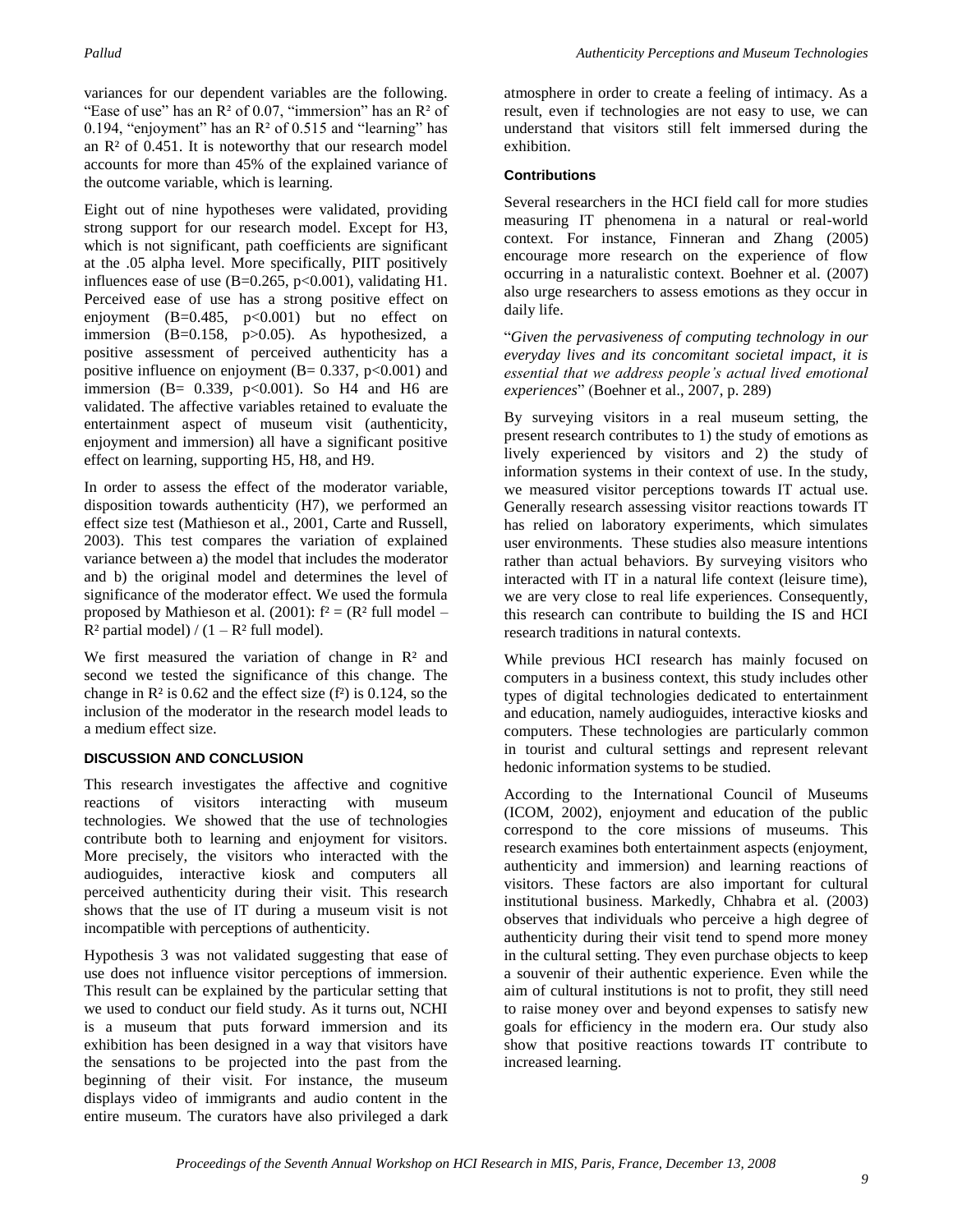#### **Limitations**

Although using real museum visitors to test our research model adds value to this research, it also added complexity to our research methodology. More precisely, because the participants were tired at the end of their visit or had little time to participate in the research, we had to create a short instrument.

Furthermore, our research model principally accounts for positive reactions towards IT use. However, IT use in museums may produce negative outcomes like anxiety, frustration or distrust. Future research should investigate this other side of visitor experience by including negative reactions and extending the set of variables. We also decided to focus on learning instead of IT use as outcome variable. Nonetheless, extent of use and frequency of use are relevant dimensions to be assessed in future research.

Another limitation that can be mentioned is the scale used to measure perceived authenticity. To be sure, we wanted to rely on an IS scale to assess this construct, but the scales provided by Featherman et al. (2006) may not be very descriptive of authenticity as it was experienced by our participants. Future research should try to improve these scales by adding other facets of authenticity like escapism. Moreover, this research only takes into account the constructive perspective of authenticity. It would be interesting to study existential authenticity.

We also point out that this research employs subjective scales to assess learning. Consequently, we did not use objective measures for the outcome variable.

#### **REFERENCES**

- 1. Agarwal, R. and Karahanna, E. (2000) *MIS Quarterly,* **24,** 665-694.
- 2. Alavi, M. (1994) *MIS Quarterly***,** 159-174.
- 3. Amirou, R. (2000) *Imaginaire du Tourisme Culturel,*  Presses Universitaires de France, Paris.
- 4. Atkinson, M. A. and Kydd, C. (1997) *The DATA BASE for Advances in Information Systems,* **28,** 53-62.
- 5. Barki, H., Titah, R. and Boffo, C. (2007) *Information Systems Research,* **18,** 173–192.
- 6. Belaen, F. (2003) In *ICHIM Proceedings, 8-12 September*Paris, France.
- 7. Boehner, K., DePaula, R., Dourish, P. and Sengers, P. (2007) *International Journal of Human-Computer Studies,* **65,** 275-291.
- 8. Bruner, E. M. (1994) *American Anthropologist,* **96,** 397-415.
- 9. Burton-Jones, A. and Straub, D. W. (2006) *Information Systems Research,* **17,** 228–246.
- 10. Carte, T. A. and Russell, C. J. (2003) *MIS Quarterly,* **27,** 479-501.
- 11. Chhabra, D., Healy, R. and Sills, E. (2003) *Annals of Tourism Research,* **30,** 702-719.
- 12. Cohen, E. (1988) *Annals of Tourism Research,* **15,** 371-386.
- 13. Davis, F. D. (1989) *MIS Quarterly,* **13,** 319-339.
- 14. Davis, F. D., Bagozzi, R. P. and Warshaw, P. R. (1992) *Journal of Applied Social Psychology,* **22,** 1111-1132.
- 15. Epstein, M. and Vergani, S. (2006) In *Proceedings of the Twelfth Americas Conference on Information Systems*Acapulco, Mexico, pp. 1371-1380.
- 16. Featherman, M. S., Valacich, J. S. and Wells, J. D. (2006) *Information Systems Journal,* **16,** 107- 134.
- 17. Finneran, C. M. and Zhang, P. (2005) *Communications of the Association for Information Systems,* **15,** 82-101.
- 18. Fromkin, H. L. and Streufert, S. (1976) In *Handbook of Industrial and Organizational Psychology*Rand McNally Publishing Company, Inc., Chicago, IL.
- 19. Gefen, D. and Straub, D. (2000) *Journal of the Association of Information Systems,* **1,** 1-28.
- 20. Griffiths, J.-M., King, D. W. and Aerni, S. E. (2007) In *Proceedings of Museums and the Web 2007*(Eds, Trant, J. and Bearman, D.) Archives and Museum Informatics, San Francisco, California.
- 21. ICOM (2002).
- 22. Mathieson, K., E. Peacock and Chin, W. W. (2001) *DATA BASE for Advances in Information Systems,* **32,** 86-112.
- 23. McCannell, D. (1973) *American Journal of Sociology,* **79,** 589-603.
- 24. McCannell, D. (1976) *The Tourist, a New Theory of the Leisure Class,* Shocken, New York.
- 25. NASAA (2004).
- 26. Ringle, C. M., Wende, S. and Will, A. (2005) *Smart*  PLS, University of Hamburg, Hamburg, Germany.
- 27. Selwyn, T. (1996) *The Tourist Image,* Wiley, New York.
- 28. Shaw, S. M. (1985) *Leisure Sciences,* **10,** 1-24.
- 29. Sigala, M. (2005) In *International Cultural Tourism: Management, Implications and Cases*(Ed, Leslie, M. S. a. D.) Elsevier, Oxford, UK.
- 30. Straub, D., Gefen, D. and Boudreau, M.-C. (2004) (Ed, Galletta, D.).
- 31. Sun, H. and Zhang, P. (2006) In *Human-Computer Interaction and Management Information Systems - Foundations (1)*(Eds, Zhang, P. and Galletta, D.) M.E. Sharpe, Inc., Armonk, NY.
- 32. Van der Heijden, H. (2004) *MIS Quarterly,* **28,** 695- 704.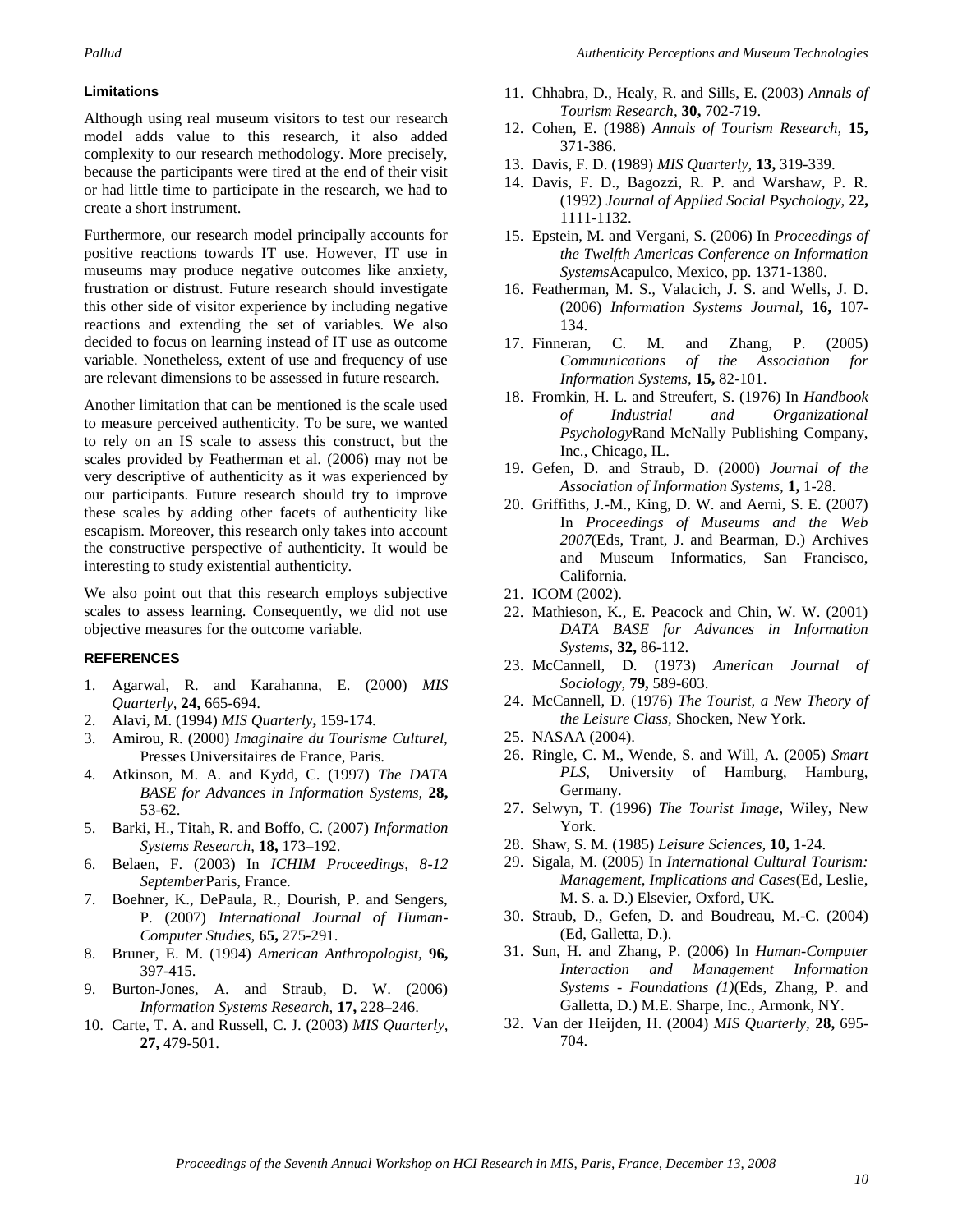# **Website Design, Trust and Culture: An Eight Country Investigation**

**Dianne Cyr** Simon Fraser University cyr@sfu.ca

#### **ABSTRACT**

Website design elements (information design, information content, navigation design, visual design), disposition to trust, website trust, and transaction security are examined for differences in an eight country sample with a total of 1156 participants (including Canada, the United States, India, Germany, Japan, Mexico, Chile, and China). Within Canada, users from English Canada and French Canada were also compared. In a theoretical context that includes cultural differences for uncertainty avoidance (e.g. Hofstede's classification) and the GLOBE study which identifies similar country clusters, overall and as predicted, low uncertainty avoidance countries of French Canada, English Canada, and the United States have the highest scores on the various constructs indicating more favorable reactions by users. Largest differences across most of the constructs occur between Germany, Japan, and China with other countries in the sample.

#### **Keywords**

website design, culture

#### **INTRODUCTION**

E-business vendors seek to develop websites that are visually pleasing, easy to navigate, rich in information content, and secure. In the current research these topics are examined with global users from Canada, the United States, India, Germany, Japan, Mexico, Chile, and China. Within Canada users for both English Canada and French Canada were included to examine within country differences when two diverse cultures are represented within the same nation state.

This investigation is aimed to achieve the following goals based on user perceptions of the same e-commerce website professionally adapted for the user's local culture in each of the eight countries included in this study.

- (1) Examine website design elements for information content, information design, navigation design and visual design to determine user perceptions of each element and how these differ between country groups.
- (2) Investigate user disposition to trust, perceptions of website trust and transaction security.
- (3) Examine if differences exist for English Canadian and French Canadian participants.
- (4) Develop and validate a new construct for Information Content.

#### **CULTURAL CONSIDERATIONS**

Researchers have often used Hofstede's classifications to study social psychological phenomena. In this research, one of Hofstede's classifications (for uncertainty avoidance) will be considered for its relevance to website design, as well as to trust and security issues related to ecommerce. Uncertainty avoidance characterizes how societies accommodate high levels of uncertainty and ambiguity in the environment. Members of very high uncertainty avoidance societies such as Japan seek to reduce personal risk and to augment security. Individualism-collectivism is a second dimension that has been previously used to examine user reactions in ecommerce (e.g. Jarvenpaa et al., 1999). Individualistic cultures place greater importance on the needs, values and goals of the individual over those of the group, while in collectivist cultures the needs, values, and goals of the group prevail (Hofstede, 1980). Countries high on individualism are usually low on uncertainty avoidance and countries that are low on individualism are usually high on uncertainty avoidance.

Complementary to the work by Hofstede (1980) and relevant in the current research, House and his colleagues (2002) conducted an extensive study of leadership and organizational effectiveness in 61 nations which they called the GLOBE project. Country clustering was determined based on similarities and differences concerning societal values and beliefs. Of 10 cultural clusters identified in the GLOBE research five are represented in the current study. These are: South Asia (India), North America (Canada, the United States), Germanic Europe (Germany), Confucian Asia (Japan, China), and Latin America (Mexico, Chile) as indicated in Table 1. In alignment with theoretical premises from the GLOBE project, culture is determined not only by commonality among members of the collective based on psychologically based values and beliefs, but also by ―commonality of observed and reported practices of entities such as families, schools, work organizations, economic and legal systems, and political institutions" (House, Javidan, Hanges, and Dorfman, 2002, p.5). This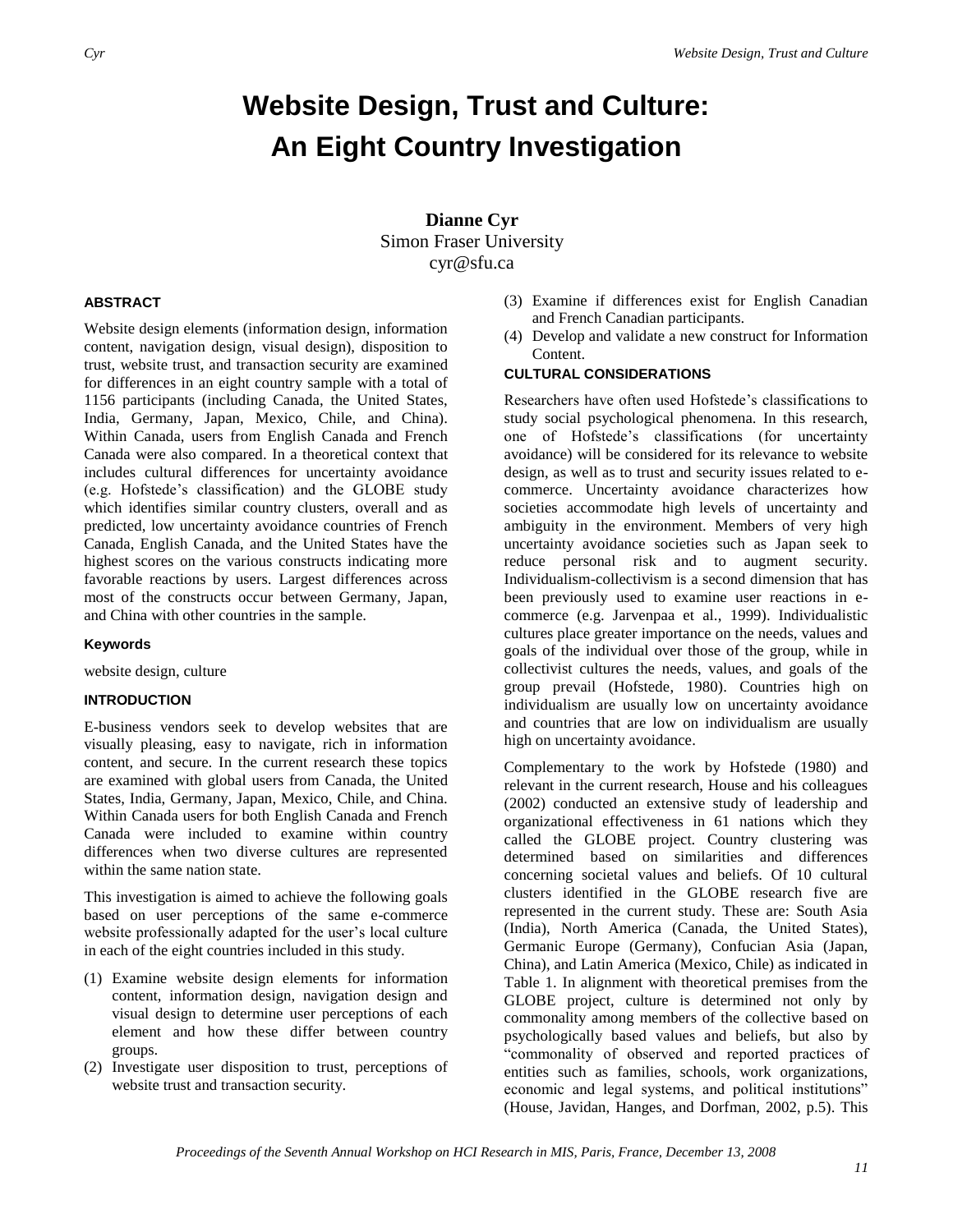raises the question as addressed in the current study whether in a country like Canada where both English Canadian and French Canadian groups reside, whether or not within country cultural diversity will be a stronger group identifier than country based identifiers such as economic, legal or political systems.

|                  | Uncertainty                 | Individualism-      |
|------------------|-----------------------------|---------------------|
|                  | Avoidance                   | <b>Collectivism</b> |
| North            |                             |                     |
| America          |                             |                     |
| Canada           | 48(L)                       | 80 (H)              |
| United           | 46(L)                       | 91 (H)              |
| <b>States</b>    |                             |                     |
| Germanic         |                             |                     |
| Europe           |                             |                     |
| Germany          | 65 (M)                      | 67 (M)              |
| Confucian        |                             |                     |
| Asia             |                             |                     |
| Japan            | 92 (H)                      | 46 (L)              |
| China            | 60 (M)                      | 20(L)               |
| Latin            |                             |                     |
| America          |                             |                     |
| Mexico           | 82 (H)                      | 30(L)               |
| Chile            | 80 (H)                      | 23(L)               |
| South Asia       |                             |                     |
| India            | 40(L)                       | 48(L)               |
| Note: $I = I_0w$ | $M = Medium$<br>$H = H$ igh |                     |

**Table 1. Country Classifications**

Sources: Hofstede (1980) and House et al. (2002)

#### **CULTURE AND WEBSITE DESIGN**

Acceptance of website design features differs among cultures (Cyr and Trevor-Smith, 2004). Both the quality and content of information is important, as well as the design and layout of that information (Garrett, 2003). As defined in this study Information Content refers to information that is complete, sufficient, and effective; Information Design refers to information that is logically presented and organized (Marcus and Gould, 2000). While Information Design has been used previously by Cyr (2008), the separation of information into two separate constructs is new to this project. In one crosscultural study user design preferences including perceived access and presentation of product information were compared for Canada, the USA, Germany and Japan. Results indicated few significant differences between the USA, Canada, and Germany but significant differences (p<.01) between these countries and Japan (Cyr, Bonanni, Bowes, and Ilsever, 2005). Japanese had a less favorable impression of the local website related to these select information components.

Navigation Design refers to the navigational scheme used to help or hinder users as they access different sections of a website (De Wulf, Schillewaert, Muylle, and Rangarajan, 2006). Preferences for the form of navigational scheme are expected to vary by culture (Marcus and Gould, 2000). In Cyr et al. (2005) noted above, differences were found between the USA, Canada, and Germany with Japan. Japanese had a less favorable impression of navigation of the local website.

Visual Design relates to emotional appeal or aesthetics of the website and may include colors, photographs, shapes, or font type (Garrett, 2003). In a study that compared Canadian, American, German and Japanese users, Japanese participants favored a visual approach which they said appeals to the user's "emotion" (Cyr et al., 2005). With respect to screen design of the local website, Japanese had a less favorable impression compared to Canadians and Germans.

It is expected that information content, information design, navigation design and visual design enable a user to access information regarding online products or services. Further, and based on Hofstede's (1980) research with reference to uncertainty avoidance, it is expected members of high uncertainty avoidance cultures would find these four design elements more important to determine product or service options on a website than members from lower uncertainty avoidance cultures. In turn, the higher the uncertainty avoidance requirements of the user, then a perceived lack of these design elements would result in a less favorable assessment of the design element. In other work, it was expected and confirmed that individuals from high uncertainty avoidance cultures would place less trust in the IT artifact (a mobile device) than individuals from low uncertainty avoidance culture (Vance, Elie-Dit-Cosaque, Straub, 2008).

In addition, and based on the GLOBE studies, we might expect certain cultures to be similar and to cluster together such as Canada and the United States, Japan and China, or Mexico and Chile. Considering the within Canada comparison between French and English Canadians, and based on an institutional perspective as outlined as part of the GLOBE theory, it is proposed that English and French Canadians would be similar in their perceptions. This leads to the following hypotheses:

- *H1a: Members from low uncertainty avoidance cultures (Canada, the United States, India) will provide higher ratings for information content than members from medium uncertainty avoidance cultures (Germany, China) or high uncertainty avoidance cultures (Chile, Mexico, Japan).*
- *H1b: Members from low uncertainty avoidance cultures (Canada, the United States, India) will provide higher ratings for information design than members from medium uncertainty avoidance cultures (Germany, China) or high uncertainty avoidance cultures (Chile, Mexico, Japan).*
- *H1c: Members from low uncertainty avoidance cultures (Canada, the United States, India) will provide higher ratings for navigation design than members*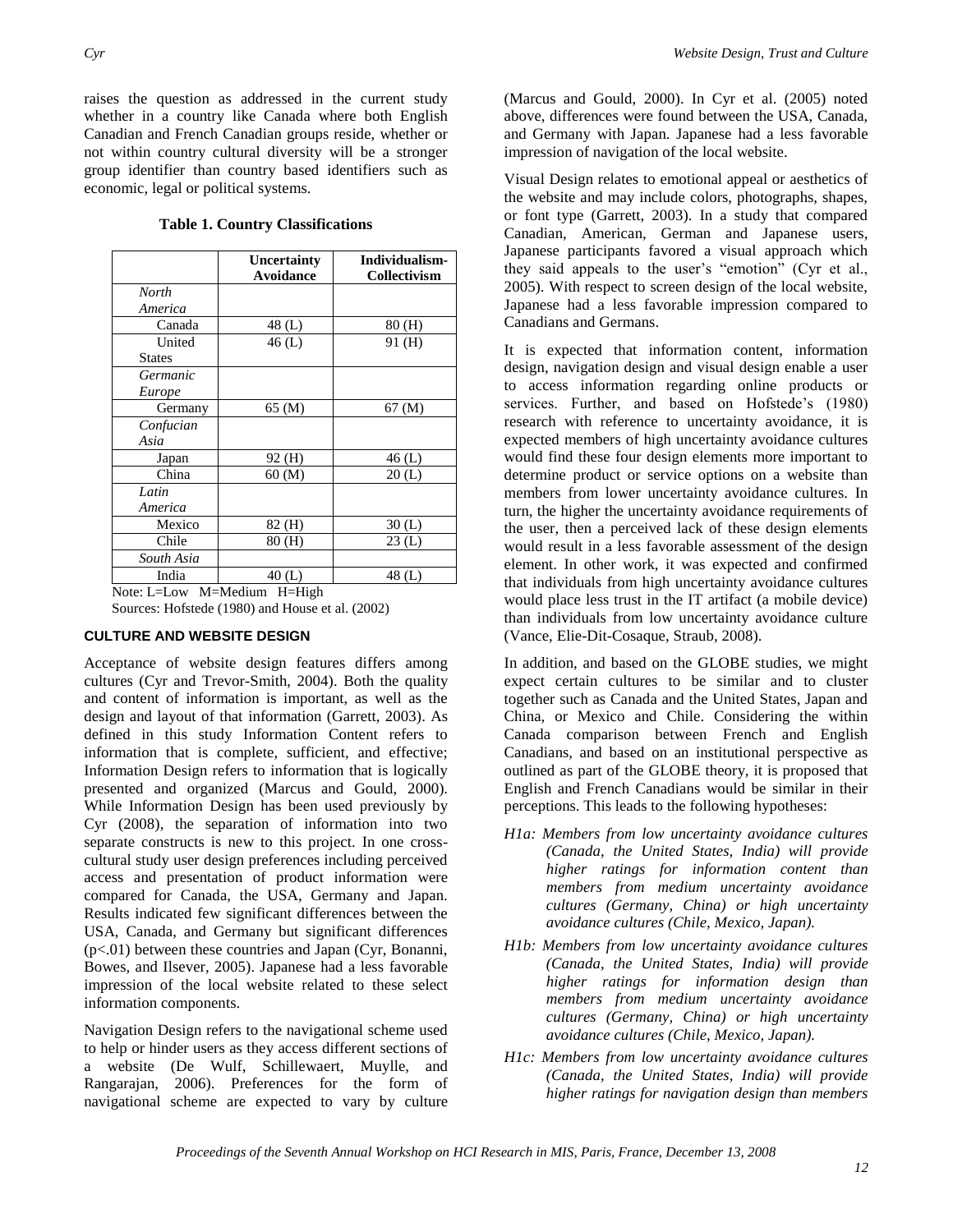*from medium uncertainty avoidance cultures (Germany, China) or high uncertainty avoidance cultures (Chile, Mexico, Japan).* 

- *H1d: Members from low uncertainty avoidance cultures (Canada, the United States, India) will provide higher ratings for visual design than members from medium uncertainty avoidance cultures (Germany, China) or high uncertainty avoidance cultures (Chile, Mexico, Japan).*
- *H2a: User responses for website design features in the North American cluster (Canada and the United States) will be similar compared to users outside the cluster.*
- *H2b: User responses for website design features in the in the Asia cluster (Japan and China) will be similar compared to users outside the cluster.*
- *H2c: User responses for website design features in the Latin American cluster (Mexico and Chile) will be similar compared to users outside the cluster.*
- *H3: User responses for website design features in French Canada and English Canada will be similar.*

#### **DISPOSITION TO TRUST, WEBSITE TRUST, AND TRANSACTION SECURITY ACROSS CULTURES**

Disposition to trust and propensity to risk are influenced by culture (Vance et al., 2008). On the Internet when institutional safeguards are not as readily identifiable as in a traditional retail store, individualists with low uncertainty avoidance might be more comfortable shopping online than collectivists with high uncertainty avoidance (Jarvenpaa et al. 1999). Individuals from high uncertainty avoidance cultures exhibit less trust than those from low uncertainty avoidance cultures when using a mobile device (Vance et al., 2008).

Online shopping is deterred by absence of payment security, payment-clearing structures, or privacy policies (Jarvenpaa et al., 1999). In a study of online consumer behavior in which U.S., Brazilian, and Latin American consumers were compared, Latin Americans and Brazilians (both from high uncertainty avoidance cultures) indicated the presence of credit card symbols on websites was more important than Americans who are low on uncertainty avoidance (Cheskin, 2000).

In sum, it appears that trust is influenced by culture although few studies examine this phenomenon. As a baseline measure of trust, in each of the countries in the current investigation data was gathered on general disposition to trust unrelated to the Internet or ecommerce. More specifically, in this research disposition to trust generally refers to an expectation that people are trustworthy and honest. In addition, website trust was examined in terms of whether users feel they can trust the website viewed. Finally, transaction security of the website was considered and whether or not shopping on the website is deemed by the user as secure. It is expected that members of low uncertainty avoidance countries will more likely exhibit higher levels of trust than members from medium or higher uncertainty avoidance countries.

- *H4a: Members from low uncertainty avoidance cultures (Canada, the United States, India) will provide higher ratings for disposition to trust than members from medium uncertainty avoidance cultures (Germany, China) or high uncertainty avoidance cultures (Chile, Mexico, Japan).*
- *H4b: Members from low uncertainty avoidance cultures (Canada, the United States, India) will provide higher ratings for website trust than members from medium uncertainty avoidance cultures (Germany, China) or high uncertainty avoidance cultures (Chile, Mexico, Japan).*
- *H4c: Members from low uncertainty avoidance cultures (Canada, the United States, India) will provide higher ratings for transaction security than members from medium uncertainty avoidance cultures (Germany, China) or high uncertainty avoidance cultures (Chile, Mexico, Japan).*
- *H5a: User responses for disposition to trust, website trust, and transaction security in the North American cluster (Canada and the United States) will be similar compared to users outside the cluster.*
- *H5b: User responses for disposition to trust, website trust, and transaction security in the in the Asia cluster (Japan and China) will be similar compared to users outside the cluster.*
- *H5c: User responses for disposition to trust, website trust, and transaction security in the Latin American cluster (Mexico and Chile) will be similar compared to users outside the cluster.*
- *H6: User responses for disposition to trust, website trust, and transaction security in French Canada and English Canada will be similar.*

## **METHODOLOGY**

1156 participants located in English Canada (232), French Canada (80), the United States (197), India (106), Germany (122), Japan (78), Mexico (71), Chile (48), and China (222) completed an experimental task and online survey. Participants were recruited from a wide range of sources including universities, institutes, and companies. Average age across countries is 27.4 years.

Participants responded to the local version of the SonyStyle website represented in their native language. Users were requested to view the home page of the local website, followed by navigation of the website to choose a cell phone they would hypothetically purchase. Once participants concluded this task each completed an online questionnaire. Background information to the study, and all other written content including the questionnaire were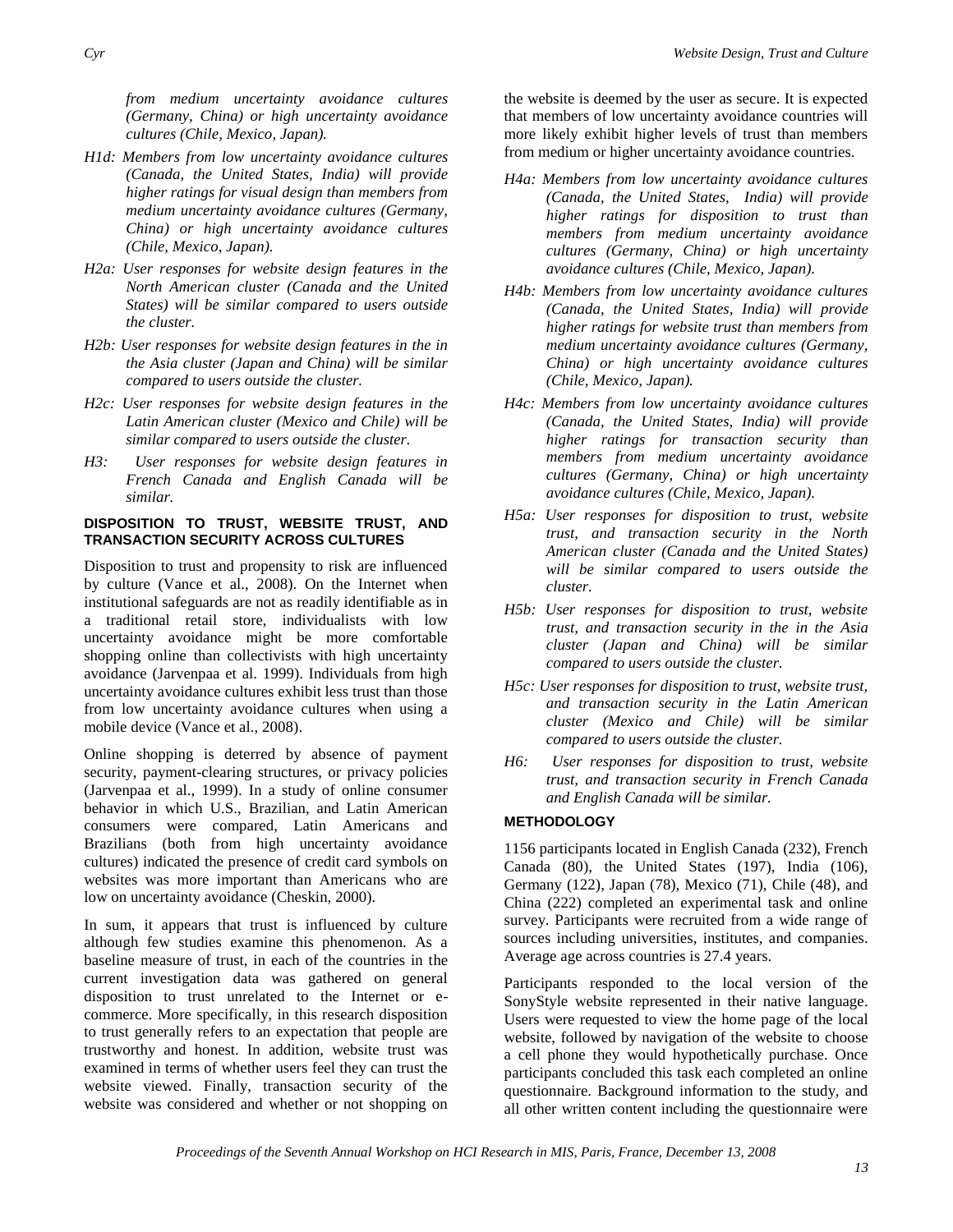translated and back-translated into each required language.

While details are not provided here due to length limits, the questionnaire utilized in this study exhibited satisfactory content validity (established through literature reviews); satisfactory convergent validity (demonstrated by the principle component factor analysis, α-values and AVE values); and satisfactory discriminant validity (shown from inter-construct correlation analysis). Between country comparisons were conducted using Tukey HSD testing (N=1156).

#### **RESULTS**

#### **Design Elements**

In H1a it is proposed that Canada, the USA and India will provide higher ratings for information content than the other countries. Overall, this premise is true with mean scores for English Canada (5.1), French Canada (5.3), and the USA (5.4). Significant between country differences occurred between English Canada, French Canada, and the USA with Germany and China ( $p = .000$  in all cases). India scored 4.8 but with no significant differences with Japan (4.8), Mexico (4.9) and Chile (5.0). Overall the USA had the highest score for information content (5.4) while Germany had the lowest (4.5).

H1b tests whether Canada, the USA and India have higher ratings for information design than other countries in the sample. H1c examines if Canada, the USA and India have higher ratings for navigation design than other countries. Support for these hypotheses is limited.

In H1d it is proposed that Canada, the USA and India will provide higher ratings for visual design than the other countries. There is support for this hypothesis. English Canada, French Canada, the USA and India have highest scores for visual design (5.5, 6.0, 5.8, 5.5 respectively), although English Canada and India are tied with Mexico (5.5). Significant differences ( $p = .000$ ) exist for English Canada, French Canada, the USA and India with Germany (4.6), China (4.7) and Japan (5.0), with the exception of English Canada and India with Japan with no significant differences. Overall French Canada had the highest score (6.0) while China (4.7); Germany (4.6) had the lowest.

With respect to the GLOBE clusters it was expected and supported in H2a that the North American cluster would be similar compared to other countries. Of 12 comparisons, only one significant difference occurred for information design between the USA and English Canada. In H2b was expected and supported that Japan and China are similar compared to other countries. Again, based on 12 comparisons, the only significant difference was for navigation design. In H2c which was supported, there were no differences between the Latin American countries of Mexico and Chile. Finally, there were no differences between French Canada and English Canada in support of H3.

#### **Trust and Security**

It is expected in H4a that Canada, the USA and India will provide higher ratings for disposition to trust than the other countries. Overall, scores on this dimension are the lowest of all the constructs tested with no country score reaching greater than 5 out of 7. As predicted, scores are highest for English Canada, French Canada, the USA and India (4.6, 4.8, 4.5, 4.8 respectively), although Japan ties for the highest score on disposition to trust (4.8) with French Canada and India. Significant differences occur between French Canada with China  $(4.4 \text{ p} = .045)$ , Germany (4.3  $p = .041$ ) and Mexico (4.2  $p = .025$ ). Significant differences also occur between India with China ( $p = .014$ ), Germany ( $p = .015$ ) and Mexico ( $p =$ .011). Overall French Canada, India, and Japan had the highest score (4.8) while China (4.4), Germany (4.3) and Mexico (4.2) had the lowest.

H4b tests if Canada, the USA and India have higher ratings for disposition to trust than the other countries. As with the results of other hypotheses, English Canada, French Canada, the USA have the highest scores (5.5, 5.6, 5.6 respectively) with India somewhat lower (5.2) and in the latter case lower than Chile (5.6) and Mexico (5.3). Significant differences ( $p = .000$ ) are exhibited for English Canada, French Canada, the USA, and India with Germany (4.9), China (4.4) and Japan (4.3). Overall, French Canada, the USA and Chile had the highest score (5.6) and Japan (4.3) the lowest.

In H4c it is expected that transaction security will be highest for English Canada, French Canada, the USA and India. This is the case for French Canada (5.4) and the USA (5.3), but English Canada (5.1) and India (5.0) score very close to Mexico (5.0) and Chile (4.9). Further, Japan scores highest of all the countries on transaction security (5.5). Significant differences ( $p = .000$ ) occur between English Canada, French Canada, the USA with China (4.5) and Germany (4.4). India also exhibits significant differences with China ( $p = .040$ ) and Germany ( $p =$ .005). Japan has the highest score for transaction security and Germany has the lowest score (4.4).

In support of H5a, there are no differences in the three constructs of disposition to trust, website trust, and transaction security within the North American cluster including English Canada, French Canada and the USA. Alternately, H5b is not supported for China and Japan since differences between these two countries occur for both disposition to trust and for transaction security. H5c is supported for Mexico and Chile with no differences between the countries. Similarly, H6 is supported with no differences between French Canada and English Canada.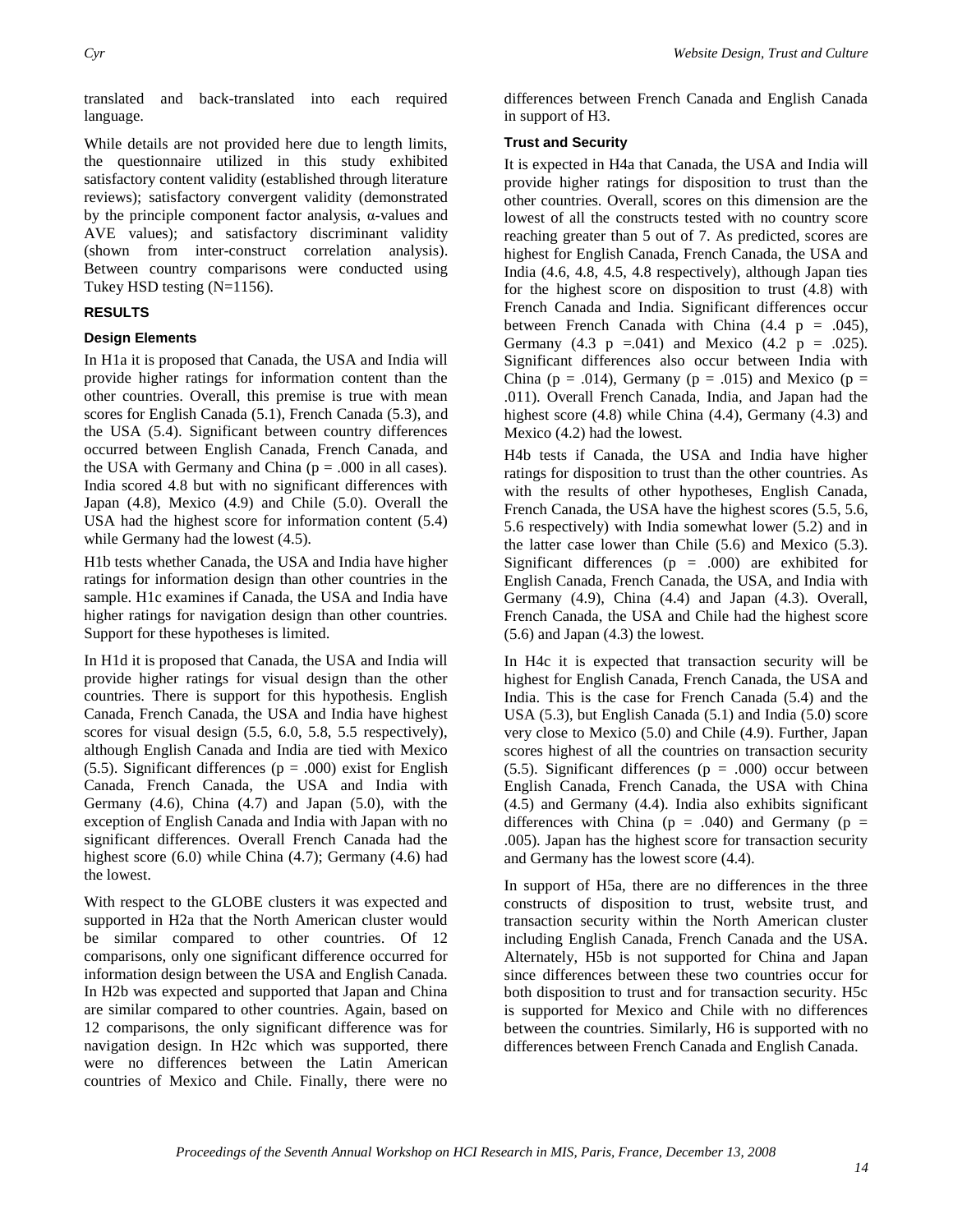#### **Summary of Results**

- (1) The four design constructs show considerable variation across countries with most differences in information design and navigation design.
- (2) Scores for disposition to trust are low overall, and unexpectedly high uncertainty avoidance Japanese had the highest scores for website trust and transaction security.
- (3) Overall, French Canada, English Canada and the United States have the highest scores on the various constructs over those in other countries.
- (4) No differences exist for any of the constructs for French Canada and English Canada, and there is only one difference (for navigation design) between French Canada and English Canada with the USA.
- (5) Large numbers of differences on various constructs occurred between Germany, Japan, and China with the other countries in the sample.
- (6) As expected, no differences for any constructs exist between Chile and Mexico which are both high uncertainty avoidance cultures. Unexpected, there were no differences between Chile and Mexico with India (low uncertainty avoidance culture) except for disposition to trust between Mexico and India.
- (7) China and Japan are similar except for navigation design, disposition to trust and transaction security.
- (8) A new construct was successfully developed and validated for Information Content, and serves to confirm the distinctiveness of Information Content from Information Design.

#### **CONCLUSION**

Variation in perceptions of design elements exists across cultures, and supports the notion that websites require localization of design content for unique cultural groups (Cyr and Trevor-Smith, 2004). These results represent an extension of Cyr et al. (2005) in which design (although differently construed than here) was studied in Canada, the United States, Germany and Japan regarding user perceptions of a different (Samsung) localized website. In the earlier study, significant differences were found between Canada, the United States, and Germany with Japan. As in this study, the Japanese had the least favorable impression of website design.

Specific to disposition to trust, participants were asked to provide a rating indicating the degree to which people can generally be trusted. Along with low uncertainty avoidance countries (Canada, the United States, and India), Japan (the country highest on uncertainty avoidance) also scored similarly on this construct, although none of the countries scored higher than 5 out of 7. Japan also has the highest score for transaction security, but alternately the lowest for website trust. These findings for Japan are counter to expectations of a country high on uncertainty avoidance and hence risk adverse, and are also counter to Cyr et al. (2005) who found Japanese

to be least trusting over Canadians, Americans or Germans. Equally puzzling, overall Germany and China (both moderate for uncertainty avoidance) score lower than high uncertainty avoidance cultures such as Mexico or Chile. In alignment with Cyr et al., scores for Canada and the United States are similar. The results indicate that it is difficult for users to trust generally, and to trust the website more specifically. This is consistent with other research in which trusting intentions are affected by security, privacy, or perceived risk on the Internet (Jarvenpaa et al., 1999), now extended to eight countries.

A useful addition to the current research is the evaluation of country responses based on the GLOBE study. Based on the GLOBE clusters, results as predicted were obtained. That is, across all seven constructs, for the North America cluster there was only one significant difference and for the Latin American cluster of Mexico and Chile, there were no significant differences. These are remarkable findings given the number of cross-country comparisons involved. In the Confusion Asian cluster Japan and China are likewise very similar. In most cases, Germany stood alone. Finally, India (low uncertainty avoidance) tended to cluster with Mexico and Chile (both high uncertainty avoidance), which based on Hofstede's classifications would be unusual. It appears that the GLOBE clusters afford a useful conceptual classification system for use in future between country research.

A final interesting outcome is the complete commonality in the results between English Canada and French Canada. It appears that in a website context, commonality based on institutions, economics, and societal norms and practices (House et al., 2002) is a stronger predictor of user perceptions than culture.

#### **REFERENCES**

- 1. Cheskin Research Group. (2000) Trust in the Wired Americas. Accessed 24 April 2001 at http://www.cheskin.com/think/studies/trust2.html.
- 2. Cyr, D. (2008) Modeling Web Site Design across Cultures: Relationships to Trust, Satisfaction, and E-Loyalty, *Journal of Management Information Systems*, 24, 4, 47-72.
- 3. Cyr, D. and Trevor-Smith, H. (2004) Localization of Web Design: An Empirical Comparison of German, Japanese, and U.S. Website Characteristics, *Journal of the American Society for Information Science and Technology,* 55, 13, 1–10.
- 4. Cyr, D., Bonanni, C., Bowes, J., and Ilsever, J. (2005) Beyond Trust: Website Design Preferences across Cultures, *Journal of Global Information Management,* 13, 4, 24–52.
- 5. DeWulf, K., Schillewaert, N., Muylle, S., and Rangarajan, D. (2006) The Role of Pleasure in Web Site Success, *Information and Management,* 43, 4, 434-446.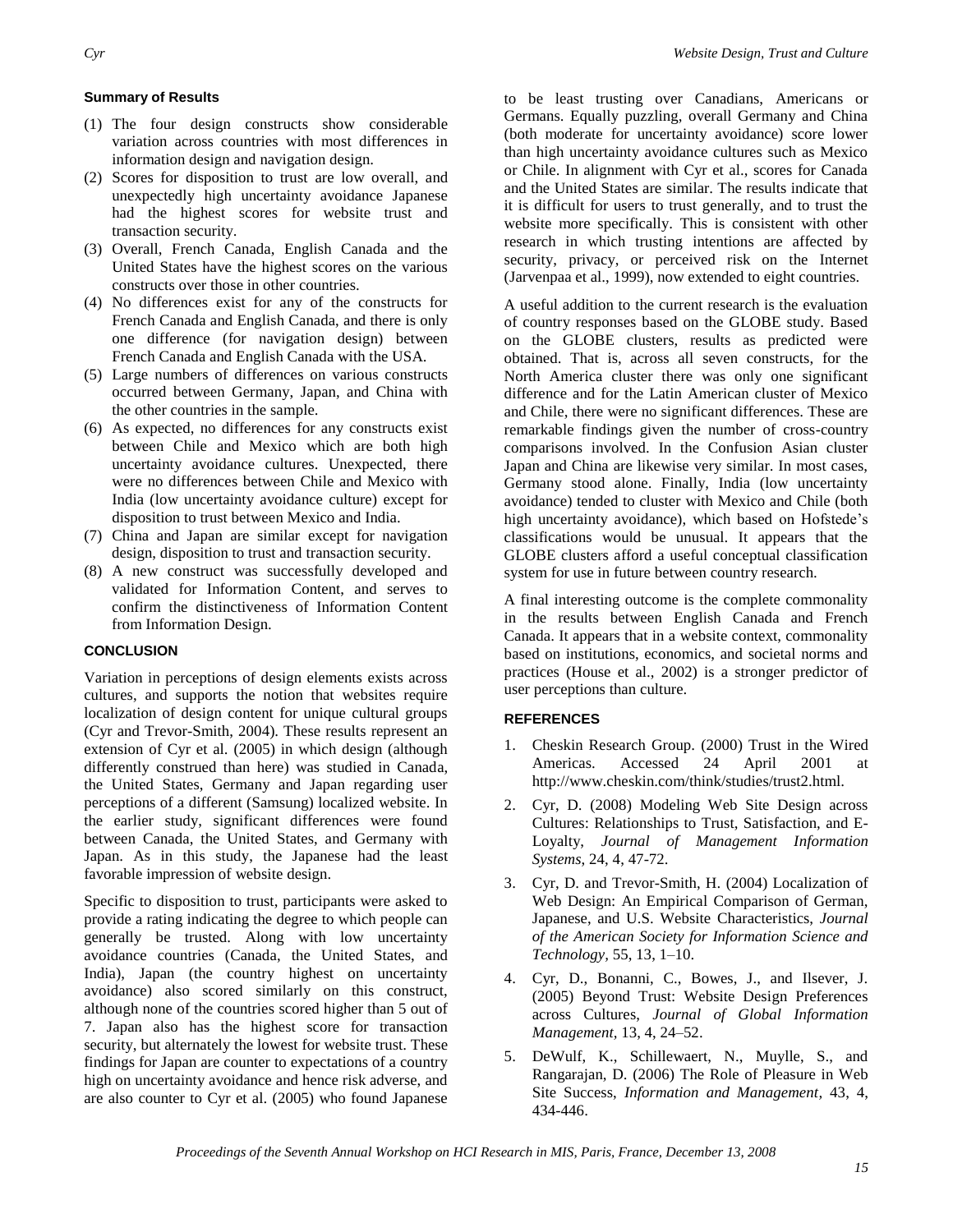- 6. Hofstede, G. (1980) *Culture's Consequences, International Differences in Work-Related Values*, Sage, Beverly Hills, CA.
- 7. House, R., Javidan, M. Hanges, P. and Dorfman, P. (2002) Understanding Cultures and Implicit Leadership Theories across the Globe: An Introduction to Project GLOBE, *Journal of World Business,* 37, 1, 3-10.
- 8. Marcus, A. and Gould, E. W. (2000) Cultural Dimensions and Global Web User Interface Design, *Interactions,* 7, 4, 33–46.
- 9. Vance, A., Elie-Dit-Cosaque, C., and Straub, D. (2008) Examining Trust in Information Technology Artifacts: The Effects of System Quality and Culture, *Journal of Management Information Systems,* 24, 4, 73-100.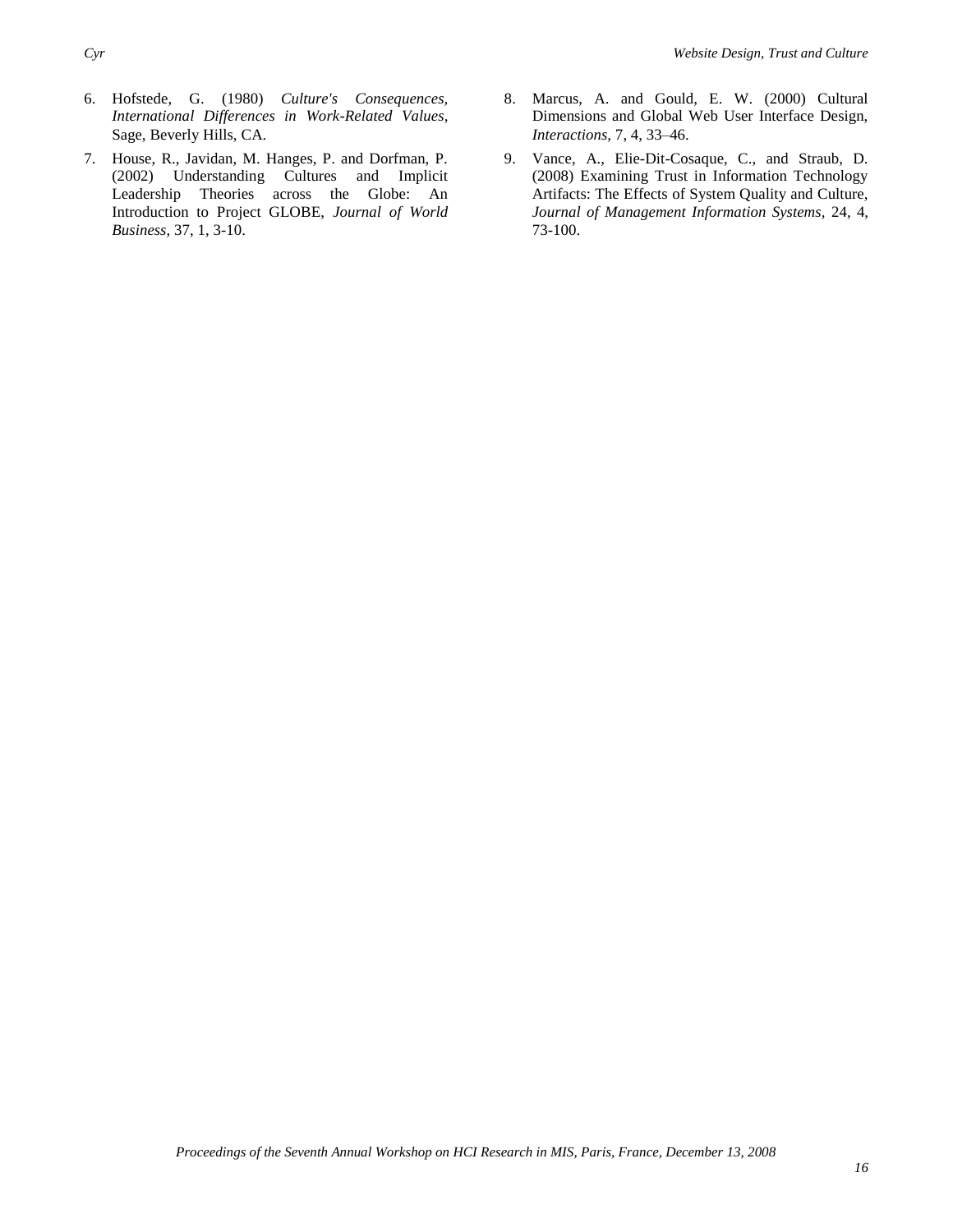## **A Study of the Dynamic Nature of Trust from a Longitudinal Perspective**

## **Dan J. Kim** University of Houston – Clear Lake kimdan@uhcl.edu

#### **ABSTRACT**

Trust is dynamic in nature. It is a process rather than an outcome; it develops over time. Trust is an essential ingredient for successful business transactions in electronic commerce. Yet, there is little empirical research on the dynamic nature of trust in information systems and electronic commerce areas using a longitudinal (pre- and post-phase) approach. This paper proposes a model of dynamic trust from a longitudinal perspective. Furthermore, it provides empirical evidence of the dynamic nature of trust in the context of e-Channel and e-Vendor. The results of the study show that a consumer's trust changes over time due to variations in the level of trust in the pre-purchase phase and satisfaction with a previous transaction in the postpurchase phase. The results also reveal that satisfaction and post-trust are strong determinants of a consumer's future intention to reuse the e-Channel and to repurchase through the e-Vendor.

#### **Keywords**

Dynamic Trust Model, Pre-Trust, Satisfaction, Post-Trust, E-Channel Trust, E-Vendor Trust

#### **INTRODUCTION**

Trust is considered by many (Morgan and Hunt, 1994, Dwyer et al., 1987, Ganesan, 1994) to be a crux of relationships; trust plays a vital role in almost any commerce transaction involving monetary exchanges (Jarvenpaa et al., 2000, Ba et al., 1999, Hoffman et al., 1999, Noteberg et al., 1999). The issue of trust is even more critical in electronic commerce (e-commerce) since the degree of uncertainty of an e-commerce transaction is higher than in a traditional commerce transaction  $-$  i.e., a consumer's e-commerce transaction decision is made based upon his or her confidence in selling parties' processes that are not transparent (Urban et al., 2000). This is in stark contrast to the traditional brick-and-mortar business environment, where trust is based on personal relationships and face-to-face interactions between consumers and retailers.

Although research on trust in e-commerce transactions has well elucidated the essential role of trust and its antecedents in building long-term relationships (Kim et al., 2008, Kim et al., 2005, Kim et al., 2004, Gefen et al., 2003, McKnight and Chervany, 2002, McKnight et al., 2002, Pavlou, 2003, Pavlou et al., 2007), one critical limitation of prior e-commerce trust studies is that the dynamic nature of trust (i.e., changing over multiple stages of interactions) is not considered from a longitudinal perspective. Recently, Gefen, Benbasat, and Pavlou (2008) present an agenda for the future research to extend the conceptual foundations of trust to improve the practice in online environments. They mention that trust is not only about one-time interactions. Since trust develops gradually over time, "future research could opt for longitudinal studies of trust in online environments to uncover the unexplored nature and effects of trust over time" (p. 277).

This is a crucial omission since consumers' post purchase process differs qualitatively from the pre purchase process; they already have prior experiences. A different theoretical insight is needed to understand the nature and effects of trust over time on long-term relationships in ecommerce transactions. Thus, there is clearly a need to study the dynamic nature of trust from a longitudinal (preand post-purchase) perspective. This paper attempts to fill this gap by studying the dynamic nature of trust in ecommerce transactions as a two-fold strategy (pre and post).

#### **LITERATURE REVIEW**

Meta-analytic studies on online trust are reviewed, since they cover literature from a comprehensive perspective and help to ensure that the next wave of primary research moves in the correct direction. There have been at least five meta-analytic studies to date that have reviewed and critically synthesized consumer trust and online consumer behavior in electronic commerce contexts. A metaanalysis study conducted by Chang, Cheung, and Lai (2005) reviews 45 empirical studies on the antecedents of online shopping and derived two reference models for online shopping adoption. According to the findings of their study on trust, most empirical studies have tested the direct effect of trust. Whether trust is mediated by other variables has not been explored.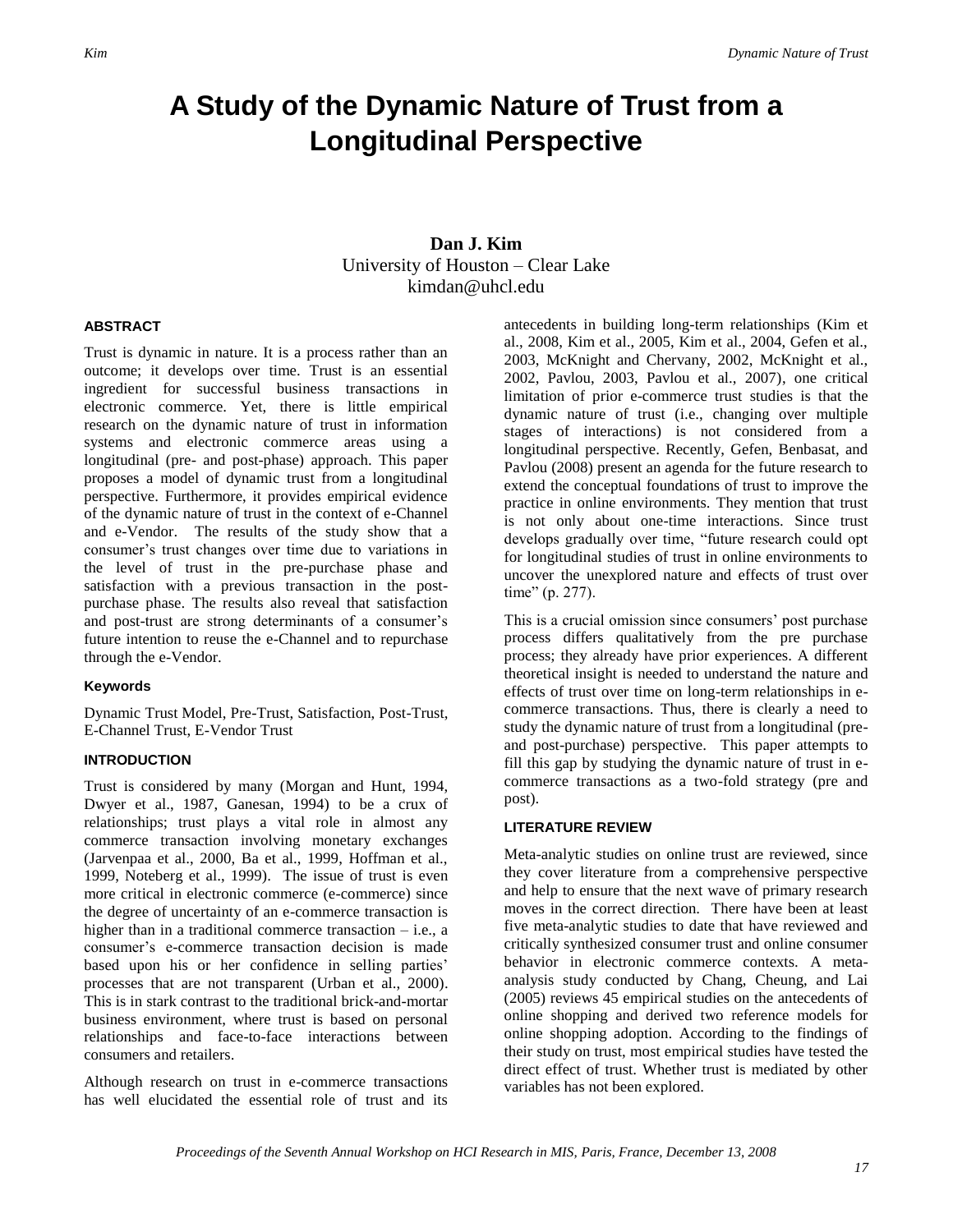Another meta-analysis conducted by Grabner-Krauter and Kaluscha (2003) provides an integrative review of the empirical literature on on-line trust in electronic commerce. One important argument addressed in their paper based on the findings of the analysis is that trusting intentions (e.g., willingness of to buy, intention to purchase) and their antecedents are examined more often, whereas trust-related behaviors (e.g., completion of purchase, actual use) are investigated in only a few studies (Kim and Prabhakar, 2004, Pavlou, 2003, Suh and Han, 2003). Since intentions do not automatically imply behaviors, trust-related actual behavior (i.e., completion of purchase) as a consequent of trust has to be measured (Grabner-Krauter and Kaluscha, 2003). Another noticeable finding of the analysis is that on-line trust is not static but a dynamic phenomenon. To take into account the dynamic nature of trust, longitudinal studies are required. However, the majority of the reviewed studies did not specify the phase of trust from a longitudinal perspective. A similar argument is made in another meta-analysis study conducted by Saeed, Hwang, and Yi (Saeed et al., 2003). In their study they point out that a major avenue for future research is to investigate, the relationships between website use, online purchase, and post-purchase satisfaction (Saeed et al., 2003).

A limitation of most prior e-commerce research found across several of the cited meta-analytic studies is that previous online consumer trust research in electronic commerce area has not examined the dynamic nature of consumer trust from a longitudinal viewpoint.

#### **THEORY GROUNDING**

According to consumer marketing literature (Blackwell et al., 2001, Kalakota and Whinston, 1997, Blackwell and Stephan, 2001), the consumer purchase process consists of three general phases: pre-purchase, purchase and postpurchase phases. These phases of consumer behavior occur in electronic commerce transactions as well as traditional transactions (Blackwell and Stephan, 2001). While the successful completion of the initial transaction is an important first step in e-commerce relationship, the long-term relationship depends not only on the factors that fostered the pre-purchase phase, but also on the outcomes of the pre-purchase decision (Oliver, 1993).

An important point from the *social exchange theory*  perspective is that the trustor-trustee relationships terminate or continue based on two types of comparisons (Kelly and Thibaut, 1978, Thibaut and Kelley, 1959, Blau, 1964). The first type is the comparison of the relationships with other partners (i.e., the alternative relationship comparison). In other words, the trustortrustee relationship may continue unless they find any better relationships with someone else. The second type is the comparison of the relationships with the current partner (i.e., the balance or give-and-take relationship comparison). In general, the trustors want to keep the balance between giving and taking from the relationship with the trustee. When they perceive a smaller take/give ratio based on the prior interaction and experience of the relationships, they may terminate the relationship with trustees and try to find a better relationship elsewhere.

As an indicator of how well the trustees (e.g., vendors) provide services, *satisfaction* is critical because if trustors (e.g., customers) are satisfied with trustees' performance, both parties will build a mutual understanding and the relationships will be more likely to continue. Therefore, in an e-commerce context, as the customer's satisfaction increases with respect to the vendor's performance, their trust increases and the intention to continue the relationships with the existing vendors will also increase.

Drawing from the social exchange theory perspective, *a conceptual dynamic trust model* is proposed (see Figure 1). The underlining mechanism of the model describes as follows: Let a purchase transaction happen at time t. The dynamic trust model rests on the logic that both post-trust and satisfaction significantly affect relationship retention (e.g., willingness to reuse, intention to repurchase) in time  $t+1$ . The degree of post-trust is adjusted at time  $t+1$ , based on the level of pre-trust at time t-1 along with the level of satisfaction with the previous transaction experience at time t. Satisfaction also plays a mediating role in pretrust. The pre-trust at time t-1 plays the role of an anchor for the adjusted level of trust (i.e., post-trust) at time t+1. Without negative encounters (e.g., bad experience, negative word-of-mouth, etc.), the level of post-trust is enhanced from pre-trust because of the service consistence of a vendor.



**Figure 1. Dynamic Trust Model**

#### **E-CHANNEL TRUST VERSUS E-VENDOR TRUST: RESEARCH MODEL AND HYPOTHESES**

In an e-commerce context, from a consumer's perspective there are at least two trustees: Internet as a shopping channel and an Internet selling party or Internet vendor as a business partner. Since an e-commerce transaction requires a consumer's sensitive personal and financial information (e.g., address, phone number, and credit card numbers), if the consumer does not have a certain level of trust in the selling party, he or she is also reluctant to make a transaction with the selling party. Further, ecommerce transactions involve trust not only between the consumer and the selling party, but also between the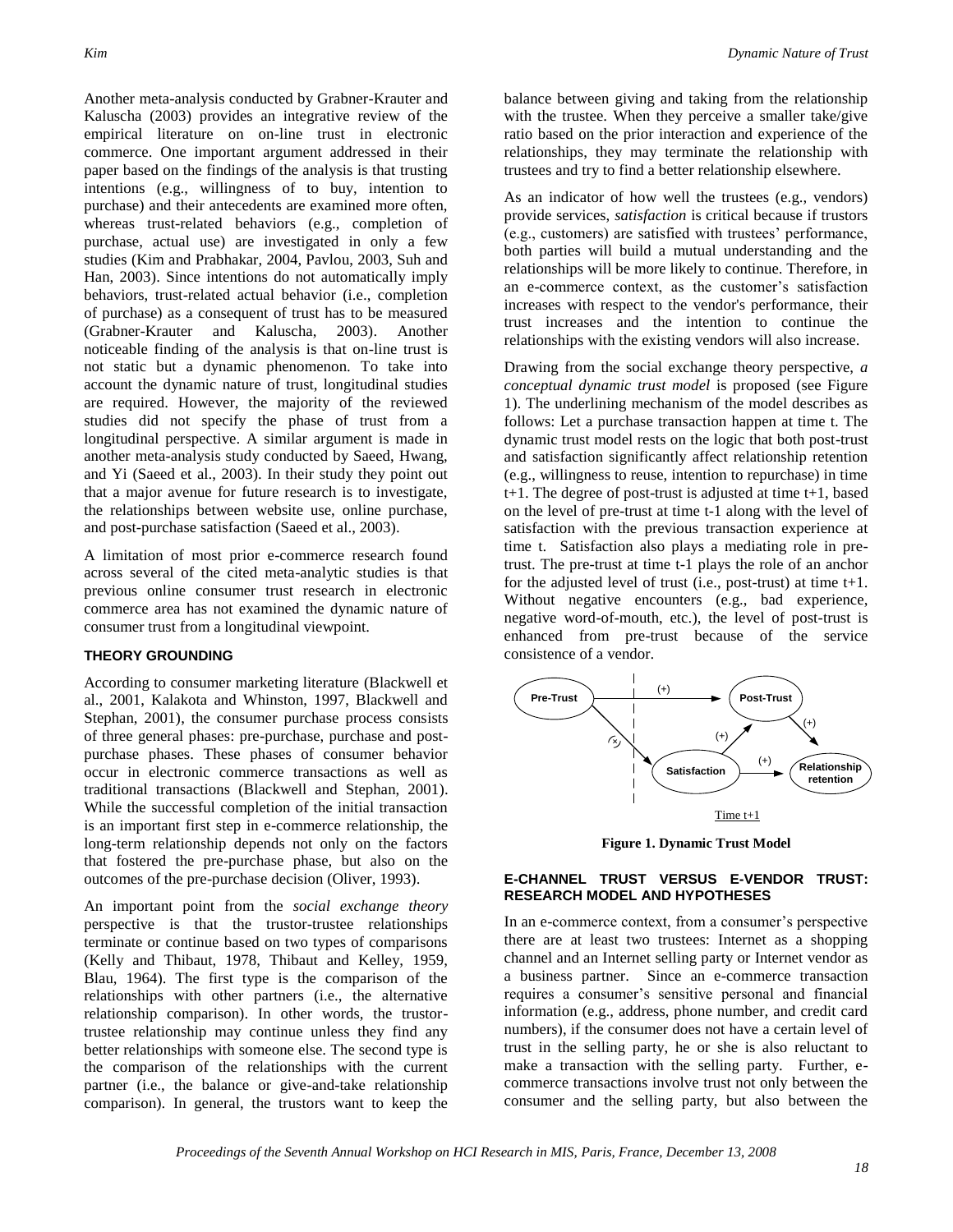consumer and the computer-mediated Internet channel through which the transactions are executed (Grabner-Krauter and Kaluscha, 2003). Thus, this study focuses on a consumer's trust in both trustees (i.e., e-channel and evendor) as trust-entities.

Trust and risk are closely related to each other. As an impersonal form of system trust (Grabner-Krauter and Kaluscha, 2003), the concept of *e-channel trust* is primarily related to a medium-specific transaction risk of using open technological infrastructures (i.e., the Internet) for monetary transactions (Chaudhury et al., 2001), while *e-vendor trust* as an interpersonal form of trust is associated with a partner-specific transaction risk that results from decisions of the partner, his ability, integrity, and willingness to perform. Grabner-Krauter and Kaluscha (2003) define system-dependent uncertainty (equivalent to system-specific transaction risk) as exogenous or environmental uncertainty that relates to "potential technological sources of errors and security gaps or to put it economically to technology-dependent risks that cannot to be avoided by an agreement or a contract with another actor who is involved in the transaction" (p. 785). Transaction-specific uncertainty (correspondent to partner-specific transaction risk) is defined as "endogenous or market uncertainty that results from decisions of economic actors and is caused by information asymmetry between sellers and buyers" (p. 786).

Satisfaction is an indicator of how well the vendors provide services. This is critical because if customers are satisfied with vendor performance, both parties will build mutual understanding and the relationships will be more likely to continue. Therefore, as the customer's satisfaction increases with respect to the vendors' performance, his or her trust increases and the intention to continue the relationships with the existing vendors will also increase. For the e-channel case, when the customers use the Internet for the first time as a new channel of shopping, it is natural for them to have a lower degree of trust since e-channel involves a higher degree of uncertainty and risk compared with the conventional shopping channel. However, once they have a positive experience (i.e., satisfied experience) that contributes to building a new level of trust in e-channel, they do not hesitate to reuse the e-channel. Thus satisfaction, as a summary of the trustor's previous experience, will, in turn, affect post-trust that is a prerequisite for future behaviors (i.e., reuse, repurchase, etc).

In e-commerce context, a consumer has pre-trust in echannel (an e-vendor) before they place their first Internet order through the Internet using the e-vendor's Website. The next level of trust (i.e., post-trust) is revised based on their satisfaction level of the previous transaction experience. Consequently, when they need to make another transaction, post-trust will play the role that the pre-trust did. Over time, the consumer develops stable and mature trust in the trustees (i.e., e-channel and e-vendor) after they are consistently satisfied with the trustee's performance.

The degree of post-trust is associated with the degree of pre-trust. If a consumer has not experienced negative encounters during e-commerce transaction, the level of post-trust is consistent or improved from that of pre-trust. However, there are conflicting hypotheses have been proposed for the relationship between pre-trust and posttrust for negative experiences. Some studies (e.g., (Anderson and Sullivan, 1993)) argue that consumers who have a high degree of pre-trust are likely to be unperturbed by a single small negative experience. So, the level of post-trust is not much changed. Some other studies (e.g., (Bitner et al., 1990)) argue that negative experiences for those who have a high degree of pre-trust produce a contrast effect so that the negative effect is enhanced. Thus, I hypothesize the triangular relationships as:

- *Hypothesis 1a/b: A consumer's pre-trust in e-Channel (e-Vendor) positively affects a consumer's post e-Channel (e-Vendor) trust.*
- *Hypothesis 2a/b: A consumer's pre-trust in e-Channel (e-Vendor) positively affects a consumer's satisfaction of the transaction via the e-Channel (with the e-Vendor).*
- *Hypothesis 3a/b*: A *consumer's e-Channel (e-Vendor) satisfaction positively affects a consumer's post e-Channel (e-Vendor) trust.*

The role of trust in e-commerce has been elevated by many studies (Gefen, 2002, McKnight and Chervany, 2002, Jarvenpaa et al., 2000, Li et al., 2006) because of the high degree of risk present in most e-commerce transactions. In the context of e-commerce, since most electronic transactions are not-instantaneous (i.e., payment may occur in advance before delivery is completed) across large geographical distances, consumers are very concerned with that e-vendors won't adhere to their transactional obligations. Thus, a consumer's belief (i.e., trust) concerning an e-channel (evendor) is a direct determinant of willingness to make a transaction (Kim et al., 2008). Trust enables one to engage in an online transaction despite the presence of risk. By the same token, in the re-purchase phase, posttrust, (the adjusted pre-trust by satisfaction) directly influences a consumer's future favorable intent to repurchase through the e-channel from the e-vendor. Thus, drawing from the arguments above, we propose the following research hypotheses:

*Hypothesis 4a/b*: A *consumer's post e-Channel (e-Vendor) trust positively affects a consumer intention to reuse the e-Channel (to repurchase through the e-Vendor).*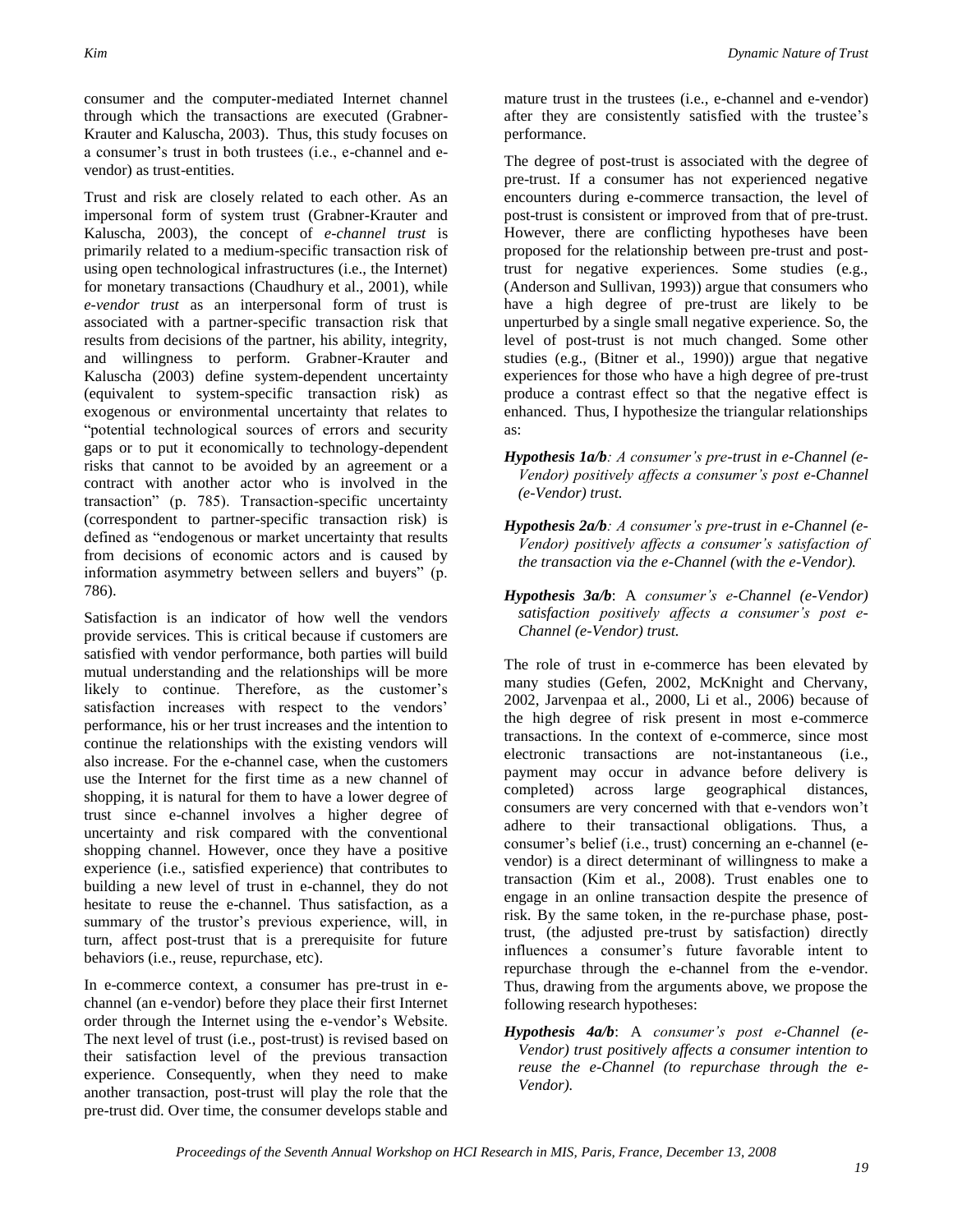*Hypothesis 5a/b*: A *consumer's e-Channel (e-Vendor) satisfaction positively affects a consumer's intention to reuse the e-Channel (to repurchase through the e-Vendor).*

#### **RESEARCH DESIGN AND DATA COLLECTION**

This study used Web-based surveys in a longitudinal design. The instrument development was carried out following the three stages suggested by Moore and Benbasat (1991): i) item creation, ii) scale development, and iii) instrument testing. The data was collected in two phases which created a temporal separation by introducing a time lag between the measurements of independent and dependent variables (i.e., separation of measurements). The respondents were assured that there was no right or wrong answer, meaning that they should answer questions as honestly as possible. These procedures reduced their evaluation apprehension.

For the main field study, two rounds of surveys were distributed to a group of students enrolled in lower level<sup>1</sup> undergraduate courses at a large public university in the Northeastern United States. The participation was voluntary, and it took 15-20 minutes for students to complete each phase. Those who did not wish to take the survey were given the option of doing some other work of equal value. To increase the seriousness of participation to the participants, they were given 2% of extra course credits for each stage, and all participants were entered into random drawings for a chance to win four \$100 cashprizes.

To test the research hypotheses of the study concerning two objects of trust by two phases: pre-purchase and postpurchase stages, this research requires a relatively complex data collection (i.e., data about e-Channel and e-Vendor from the same respondents at two separate time periods). Especially for collecting multi-stage data about consumers' pre-trust in e-Channel and e-Vendor, selfreported data are necessary in studies of this kind. By using students, we were better able to avoid attrition between data collection points, and thereby avoid a critical threat to validity. Therefore, student subjects for this study provide another major advantage. The surveys received a total of 767 responses for the first phase and 730 responses for the second phase. Due to the fact that students participated in the study voluntarily for extra credit, it would be possible for them to provide mock responses. After eliminating duplicate, invalid and/or incomplete responses, a total of 658 usable responses were collected.

 $\overline{a}$ 

After the respondents reported the URL of their very recent B2C transaction site at the first phase survey, they were asked to answer these two questions: "Was the electronic commerce transaction the very first of its kind in your life?" and "Was the transaction the very first with this e-vendor?" Since this study focuses on initial trust and post trust in e-Channel/e-Vendor, we classified the data based on these questions. As expected, only a small number (73) of respondents reported that the transaction was the very first in their life. Two-hundred forty-nine respondents reported that their transaction was the very first transaction with the e-vendor. The remaining respondents were the ones who had previous transaction experience with the e-vendor. In short, 73 and 249 samples were used for data analyses and e-Chanel and e-Vendor trust model testing, respectively.

#### **DATA ANALYSES AND RESULTS**

The proposed hypotheses of the research model were tested using Partial Least Squares (PLS)-Graph e.0.1060, which is a structural modeling technique that is well suited for testing both the measurement model and highly complex predictive structural models at the same time (Chin, 1998b, Chin, 1998a).

#### **Measurement Model Testing**

To ensure the appropriateness of the measurement model, it was tested for the reliability of internal consistency, and convergent and discriminant validity (Bollen, 1989, Chin and Gopal, 1995).

#### **Structural Model Testing**

The assessment of the structural models includes estimating path coefficients and R-square. Both R-square and the path coefficients show how well the model is performing (i.e., model fit) (Hulland, 1999). The model fit is analyzed as a measure of the validity of the model, and statistical tests, (t-tests) of path coefficients are used to draw conclusions regarding the research hypotheses. The results of the model assessment are presented in Figure 2.



**Figure 3.Structural Model Results**

<sup>&</sup>lt;sup>1</sup> Since one part of this research model focuses on initial e-Channel trust, we collected data from lower level undergraduate students to increase the possibility of collecting data from first time e-Channel users.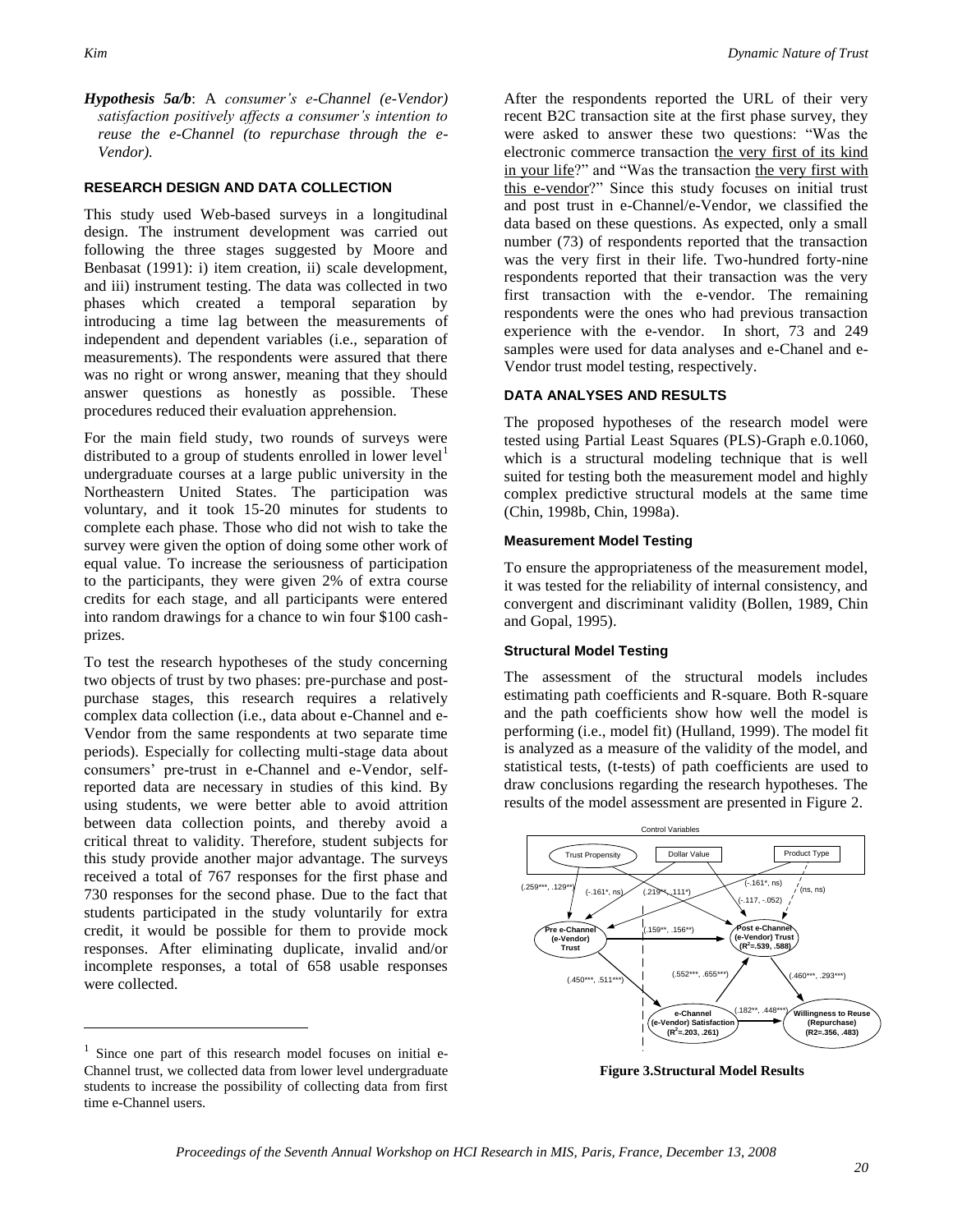As shown in the results of the e-Channel trust model, a consumer pre e-Channel trust shows a strong positive effect on a consumer's post e-Channel trust (Beta = .159,  $p < 0.01$ ). As expected, the pre e-Channel trust strongly affects a consumer's e-Channel satisfaction (Beta = .450, p < .001) and, in turn, e-Channel satisfaction strongly affects post e-Channel trust (Beta = .552,  $p < .001$ ). Finally, a consumer's e-Channel reuse intention is significantly affected by e-Channel satisfaction (Beta  $=$ .182,  $p < .01$ ) and post e-Channel trust (Beta = .460,  $p <$ .001).

Now turning to how the model fits, the R-square for post e-Channel trust, e-Channel satisfaction, and e-Channel reuse intention are .539, .203, and .356, respectively. The relatively high R-squares show that the model fits well with the data and provides a strong explanation of the variance in these variables. For example, the R-square of e-Channel reuse intention is .356, indicating that the model explains 36% of the variability in a consumer's e-Channel reuse intention.

For the e-Vendor trust model, a Consumer's pre e-Vendor trust has strong positive effect on both post e-Vendor trust and e-Vendor satisfaction. A consumer's post e-Vendor trust is strongly affected by e-Vendor satisfaction in the post-purchase phase. All hypothesized paths in the model are significant at the 0.01 level. A consumer's repurchase intention is strongly affected by e-Vendor satisfaction and post e-Vendor trust. The beta coefficients with the results of hypotheses are summarized in Table 3. The R-squares of post e-Vendor trust, e-Vendor satisfaction, and repurchase intention are .588, .261, and .483, respectively.

#### **DISCUSSION AND CONCLUSION**

This study has several key findings. First, the triangular relationships among pre trust, satisfaction, and post-trust in e-Channel and e-Vendor models were confirmed. Another important finding in this study is that a consumer's e-Channel (e-Vendor) satisfaction and post-e-Channel (e-Vendor) trust are strong determinants of a consumer's e-Channel reuse intention (repurchase intention) in post-purchase phase. The causal relationship between pre-trust and satisfaction can be justified by Festinger's cognitive consistency theory (Festinger, 1957).

#### **Implications of the study**

This present study proposes a dynamic trust model, which suggests that trust at time t-1 (i.e., pre-trust) influences trust at time t+1 (i.e., post-trust). The model has broken down the pre-trust  $\rightarrow$  post trust link into two paths. One is the *direct route* from pre-trust to post trust. The other is the *transient route* containing satisfaction as a mediator between pre-trust and post trust. This study also provides empirical evidence of the dynamic nature of trust in an ecommerce context though the e-Channel and e-Vendor trust model. The influence of pre-trust on post-adjusted trust was found to be equal across the two trustees (i.e., e-Channel and e-Vendor).

This study also provides a theory which bridges two important constructs (i.e., consumer trust and satisfaction) based on the dynamic trust model over two phases (i.e., pre-purchase and post-purchase). To the best of our knowledge, this is one of the first studies that focus on the dynamic nature of trust from a longitudinal viewpoint in the context of both the e-channel and the e-vendor. The findings of the research also have important practical implications. Trust coupled with satisfaction is among the biggest factors that determine a long-term relationship, which is imperative to the success of a business. Importantly, post trust, the adjusted trust, plays exactly the same role as the pre-trust does in the earlier time frame. Thus, from a practical perspective, Internet business managers should consider trust not just as an output of one time process but as an iterative and evolving process itself.

#### **Limitations of the study and suggestions for future research**

In this study we focused on direct and indirect effects of pre-trust and satisfaction on post-trust. However, the argument of dynamic trust could also work if satisfaction is explicitly modeled as a moderator – post-trust is less than pre-trust if satisfaction is low, but greater than pretrust if satisfaction is high. Thus, an interesting future study will compare alternative models of dynamic trust (i.e., direct, mediated, and moderated effect models).

In addition, there is an interesting intuitive relationship that exists between an e-Channel and e-Vendor trust. Unless the potential consumers of e-commerce have a certain level of pre trust in e-Channel, they are not willing to use this new shopping channel. However, once consumers have a positive experience with electronic commerce transactions, the e-Channel trust is not a serious barrier anymore. After this stage, e-Vendor trust plays a major role in electronic commerce transactions (etransactions). Thus, a certain level of e-Channel trust is more important for the first time consumers and for the consumers who have had negative experiences. It seems that the pre e-Channel trust is a necessary but not a sufficient condition to adopt the e-Channel for the pre stage of e-Channel adoption, while e-Vendor trust is another condition to make a transaction with an e-Vendor. During a consumer's pre purchase stage via the e-Channel, a consumer's trust in a certain e-Vendor plays a major role which then affects a consumer's purchase decision from that e-Vendor. However, the consumer's e-Vendor trust may or may not be a necessary condition because some consumers make e-transactions even if they perceive a low level of e-Vendor trust. In this case, consumers' decisions are mainly affected by other factors such as perceived benefit, low cost, quality of service,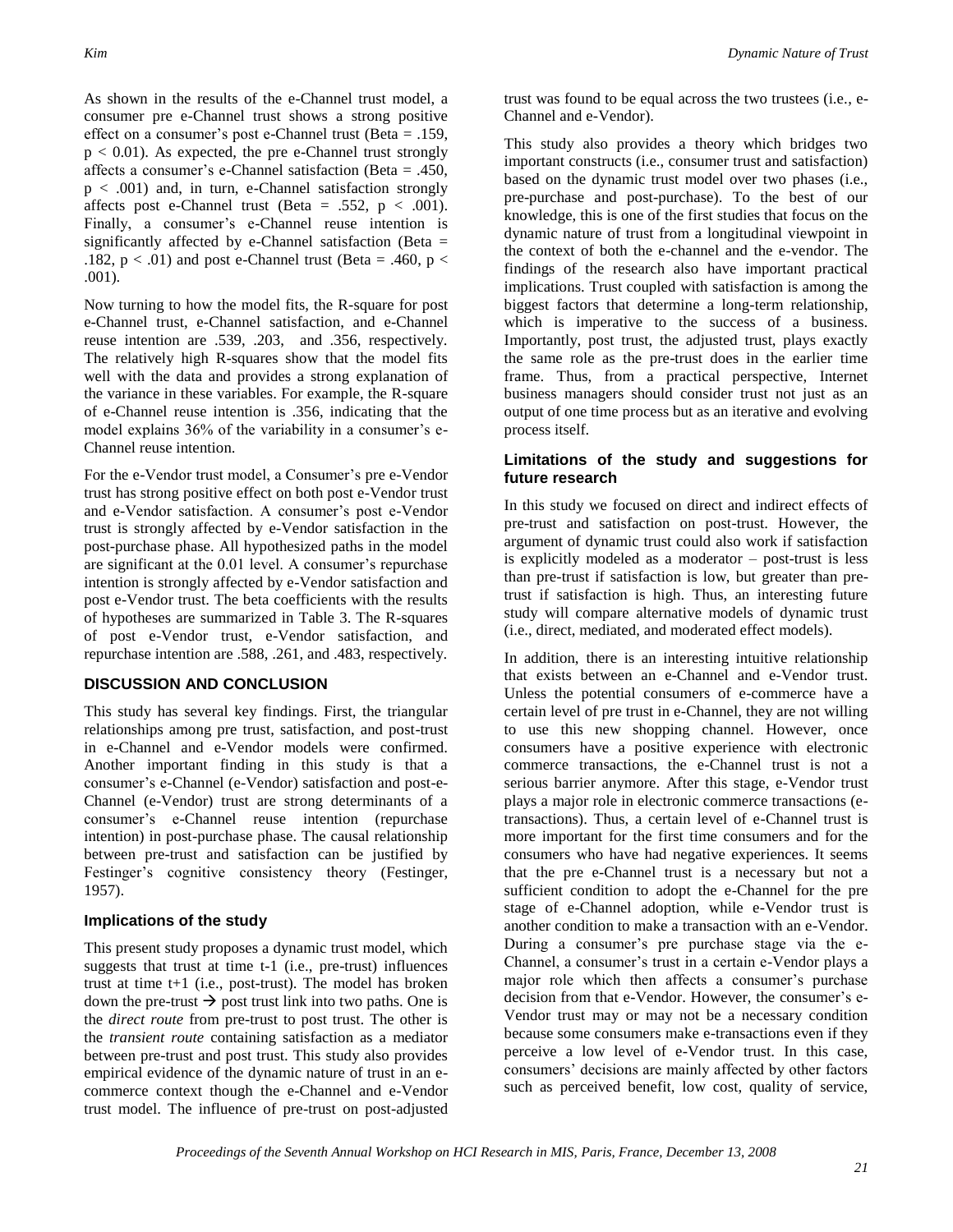etcetera. Drawing from the discussion above we propose the following proposition for a future follow-up study.

*Proposition: e-Channel trust is a necessary condition to adopt the e-channel as a new shopping medium but e-Vendor trust is not a necessary condition for some groups of consumers.* 

#### **REFERENCES**

Due to the space limitations, references are not included, but are available from the author upon request.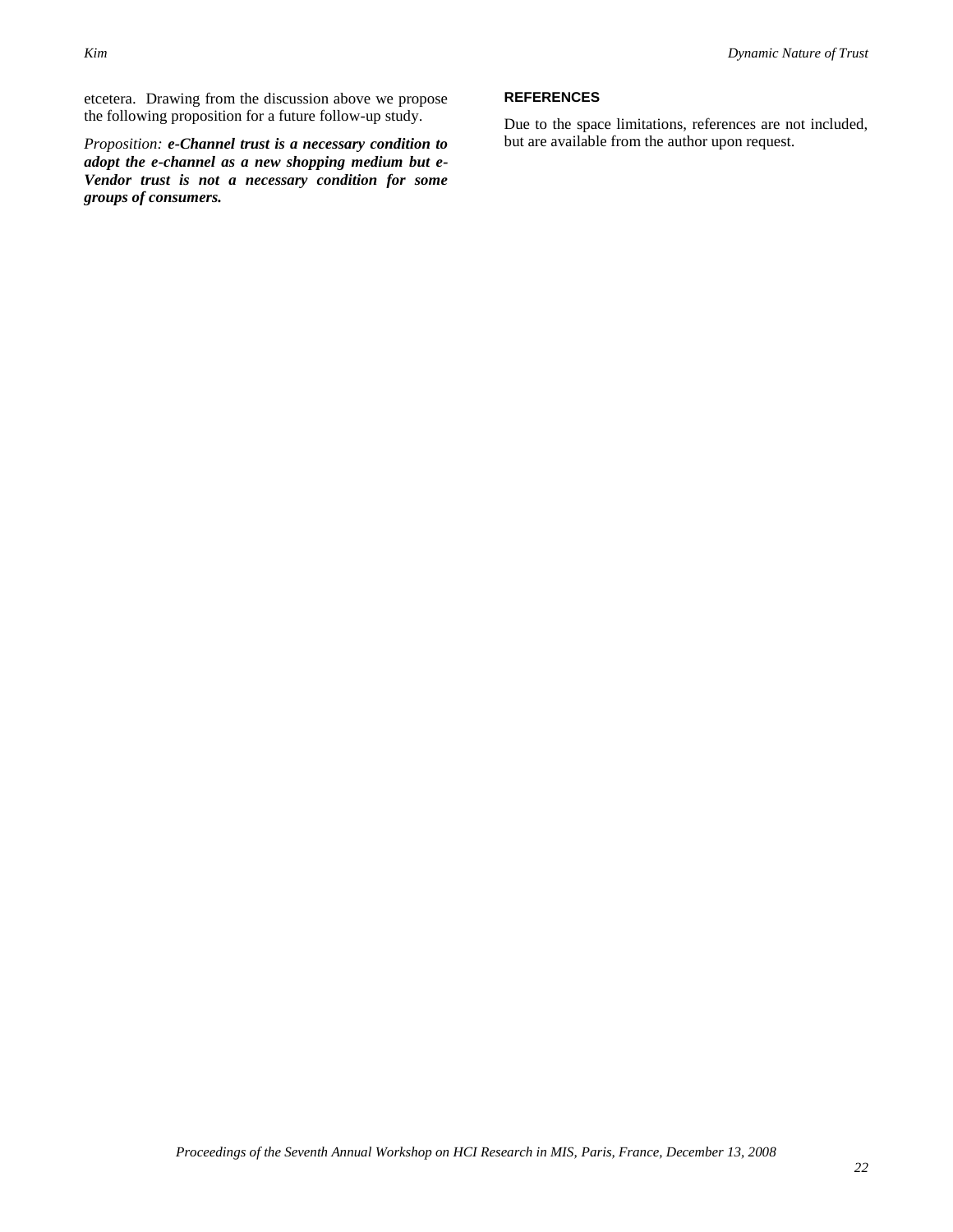## **Participating in Open Source Software Projects: The Role of Empowerment**

**Weiling Ke** Clarkson University wke@clarkson.edu

#### **ABSTRACT**

As a community-based innovation, Open Source Software (OSS) development intrigues researchers and practitioners, especially on why OSS projects succeed with light coordination and control mechanisms. In the view that the viability and sustainability of an OSS project rely on individuals' contribution and engagement, we investigate how the psychological feelings of empowerment derived from the assessments of OSS tasks affect participants' participation outcomes. In particular, we posit that empowerment can lead directly to participants' task performance and satisfaction in OSS projects. In addition, empowerment's effect on task performance and satisfaction can also be mediated by task effort. The research model is supported by data collected from 233 OSS participants. Theoretical contributions and managerial implications of this study are discussed.

#### **Keywords**

Empowerment, Open Source Software, participation

#### **INTRODUCTION**

In recent years, there are studies investigating how the context of OSS communities and individual characteristics such as values, beliefs and motives affect individuals' participation in OSS projects (e.g., Bagozzi and Dholakia, 2006, Lakhani and Wolf, 2005, Shah, 2006, Roberts et al., 2006). As an open innovation, OSS involves tasks that are of unique characteristics. A task refers to a set of activities directed toward a purpose (Thomas and Velthouse, 1990b). According to the empowerment theory, the assessments of a task have an impact on an individual's feelings and thus motivate the individual to perform the task (Hackman and Oldham, 1980, Gagne et al., 1997, Spreitzer, 1995). Empowerment is defined as positively valued experiences that individuals derive directly from a task (Thomas and Velthouse, 1990b). That is, empowerment is aroused by task assessments that occur within the person and refer to the task itself, rather than to the context of the task or to rewards mediated by others (Spreitzer, 1995). Unfortunately, few studies examined the effect of empowerment in the OSS context though tasks in OSS communities are unique and may allow participants to derive sense of empowerment. Also, most of the OSS research has investigated motivations to participate in

**Ping Zhang** Syracuse University Pzhang@syr.edu

OSS projects and ignored the outcomes of such participation. Investigating how an individual's sense of empowerment derived from tasks in OSS projects affects their participation outcomes can extend our understanding of the success of open innovation in general, and OSS communities in particular.

To bridge the gap in the extant literature, we develop the research model by drawing upon empowerment theory. Our research model is supported by data collected from OSS participants.

#### **THEORETICAL UNDERPINNINGS AND RESEARCH HYPOTHESES**

The drivers for participants to contribute to and remain engaged in OSS projects are of great interest to researchers and practitioners (Ke and Zhang, Forthcoming, Roberts et al., 2006, von Hippel and von Krogh, 2003, von Krogh and von Hippel, 2006). Prior research has mainly focused on effects of the context of OSS communities, the ideology of OSS movement and individual characteristics such as values, beliefs and motives (e.g., Shah, 2006, Roberts et al., 2006, Lakhani and Wolf, 2005, Bagozzi and Dholakia, 2006). For example, Stewart and Gosain (2006) investigate how ideology affects the effectiveness of OSS development performance. Stewart et al. (2006) assess the influence of license choice and organizational sponsorship on individuals' interest and participation in OSS projects. Roberts et al. (2006) and Shah (2006) study the effect of individual extrinsic and intrinsic motivation.

According to the empowerment theory, an individual's assessments of a task exert an influence on the individual's feelings and motivation to perform the specific task (Spreitzer, 1995, Gagne et al., 1997, Hackman and Oldham, 1980). Thus, we expect that the feeling of empowerment derived from task assessments in OSS may play a critical role in motivating an individual to make contributions and be committed to the OSS project. Empowerment refers to positively valued experiences that individuals derive directly from a task (Thomas and Velthouse 1990; Gagne et al. 1997). Specifically, it is defined as an individual's experience of motivation that is based on cognitions about him- or herself in relation to a specific task (Spreitzer, 1995,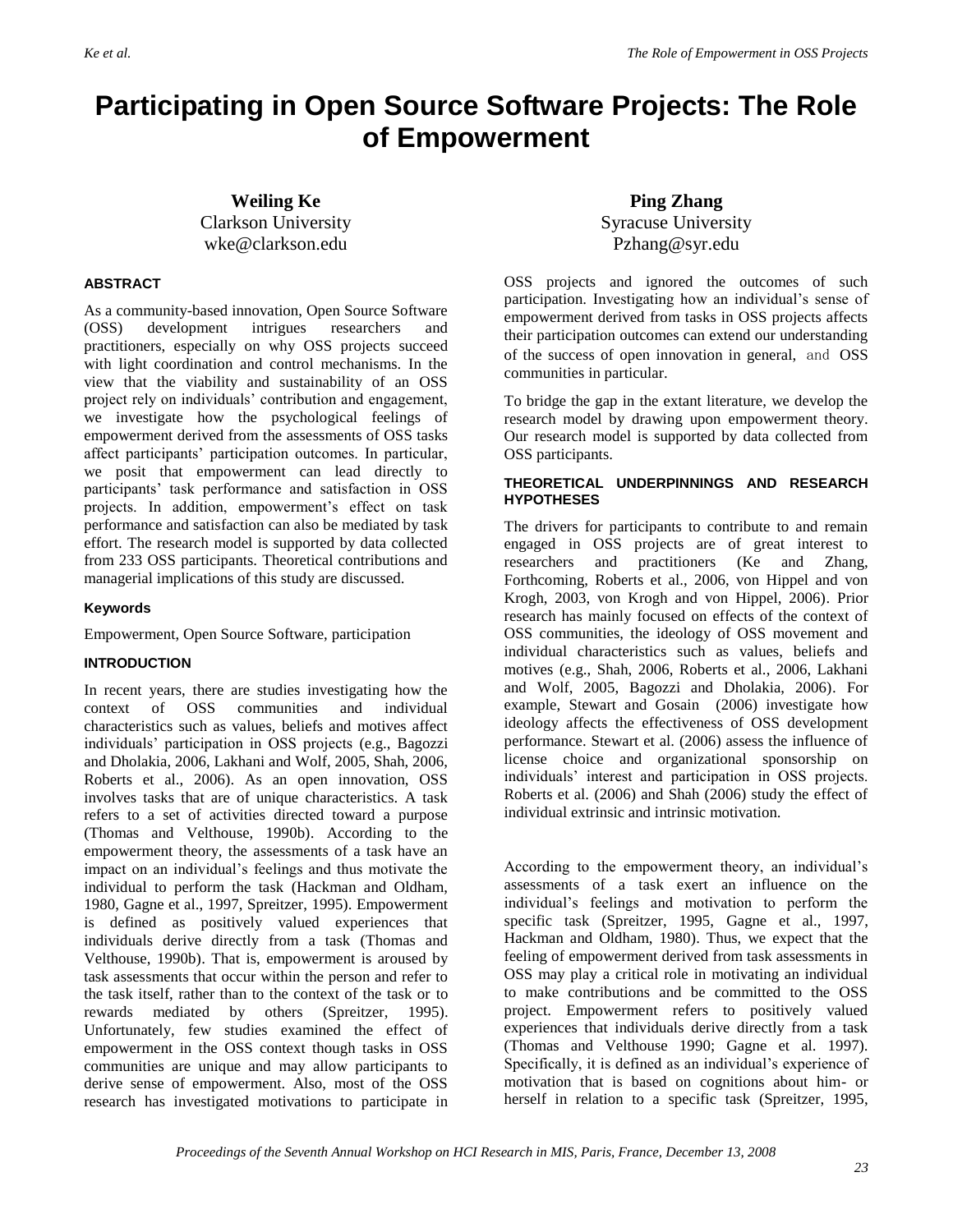Seibert et al., 2004). Stated alternatively, rather than referring to the context of the task, empowerment is aroused by task assessments that refer to the task itself (Spreitzer 1995).

It is established that empowerment should be conceptualized as a gestalt of four types of feelings, namely autonomy (or self-determination), competence, meaningfulness and impact (Spreitzer, 1995). Autonomy refers to a sense of freedom in making choices about how to perform the task and being personally responsible for the results; competence is defined as the belief in one's ability to perform the task successfully; meaningfulness is the perceived value of the task in relation to one's personal beliefs, attitudes and values; and impact refers to the belief that one is producing intended effects and has control over desired outcomes through one's task behavior (Spreitzer 1995; Thomas and Velthouse 1990).

Theoretically, it is proposed that the empowering design of task provides opportunities for, rather than constraints on, individual mind-set and behavior (Thomas and Tymon, 1994, Mowday and Sutton, 1993, Spreitzer, 1995). As such, it is recognized as means by which managers can effectively manage organizations. Indeed, the positive effect of empowerment on task performance and satisfaction has gained empirical support (e.g., Liden et al., 2000, Thomas and Tymon, 1994, Spreitzer, 1995). Task performance refers to the cognitive outcome of individuals' conducting the task (Tsai et al., 2005). In contrast, satisfaction is defined as the affective consequence of effortful engagement in the task (Cherrington, 1980). Following the empowerment theory, we expect that empowerment, the psychological feelings derived from the cognitive assessments of a task, can have positive effect on OSS participants' task performance and satisfaction. In OSS projects, tasks can provide individuals with the feelings of autonomy and competence (Roberts et al. 2006). In addition, participants may gain feelings of competence by distributing their creation, receiving feedbacks from peers and enhancing their capability by leveraging the resources in the communities (von Hippel and von Krogh 2003). Also, tasks in OSS communities can be meaningful to participants. It is touted that the continuous improvement of OSS and its free distribution create value for the individuals, organizations and society (Lado and Ke, 2008). With the feelings of empowerment derived from a task, an individual experiences meaningfulness of the task, responsibility for the outcomes of the task, and knowledge of the actual results of the task (Kirkman et al., 2004). It motivates the individual to take greater risk and try out novel ideas, which is required by the complex, knowledge-based task. Since the individual performs the task for self-generated intrinsic reasons and if performing well can create positive affect, he or she would reduce the forms of task withdrawal that slows their effort. Such

engagement helps to increase work quality and improve the acquisition of task-related skills (Kanfer, 1991). Thus, an individual with the sense of empowerment would achieve a higher level of task performance. In addition, the sense of empowerment derived from a task motivates an individual to execute discretionary behaviors which satisfies his or her higher-order individual needs. Aligning the behavior of participating in OSS projects with his or her individual values, the individual derives higher satisfaction from task accomplishment. Hence we have the following hypotheses:

- *Hypothesis 1 A participant's empowerment is positively related to his or her task performance in an OSS project.*
- *Hypothesis 2 A participant's empowerment is positively related to his or her satisfaction with an OSS project.*

As a motivational construct, empowerment is translated into accomplished work by means of task effort expended by an individual (Parsons 1968). Conceptually, task effort consists of three components: commitment (or duration), intensity (or force) and direction (Kanfer, 1991). Commitment is defined as "the determination to try for a goal and the persistence in pursuing it over time" (Hollenbeck et al., 1989). It has two aspects namely time commitment and task persistence. Time commitment is defined as the duration of time that the individual dedicates to the task, while task persistence refers to the individual's continued effort in overcoming difficulties when performing the task (Tsai et al., 2005, Yeo and Neal, 2004). Effort intensity refers to the amount of resources that are expended. That is, effort intensity refers to how hard a person tries to carry out a chosen behavior (Kanfer, 1991, Yeo and Neal, 2004). In contrast, task direction is a person's behavioral choice and is often measured as choice decisions between mutually exclusive courses of action(Kanfer, 1991). This study focuses on the first two dimensions of task effort, i.e., commitment and intensity, due to two reasons. First, we are interested in only individuals who participate in OSS projects (i.e., their effort direction is to work on OSS projects). Therefore, people who are not OSS community participants are not of relevance to the current research. Second, it is established that commitment and effort intensity constitute the essence of working hard (Brown and Leigh, 1996).Thus it is appropriate for the current study to focus on these two dimensions to investigate OSS participants' effort expended on the projects.

In OSS projects, individuals may be motivated by empowerment along the dimensions of autonomy and competence (Ryan and Deci, 2000) from their participating in OSS projects. Given that autonomy and competence are two social psychological needs (Deci and Ryan, 2000), these individuals will expend high levels of effort and remain engaged when working on OSS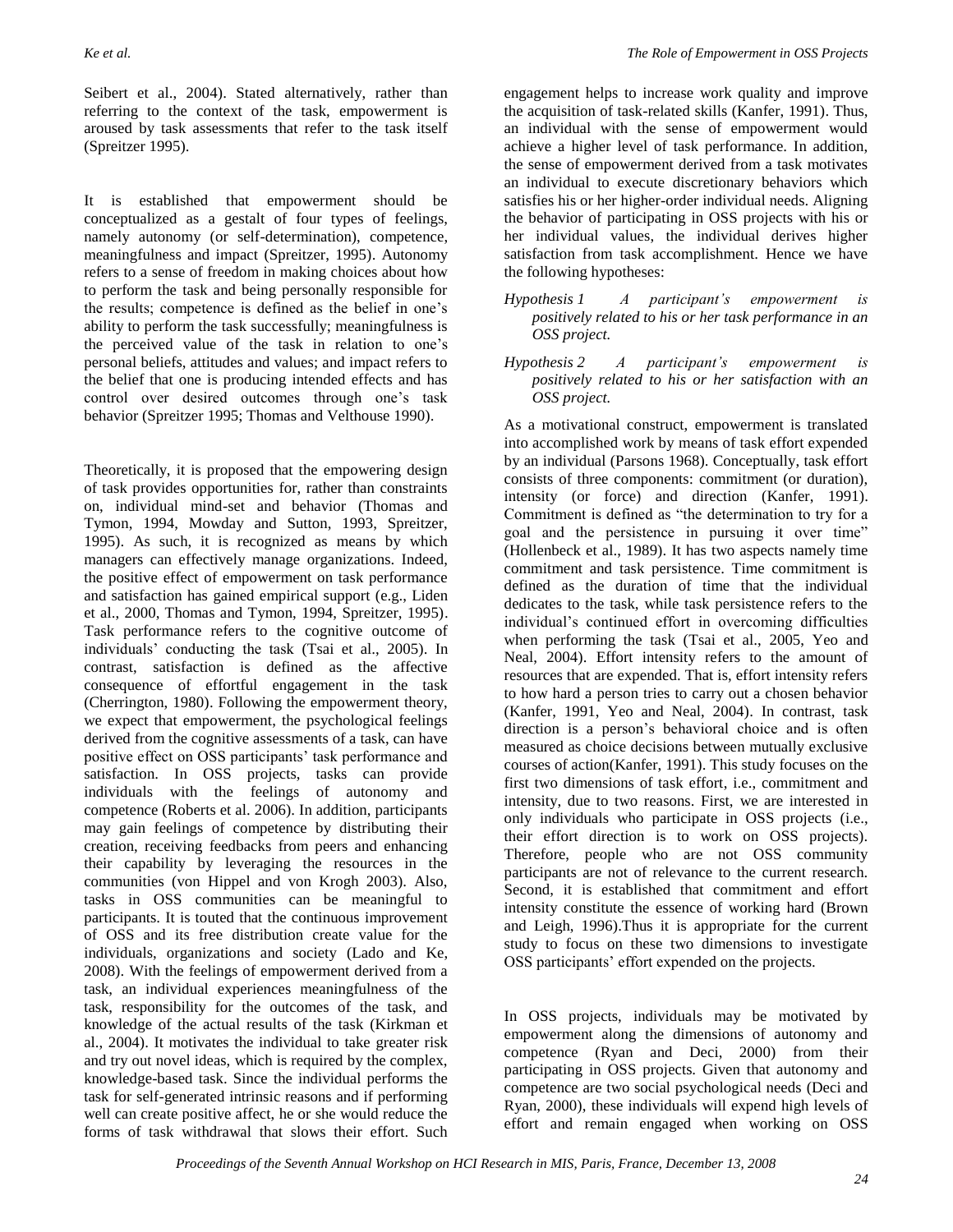projects. In addition, tasks in OSS communities not only provide a sense of enjoyment and fun. They also allow individuals to make a difference to the software, how the software is developed and how members interact with each other to work toward the common goal of continuously improving the software. Higher levels of meaningfulness and perceived impact are believed to result in commitment, involvement and concentration of energy (Kanter, 1968, Thomas and Velthouse, 1990a). As such, empowerment energizes and sustains an individual's performing OSS tasks (Kanter 1968; Thomas and Velthouse 1990).

#### *Hypothesis 3 An individual's empowerment is positively related to his or her task effort expended on the OSS project.*

Task effort should also play a mediating role between empowerment and behavior outcomes. That is, empowerment has an indirect effect on task performance and satisfaction through task effort. Parsons (1968) defined effort as the means by which motivation is translated into accomplished work. This definition suggests that effort plays a mediating role between motivation and behavior outcomes. Empowerment is an individual's psychological feelings. It may arouse an intention to act. But it may not be able to lead to behavior outcomes directly. Instead, it is the effort through which empowerment is translated into behavior outcomes such as task performance (Brown and Leigh, 1996, Klein et al., 1999). Alternatively, if there is no effort, empowerment may not have effect on behavior outcomes (Locke and Latham, 1990, Locke et al., 1981). Such mediating effect

| Table 1. Internal Consistency and Discriminant Validity of Constructs |                   |           |            |     |     |     |     |     |     |     |     |     |
|-----------------------------------------------------------------------|-------------------|-----------|------------|-----|-----|-----|-----|-----|-----|-----|-----|-----|
|                                                                       | <b>Constructs</b> | <b>CR</b> | <b>AVE</b> | 1   | 2   | 3   | 4   | 5   | 6   | 7   | 8   | 9   |
| 1                                                                     | <b>EM MEAN</b>    | .91       | .76        | .87 |     |     |     |     |     |     |     |     |
| $\mathfrak{2}$                                                        | EM CMP            | .91       | .76        | .34 | .87 |     |     |     |     |     |     |     |
| 3                                                                     | <b>EM AUTO</b>    | .91       | .77        | .28 | .44 | .88 |     |     |     |     |     |     |
| 4                                                                     | EM IMP            | .94       | .84        | .45 | .52 | .38 | .92 |     |     |     |     |     |
| 5                                                                     | TIME CM           | .89       | .74        | .47 | .42 | .10 | .59 | .86 |     |     |     |     |
| 6                                                                     | TASK PST          | .90       | .75        | .43 | .41 | .17 | .57 | .60 | .87 |     |     |     |
| 7                                                                     | <b>INTENSITY</b>  | .91       | .66        | .41 | .41 | .15 | .45 | .59 | .73 | .81 |     |     |
| 8                                                                     | <b>TASK PRF</b>   | .95       | .86        | .30 | .51 | .17 | .67 | .65 | .49 | .47 | .93 |     |
| 9                                                                     | <b>SAT</b>        | .83       | .56        | .53 | .44 | .31 | .48 | .54 | .54 | .57 | .45 | .75 |

of task effort is empirically supported in psychology and marketing disciplines (Brown and Peterson, 1994, Brown and Leigh, 1996, Christen et al., 2006). We expect that this notion can be extended to the OSS context. Together, we have the following hypotheses:

#### *Hypothesis 4 Task effort influences task performance in OSS projects.*

*Hypothesis 5 Task effort influences satisfaction in OSS projects.*

#### **RESEARCH METHODOLOGY**

The data to test our model is collected as part of a larger data collection using the survey method from OSS project participants. We randomly selected potential respondents from the discussion forums hosted by sourgeforge.net and some other on-line forums, such as MySQL and OpenOffice. Then we sent out about 2000 invitations to these people and asked them to fill out a questionnaire posted on SurveyMonkey.com, an online survey service provider. One week later, we sent the first reminder to encourage participation in the survey. The second reminder was sent one week after the first reminder. A total of 233 responses were included to test our model in this paper. We tested the non-response bias by the method suggested by Armstrong and Overton (1977). That is, we compared the chi-squares of the responses from the first 25% of the respondents to that of the final 25%. The significant difference would indicate the presence of nonresponse bias. Our results showed that there was no nonresponse bias.

The measurement items in our questionnaire were adapted from existing validated and well-tested scales in the extant literature. These scales had been proved to have good validity and reliability. In the questionnaire, all items were measured with 5-point Likert scales, ranging from "strongly disagree" to "strongly agree." Also, we provided the choice of "not applicable". The instrument for empowerment was adapted from (Spreitzer, 1995). The measurement items for task effort were adapted from (Yeo and Neal, 2004) and Tsai et al. (2005). Task performance and satisfaction were measured by items adapted from Tsai et al. (2005) and Brown and Peterson (1994), respectively.

### **DATA ANALYSIS AND RESULTS**

Table 1 shows the composite reliability (CR) of each reflective construct. It is recommended that CR should be .70 or higher, which is satisfied by all constructs. AVE measures the amount of variance that a construct captures from its indicators relative to the amount due to measurement error . It is recommended that it should exceed .50. As shown in Table 1, the AVEs of all constructs exceeded .50. Hence, all three conditions for convergent validity were met.

Discriminant validity between constructs was assessed using Fornell and Larcker's recommendation that the square root of the AVE for each construct should exceed the correlations between this construct and all the other constructs (Fornell, 1981, Chin, 1998). In Table 1, the shaded numbers on the diagonals are the square root of the AVEs. Off-diagonal elements are the correlations among constructs. All diagonal numbers are much greater than the corresponding off-diagonal ones, indicating satisfactory discriminant validity of all the constructs.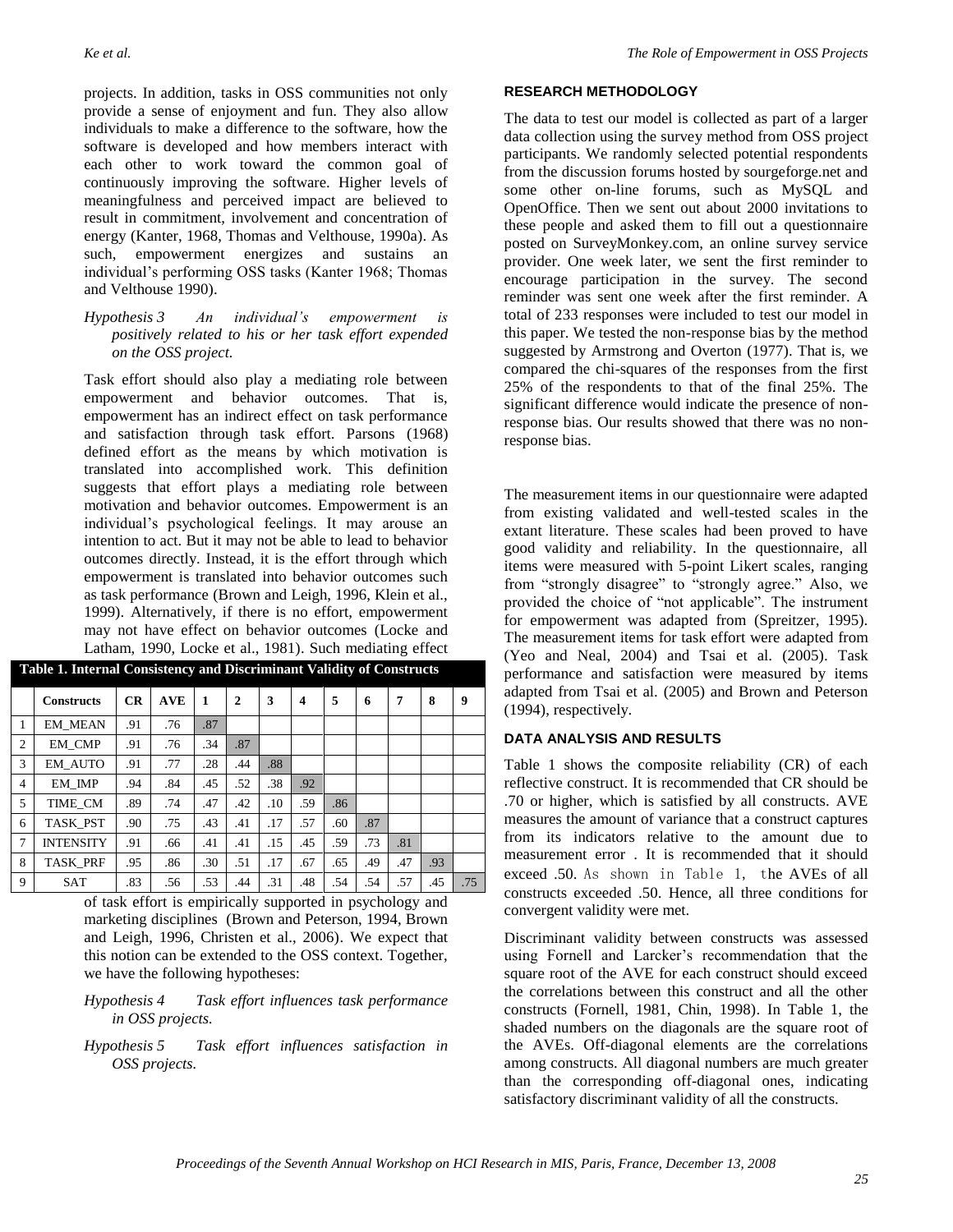#### **Structural Model and Hypotheses Testin***g*

To test the research model, the second order constructs are treated as reflective constructs with the measures of the latent variable scores of the dimensions. That is, empowerment is measured by the latent scores of the four first-order constructs, and task effort is measured by the latent scores of the three first-order constructs. The R squares for Task Performance and Satisfaction are both 0.46. Also, all links are significant at the level of  $p<0.001$ . Thus, all hypotheses are supported.

Hypotheses H3 and H5 imply the mediating effects of task effort on the relationships between empowerment and task performance and between empowerment and satisfaction. We followed the three-step procedure to test such mediating effects. When task effort is not in the model, empowerment has a .67 co-efficient on task performance. As indicated in Figure 2, the coefficient between empowerment and task performance decreased to .37 when task effort is introduced as a mediator. Similarly, empowerment has a coefficient of .60 on satisfaction when task effort is not in the model, and this coefficient is reduced to .35 when task effort is introduced as a mediator. Thus the implied mediating effects are supported. Task effort partially mediates empowerment's effect on task performance and satisfactory. Overall, empowerment has both direct and indirect effects on task performance and satisfaction. Furthermore, the variances explained for both Task Performance and Satisfaction were greatly increased in the model with task effort being controlled (0.46 vs. 0.37, and 0.46 vs. 0.36 for Task Performance and Satisfaction, respectively).

#### **DISCUSSIONS AND CONCLUSION**

Our interest in investigating how empowerment affects participation outcomes in OSS communities is triggered by the lack of research that examines the effects of individuals' psychological feelings derived from the assessments of tasks. In the view that the design of tasks in OSS communities are quite different from proprietary software development tasks, such research unveils the underlying influencing mechanism that lead participants to contribute to and remain engaged in OSS projects and thus extends our understanding of OSS success. Our data analysis results indicate that empowerment aroused by task assessments plays an important role in affecting participants' task performance and satisfaction in OSS projects. In particular, as a construct of a gestalt of four types of feelings (meaningfulness, autonomy, competence, and impact), empowerment satisfies individuals' psychological needs, makes them favor the opportunities to create value for themselves and communities and keep them remain committed to the goal of continuous improvements of software in OSS projects. Such a conceptualization allows us to gain a more complete view of the influencing process of task assessments on individuals' participation outcomes.

Our research further reveals that, in addition to directly affecting task performance and satisfaction, empowerment indirectly influences participation outcomes through task effort. As a process variable, task effort partially mediates the relationships between empowerment and task performance and satisfaction. Therefore, different from prior studies that only investigate empowerment's direct effect, this research finding shows that it is critical to have task effort controlled when investigating empowerment's effect. Stated alternatively, leaving out the variable of task effort from a research model on empowerment may lead to inaccurate findings and dubious results.

It is important to evaluate the current study's results and contributions in light of its limitations. First of all, there are other salient factors that can affect an individual's performance in and satisfaction with an OSS project, such as leadership styles and individual competence. While the focus of the current study is on empowerment and examining the effect of these other factors is beyond the scope of the current study, future research should formulate a more integrated model so that we can compare and contrast different drivers' effects. Second, we collected data during one period of time. All the major constructs were measured by respondents' perceptions, which are subjective. Future research should use some objective measures and across multiple time points. A longitudinal study may enrich research findings by offering additional information on the causal relationships between independent and dependent variables.

Our study makes two major theoretical contributions. First, this study unveils how empowerment is translated into outcomes in the OSS context, directly and indirectly through task effort. Examining the mediating role played by task effort extends our understanding of the underlying influencing process of empowerment in OSS communities. Second, this is one of the first studies that examine the effect of psychological feelings derived from task assessments. Different from previous studies that investigate the effect of personal motivations aroused by the environment and personal dispositions (e.g., Shah 2006; Roberts et al. 2006), we focus on the intrinsic motivation derived from the assessments of tasks in OSS projects. Such focus provides more insights into the design of tasks which can be managed by project leaders.

Our study also has practical implications for the management of OSS projects. In particular, empowerment has significant impacts on participation outcomes. OSS project leaders and other stakeholders thus should find ways to maximize participants' sense of empowerment. For example, designing tasks to fit participants' capability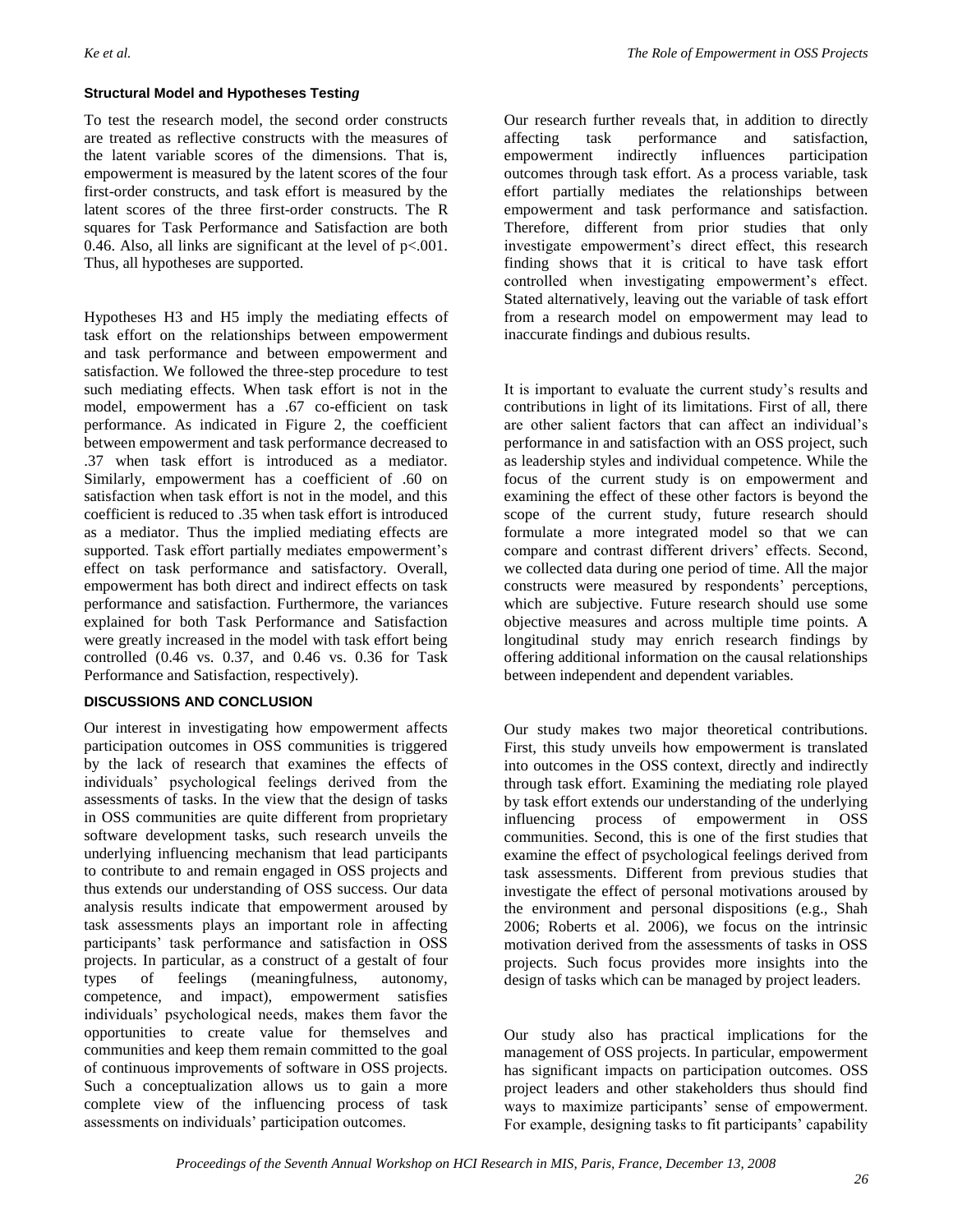(such as high modularity and fine granularity), allowing participants to self-assign tasks, articulating the rhetoric of the project, encouraging active participation and highlighting possible changes that can be made by individual participants are all possible ways to affect participants' task assessments and thus enhance sense of empowerment. In addition, knowing that task effort partially mediates the empowerment-participation outcome relationships, practitioners should realize that, in addition to task design, they can influence outcomes by directly affecting task effort expended. Specifically, project leaders can call upon participants to work hard on the chosen task and encourage and support participants when they face difficulties and barriers.

#### **REFERENCES**

- 1. Armstrong, J. S. and Overton., T. S. (1977) *Journal of Marketing Research,* **14,** 396-402.
- 2. Bagozzi, R. P. and Dholakia, U. M. (2006) *Management Science,* **52,** 1099-1115.
- 3. Brown, S. P. and Leigh, T. W. (1996) *Journal of Applied Psychology,* **81,** 358-368.
- 4. Brown, S. P. and Peterson, R. A. (1994) *Journal of Marketing,* **58,** 70-80.
- 5. Cherrington, D. J. (1980) *The work ethic: working values and values that work,* Amacom, New York.
- 6. Chin, W. W. (1998) In *Modern Methods for Business Research*(Ed, Marcoulides, G. A.) Lawrence Erlbaum Associates, Mahwah, NJ, pp. 295-336.
- 7. Christen, M., Iyer, G. and Soberman, D. (2006) *Journal of Marketing,* **70,** 137-150.
- 8. Deci, E. L. and Ryan, R. M. (2000) *Psychological Inquiry,* **11,** 227-268.
- 9. Fornell, C., and Larcker, D.F (1981) *Journal of Marketing Research,* **18,** 39-50.
- 10. Gagne, M., Senecal, C. B. and Koestner, R. (1997) *Journal of Applied Social Psychology,* **27,** 1222- 1240.
- 11. Hackman, J. R. and Oldham, G. R. (1980) *Work Redesign,* Addison-Wesley, Reading, MA.
- 12. Hollenbeck, J. R., Williams, C. L. and Klein, H. J. (1989) *Journal of Applied Psychology,* **74,** 18-23.
- 13. Kanfer, R. (1991) In *Handbook of industrial and organizational psychology*(Eds, Dunnette, M. D. and Hough, L. M.) Consulting Psychologists Press, Palo Alto, CA.
- 14. Kanter, R. M. (1968) *American Sociological Review,* **33,** 499-517.
- 15. Ke, W. and Zhang, P. (Forthcoming) *International Journal of Electronic Commerce*.
- 16. Kirkman, B. L., Rosen, B., Tesluk, P. E. and Gibson, C. B. (2004) *Academy of Management Journal,* **47,** 175-192.
- 17. Klein, H. J., Wesson, M. J., Hollenbeck, J. R. and Alge, B. J. (1999) *Journal of Applied Psychology,* **84,** 885-896.
- 18. Lado, A. A. and Ke, W. (2008) Clarkson University, Potsdam, NY.
- 19. Lakhani, K. R. and Wolf, R. G. (2005) In *Perspectives on Free and Open Source Software*(Eds, Feller, J., Fitzgerald, B., Hissam, S. and Lakhani, K. R.) MIT Press, Cambridge, MA.
- 20. Liden, R. C., Wayne, S. J. and Sparrowe, R. T. (2000) *Journal of Applied Psychology,* **85,** 407-416.
- 21. Locke, E. A. and Latham, G. P. (1990) *A theory of goal setting and task performance,* Prentice-Hall, Englewood Cliffs, NJ.
- 22. Locke, E. A., Shaw, K. N., Saari, L. M. and Latham, G. P. (1981) *Psychological Bulletin,* **90,** 125-152.
- 23. Mowday, R. T. and Sutton, R. I. (1993) *Annual Review of Psychology,* **44,** 195-229.
- 24. Parsons, T. (1968) *The structure of social action,*  Free Press, New York.
- 25. Roberts, J. A., Hann, I. H. and Slaughter, S. A. (2006) *Management Science,* **52,** 984-999.
- 26. Ryan, R. M. and Deci, E. L. (2000) *The American Psychologist,* **55,** 68-78.
- 27. Seibert, S. E., Silver, S. R. and Randolph, W. A. (2004) *Academy of Management Journal,* **47,** 332- 349.
- 28. Shah, S. K. (2006) *Management Science,* **52,** 1000- 1014.
- 29. Spreitzer, G. M. (1995) *Academy of Management Journal,* **38,** 1442-1465.
- 30. Stewart, K. J. and Gosain, S. (2006) *MIS Quarterly,* **30,** 291-314.
- 31. Thomas, K. W. and Tymon, W. G. J. (1994) *Journal of Management Systems,* **26,** 1-13.
- 32. Thomas, K. W. and Velthouse, B. A. (1990a) *Academy of Management Review,* **15,** 666-681.
- 33. Thomas, K. W. and Velthouse, B. A. (1990b) *Academy of Management. The Academy of Management Review,* **15,** 666-681.
- 34. Tsai, W.-c., Chen, C.-C. and Liu, H.-L. (2005) *Academy of Management Proceedings*.
- 35. von Hippel, E. and von Krogh, G. (2003) *Organization Science,* **14,** 209-223.
- 36. von Krogh, G. and von Hippel, E. (2006) *Management Science,* **52,** 975-983.
- 37. Yeo, G. B. and Neal, A. (2004) *Journal of Applied Psychology,* **89,** 231-247.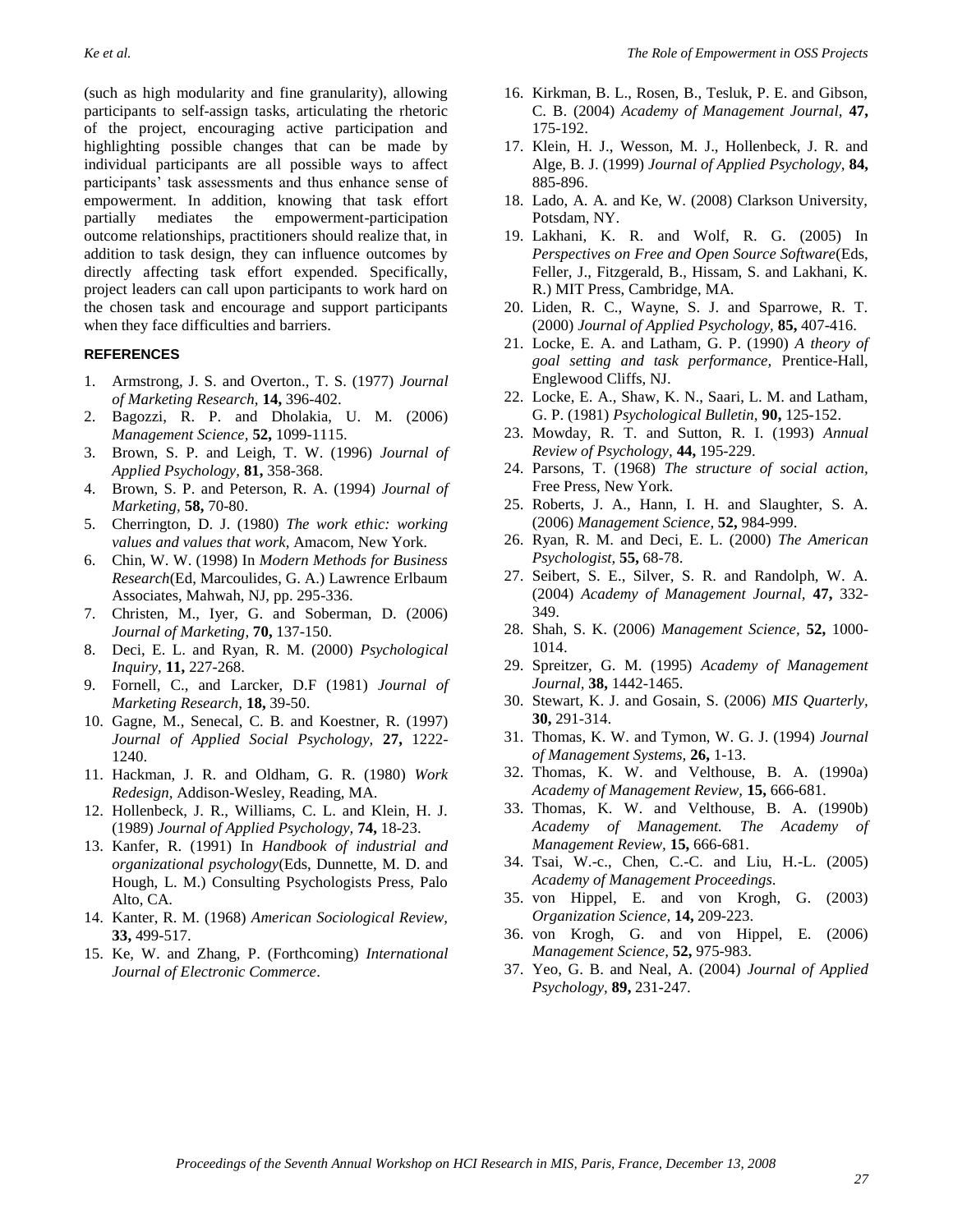# **Usability of "Trusted Shops" An Empirical Analysis of eCommerce Shops**

### **Axel Winkelmann**

University Muenster winkelmann@ercis.unimuenster.de

**Matthias Boehm** University Muenster boehm@ercis.uni-muenster.de

**Jörg Becker** University Muenster becker@ercis.uni-muenster.de

#### **Keywords**

Usability, eCommerce shops, empirical analysis, seals of approval, trusted shops

The diffusion of the internet has great influence on the buying behaviour of people and produces a plurality of business models and opportunities especially for SMEs. But it is often difficult for users of an online shop to judge the quality of products properly. Often, the layout and usability of eCommerce websites influences the perception of good product quality. A user-friendly interface enables users to familiarize with a website immediately. Furthermore, it increases the willingness to buy and to visit the website again. In this research, we analyze the state-of-the-art of usability in online shops through an analysis of the usability of 140 "trusted shops", a German insurance label for SME eCommerce shops. The aim is on the one hand to investigate the state-of-the-art and on the other hand to derive concrete design recommendations.

We decided to select an expert-based analysis approach as we wanted to analyze eCommerce shops in large numbers. For the collection of a comprehensive list of examination criteria, a two-step way was chosen. By taking into account both the existing literature in the domain as well as the actual requirements from practice the resulting criteria catalogue is grounded in established ways of website design research and does at the same time not miss out on features prevalent in practice. First, we decided to take an inductive, exploratory approach by arranging expert interviews in order to gain some insight into criteria that are necessary for good usability of eCommerce stores run by SMEs. An analysis of previous studies was the background for the arrangement of expert interviews with four shop operators and developers. Second, complimentary and additional criteria were derived from literature. A consolidation of both methods led to a list of 60 criteria for the analysis of eCommerce usability. Based on the criteria catalogue we empirically analyzed how far "trusted shops" put knowledge about usability into practice. "Trusted Shops" is by its own account a leading seal of approval in Europe with a money-back guarantee for consumers. The aim of seals of approval is the establishment of consumer trust towards relatively unknown ecommerce operators. The research criteria were divided into the four thematic areas shopping, searching, registering and buying. They were formulated in an easy understandable way. Researchers were able to answer most of the questions with a simple yes or no. Examination criteria addressed questions in the areas of the main page, navigation, search, product detail page, shopping cart and order process.

It turned out that most eCommerce offerings from SMEs have a variety of deficiencies. For example, the evaluation of the results concerning standardized hyperlinks turned out to be worse than expected. 75 % of all shop use wide variations from the standard, such as underlined links in blue und visited hyperlinks in purple. Nearly 20% of all analyzed shops use elements that look like an advertisement, even though they are areas of information. Furthermore, product detail descriptions are very short or incomplete at 28.6 % of the shops. It can be very helpful to add the product to the shopping cart and return to the product site without effort. But only 47.5% of shops allow an easy return with just one click.

In total we found that most of the shops have great room for improvement. However, we also found some consensus among eCommerce offerings. For example, there are approx. nine products presented on the home page. 85% of all websites place their logo on the upper left corner. As a first study in this research area, our study is limited to small to medium-sized eCommerce shops. A comparison between large shops and the analyzed ones would additionally be revealing. Furthermore, the study is limited to European shops (especially German shops).

| Logo(85%)<br>Search (33.6)             | First navigation layer<br>$(53.6\%)$ | Shopping<br>cart<br>(42.1% |
|----------------------------------------|--------------------------------------|----------------------------|
| Second<br>navigation<br>layer (55.7 %) | Content                              |                            |

Fig 1: Scheme of the most commonly used layout for online shops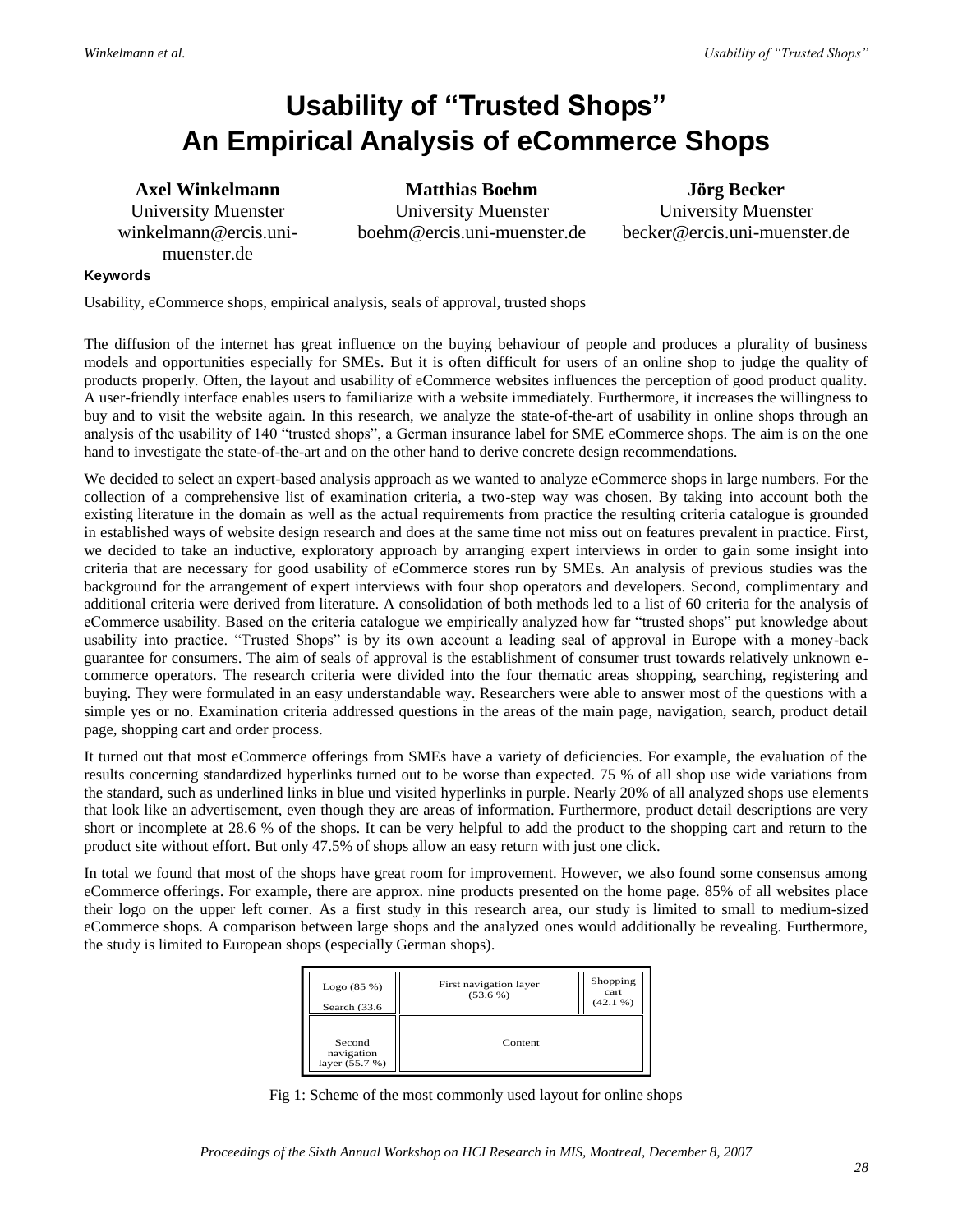# **The Effect of Personalized Virtual Model and Voice Chat Support on Presence in Collaborative Online Shopping**

**Hong-Ki Kim** Yonsei University khk8099@yonsei.ac.kr

**Kil-Soo Suh** Yonsei University kssuh@yonsei.ac.kr

**Dongmin Kim** University of New Brunswick dongmin\_kim@yahoo.com

#### **ABSTRACT**

Collaborative online shopping refers to the activity in which a consumer shops at an online store concurrently with one or more remotely located shopping partners such as her friends or family. Although collaborative shopping is one of the popular ways of shopping in an offline context, many existing studies regarding online shopping have focused mainly on shopping by individuals; few studies have examined how to enhance the collaborative online shopping experience. This study examines two features that have the potential to enhance collaborative online shopping experiences in the context of a clothing store: a personalized virtual model and voice chat support between shopping partners. Drawing from theories of media richness and social presence, we will examine whether implementing these two features can increase telepresence and copresence.

#### **Keywords**

Collaborative shopping, telepresence, copresence, avatar, chat, online store.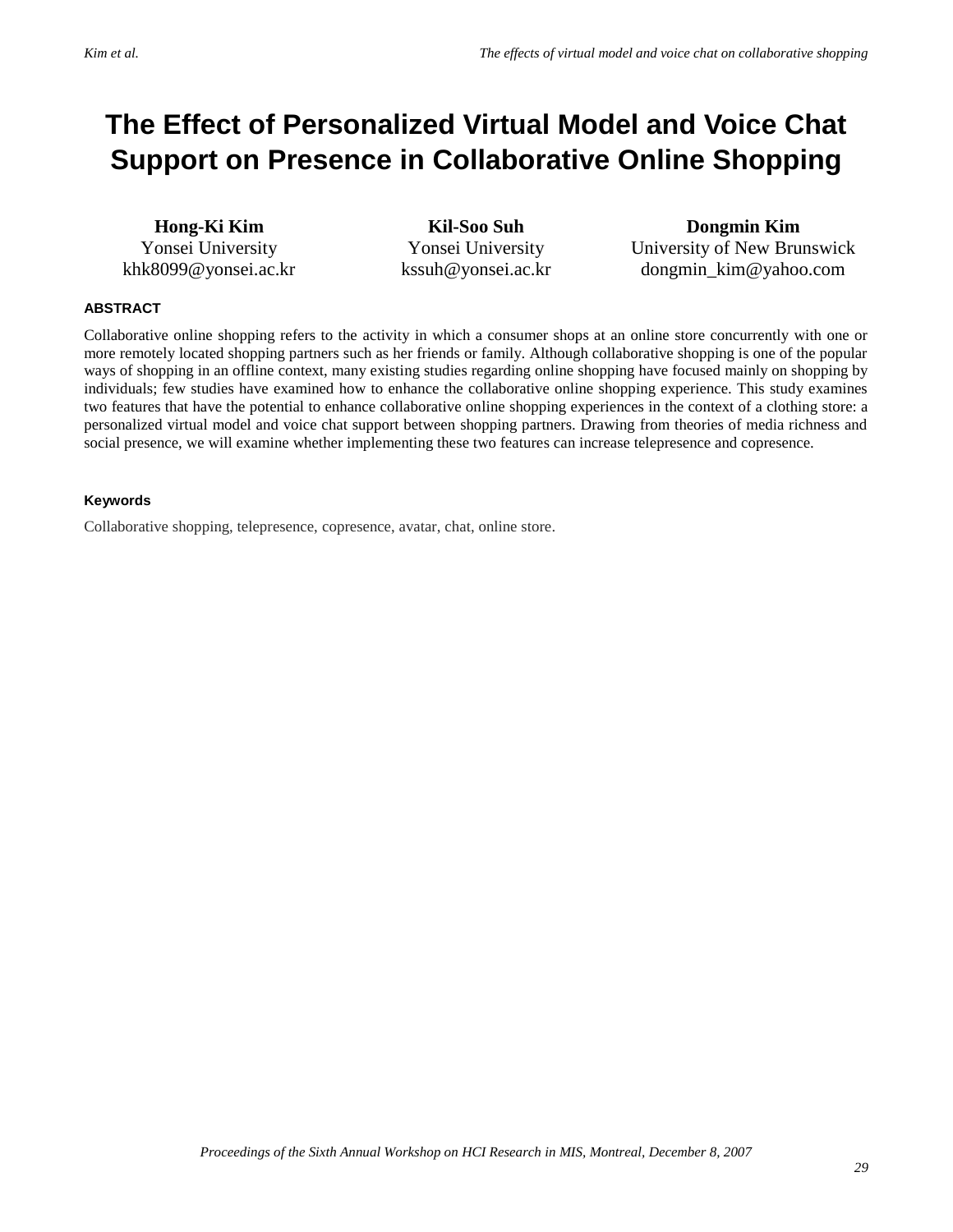# **Facilitating the Usage of Decision Strategies by Interactive Decision Aids: A Conceptual Analysis**

**Jella Pfeiffer** University of Mainz jella.pfeiffer@uni-mainz.de

**René Riedl** University of Linz rene.riedl@jku.at

**Franz Rothlauf** University of Mainz rothlauf@uni-mainz.de

#### **ABSTRACT**

Internet shops like *amazon.com* or *activeshopper.com* enable customers to compare a large amount of products (e.g., digital camera) and product properties (e.g., price) in form of a comparison matrix. For choosing the preferred product from a comparison matrix, customers apply decision strategies. Riedl et al. (2008), for example, summarize and define thirteen important decision strategies (*Behavior Research Methods*, Vol. 40, No. 3, pp. 795-807). The application of most of these strategies can be facilitated by interactive decision aids like (i) sorting of products, (ii) a conditional drop function, or (iii) performing pairwise comparisons between products (see examples below). This research studies the relationship between decision strategies and the proper interactive decision aid(s). In particular, it addresses the following research question: Which type of interactive decision aid is necessary to support the application of specific decision strategies? The provision of decision aids is important, because they may reduce the effort to apply a particular strategy and/or increase decision accuracy. Based on our conceptual analysis, web designers can tailor systems that offer those decision aids that fit best to their customers' decision strategy, thereby facilitating decision processes.

#### **Keywords**

decision making, interactive decision aids, e-commerce, human-computer interaction, decision strategies



#### **Examples for interactive decision aids (Source:** *activeshopper.com***)**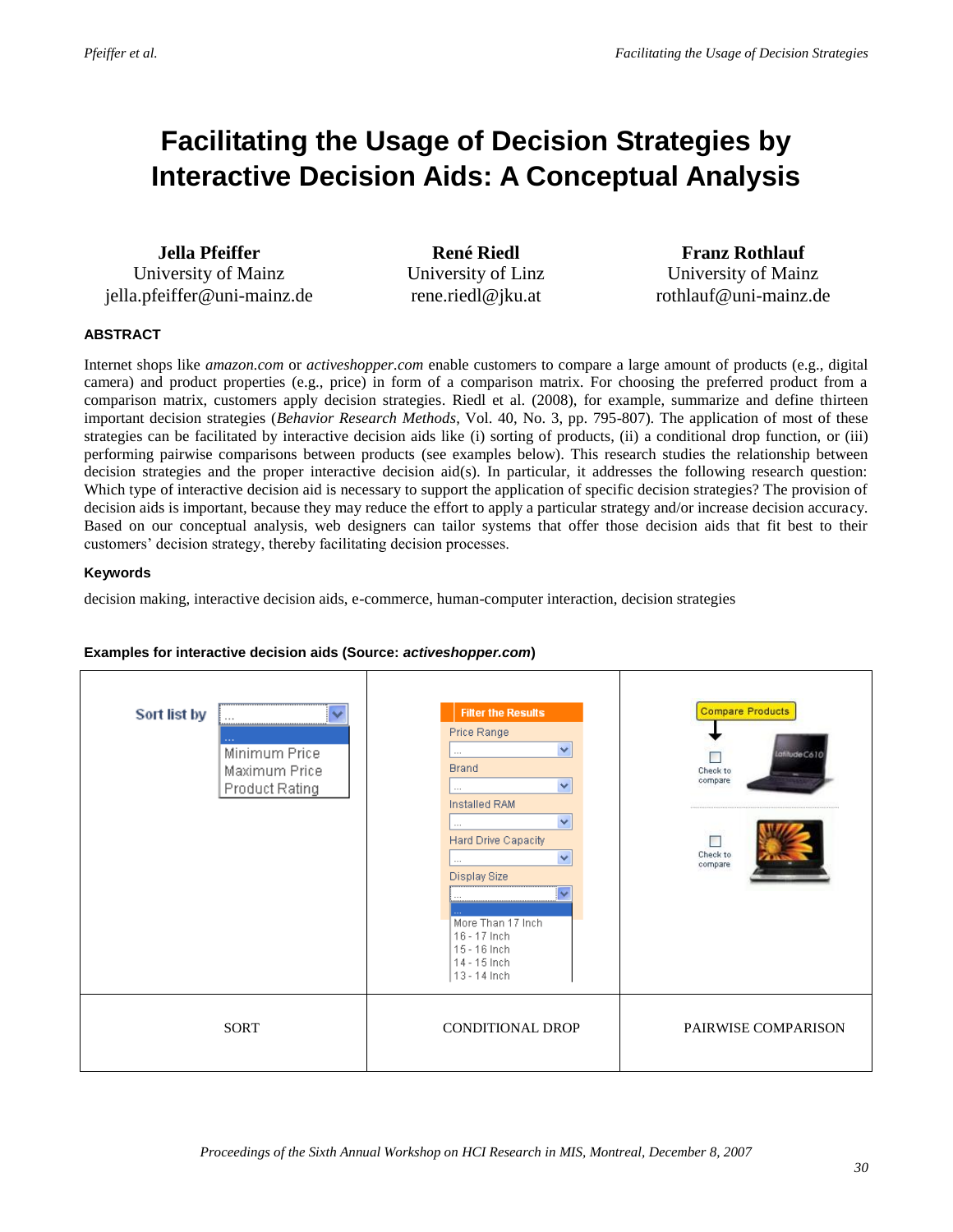## **Comparison Of Users' Perceptions In The Pre- And Post-ERP Implementation Phases**

**Sue Abdinnou** Wichita State University sue.helm@wichita.edu

**Khawaja Saeed** Wichita State University khawaja.saeed@wichita.edu

#### **ABSTRACT**

This study examines users' perceptions (Capability, Value, Timing, and Acceptance) of an ERP implementation at a major aircraft manufacturing company in the pre-Implementation phase (T1) and the immediate post-Implementation phase (T2), which is referred to in the literature as the Shakedown Phase. Our study is one of only a few that looks at users' perceptions over time, and that focuses on the Shakedown phase. We obtained 205 T1-T2 matched responses and 120 open ended comments at the post-implementation phase (T2). A comparison of the four key perceptions shows a statistically significant drop for all of the perceptions, except for User Acceptance. This is an interesting finding, implying that users continue to perceive the ERP system as important even though their perceptions regarding capability, value, and timing drop significantly from pre-implementation to postimplementation stage. We further explore the variations in these perceptions across tenure with the company and job profiles.

**KEYWORDS:** ERP, implementation, shakedown, users, perceptions.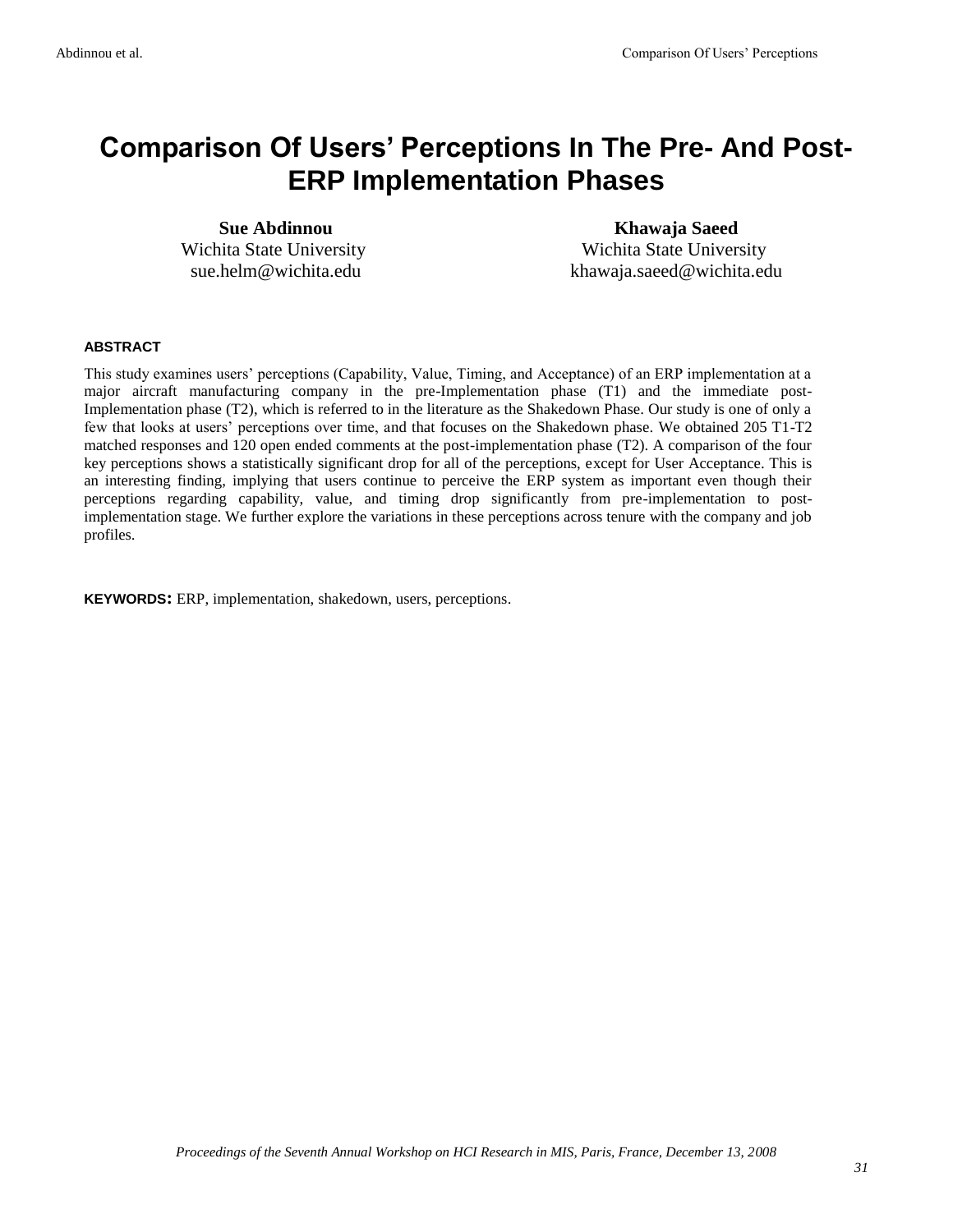# **The Effects of Portal Affiliations and Self-Proclaimed Assurance on Consumer Trust: Investigating Customers' Purpose of Visit as a Moderator**

**Dongmin Kim** University of New Brunswick dongmin\_kim@yahoo.com

**Weiquan Wang** City University of HongKong weiquan@cityu.edu.hk

**Izak Benbasat** University of British Columbia izak.benbasat@sauder.ubc.ca

#### **ABSTRACT**

Customers sometimes visit Internet stores just for fun, without strong intentions to purchase a product (hereafter "to browse"), and they sometimes visit with strong intentions to purchase a product (hereafter "to purchase").

Our research question is whether or not customers respond to the same interface features in a different manner depending on their purpose of visit (e.g., to browse or to purchase).

We believe that this is an important question for Internet stores. If Internet stores can predict different influence of a certain web interface feature on customers who have strong purchase intentions from the store, then they can design Web shopping sites to serve those customers more effectively. For example, assuming that those customers who visit to purchase usually conduct checkout processes, while those who visit to browse are less likely to conduct checkout processes, it would be effective to include the Web interface features that are especially effective for those who visit to purchase in the checkout screens.

This study will investigate whether or not customers' purpose of visit (e.g., to purchase or to browse) moderates the impact of portal affiliation and a store's self-proclaimed assurance on customer trust. A laboratory experiment is designed to investigate whether or not customers who have a different purpose of visit respond to portal affiliation and self-proclaimed assurance in a different manner.

#### **Keywords**

Trust, Portal Affiliation, Assurance, Purpose of Visit, Moderation.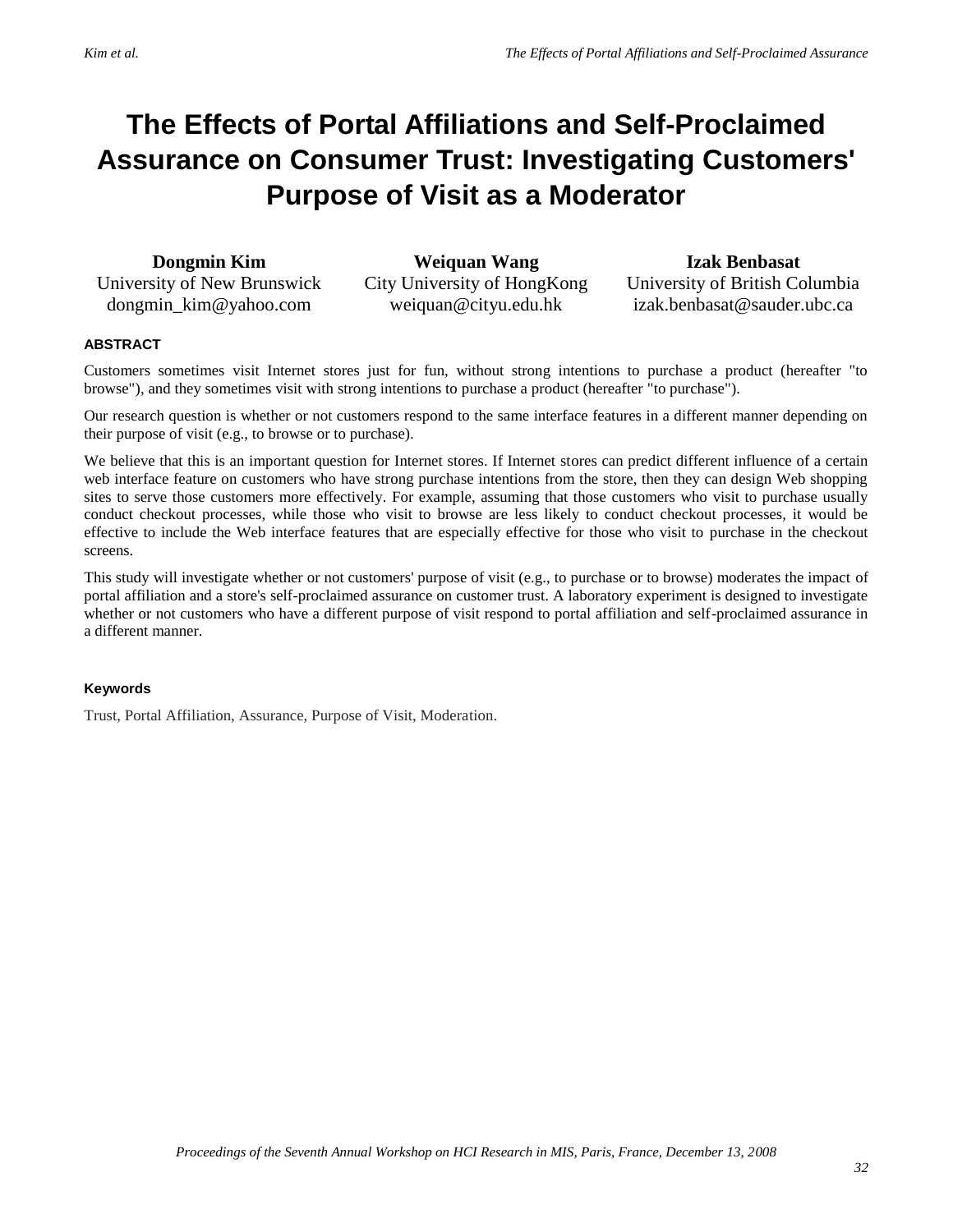## **Matching People And Groups: Recruitment And Selection In Online Games**

**Bo Reum Choi** Carnegie Mellon University bchoi@andrew.cmu.edu

**Robert E. Kraut** Carnegie Mellon University robert.kraut@cmu.edu

**Mark Fichman** Carnegie Mellon University mf4f@cmu.edu

#### **ABSTRACT**

Massively multiplayer online games (MMOGs) have great potential as sites for research within the social and behavioral sciences and human-computer interaction. This is because "guilds" — semi-persistent groups in online games — are much like groups in real organizations. In this paper, we examine how groups and individuals find appropriate matches and whether appropriate matches lead newcomers to stay longer in their groups in an online game environment. Results from archival data, observation, and survey in the game World of Warcraft (WoW) indicate that different selection methods lead to person-group fit for social and task-oriented characteristics and good fit leads recruits to stay longer in their group. In particular, recruitment of new members to task-oriented guilds was most successful when brief interactions were used whereas recruitment to socialoriented guilds was most successful when probationary periods and referrals were used.

**KEYWORDS:** Fit, MMOGs, Guilds, Players, Selection, Retention.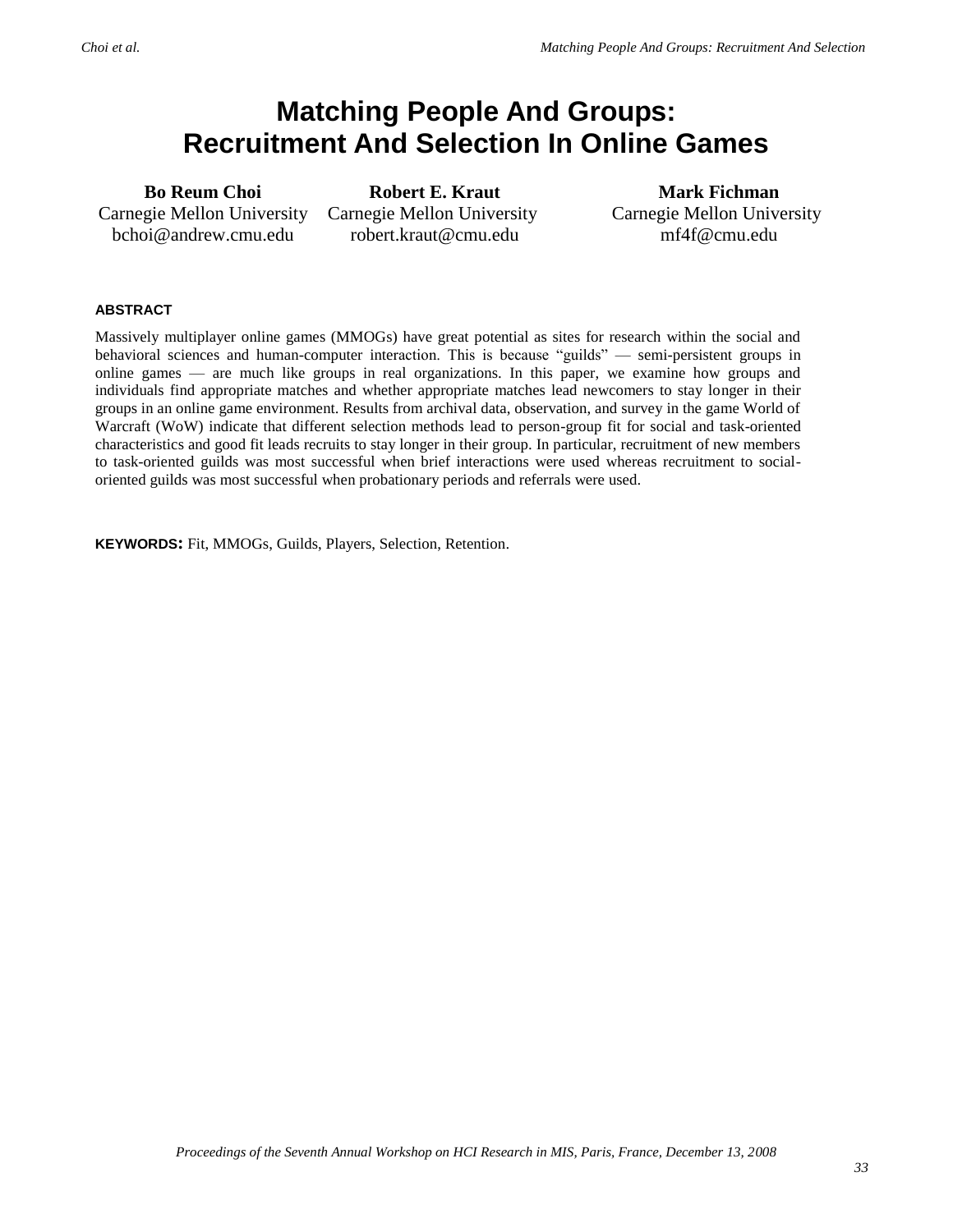# **Customization and/or Social Shopping: How do Digital Millennials Shop Online?**

**Arnold Kamis** Suffolk University akamis@suffolk.edu

**Jonathan Frank** Suffolk University jfrank@suffolk.edu

#### **ABSTRACT**

This paper investigates how Social Shopping and Customization interplay to affect Digital Millennials' online shopping experience. We test whether the social richness of online shopping in pairs can overcome the leanness of the online shopping experience. Can the interactivity of Online Customization accomplish the same purpose? Is there a synergistic, interaction effect? Our 2x2 experimental design with 182 subjects examines this question with customizable versus packaged vacation travel. Analyses of Perceived Effectiveness, Perceived Ease of Use, Perceived Enjoyment and Intent to Purchase suggest that a user's Intention to Purchase is linked to the suitability of the site's user interface as well as the perceived social / technological richness of the website. The results shed light on Digital Millennials' online shopping preferences and provide guidance to web site designers incorporating Social Shopping or Customization into online shopping applications. Future research will extend the results to other populations, task domains and devices.

#### **Keywords**

social shopping, customization, digital millenials, online shopping, intent to purchase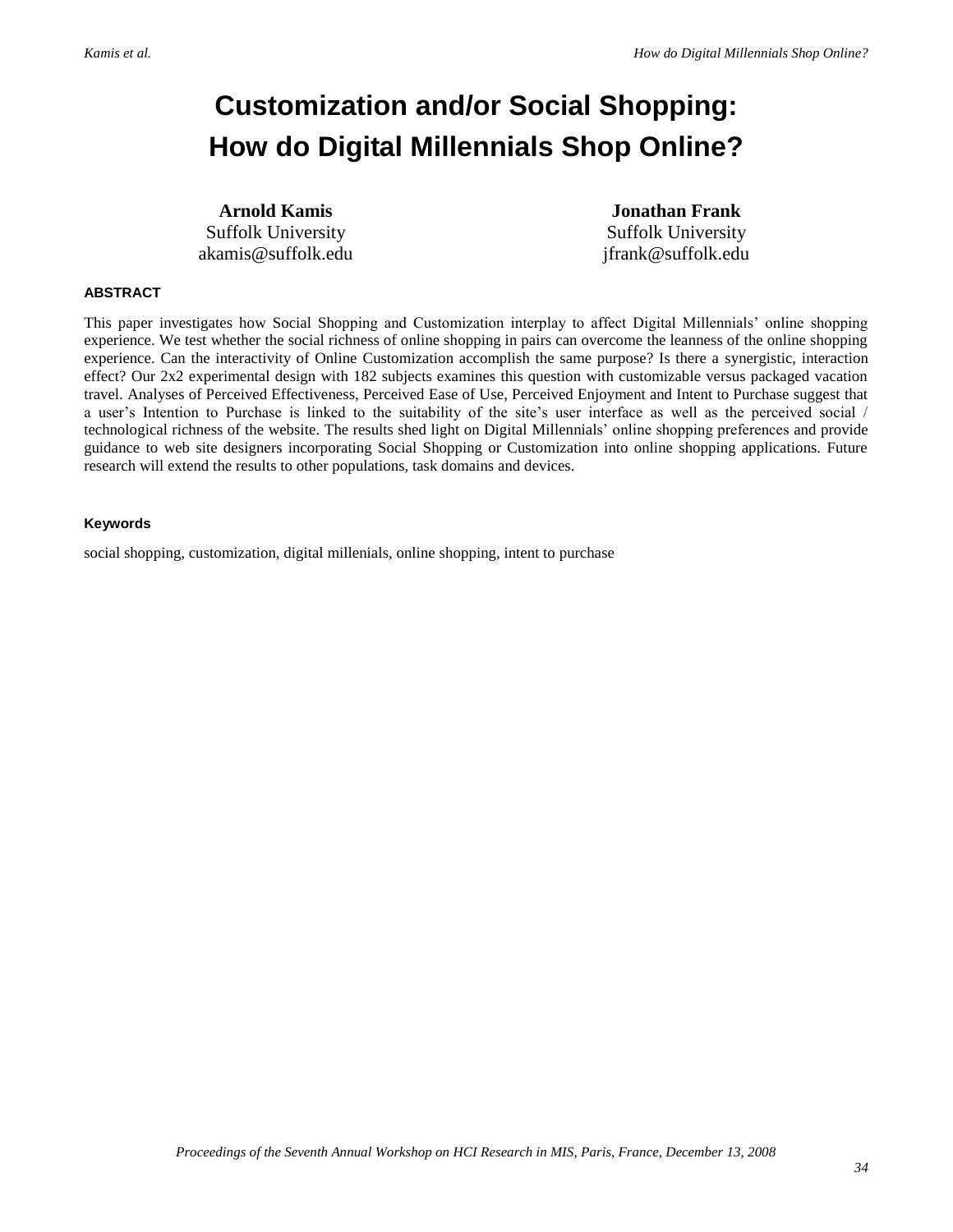# **A Study of the Organizational Critical Success Factors Affecting the Quality of IT Service**

**Ninad Naik** University of Houston-Clear Lake nninad@gmail.com

**Dan J. Kim** University of Houston-Clear Lake kimdan@uhcl.edu

**T. Andrew Yang** University of Houston-Clear Lake Yang@uhcl.edu

#### **ABSTRACT**

Information systems have been a well researched topic based on their development, implementation, effectiveness, success and more recently Business-IT alignment. Of late, since the new model of IS function which includes a significant "service" component, there have been number of studies on "how to measure IT/IS service quality using the SERVQUAL instrument". Our literature review, however, has revealed that there are few studies which provide a holistic view of which organizational factors affect the attributes of SERVQUAL and in what manner. In this paper, we first identify the individual organizational factors affecting the quality of IT service, and then develop a conceptual model to classify those factors and their relationships. The goal of our project is to study how those factors affect the quality of IT services and, with that understanding, to find ways to improve the quality of IT services. The proposed framework will facilitate organizations to judge the present state of their IT ecosystem and guide them to improve their IT service quality.

#### **Keywords**

IT Service Quality, Information Systems, IS Effectiveness, Critical Success Factors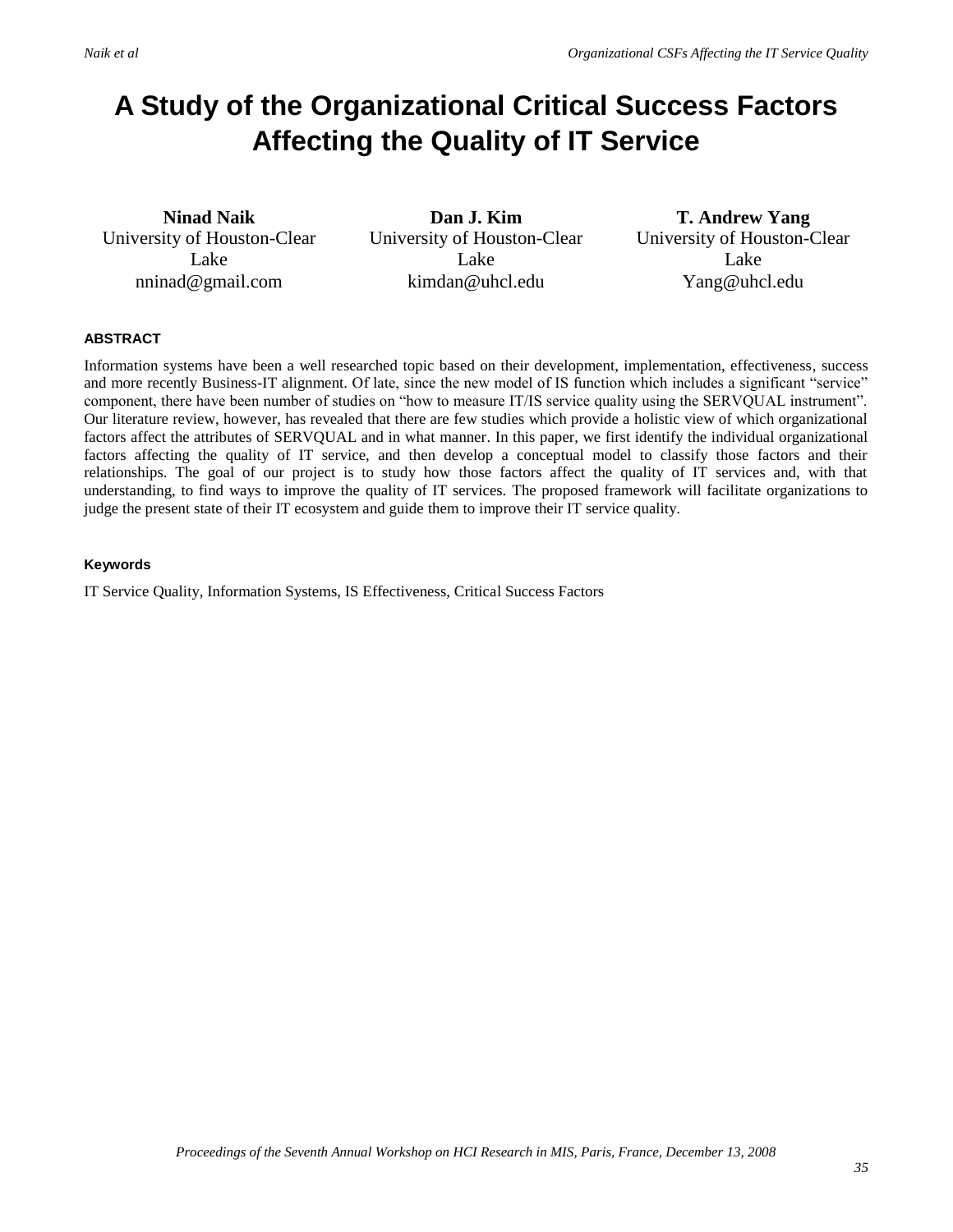## **User Behavior and Decision Making: The role of decisional Guidance in Decision Support**

**Alison Parkes** The University of Melbourne, Australia aparkes@unimelb.edu.au

**Michael Davern** The University of Melbourne, Australia mjdavern@unimelb.edu.au

#### **ABSTRACT**

The very nature of decision support systems (DSS) is to guide and support the user. Yet decisional guidance has surprisingly not dominated empirical DSS research. In this research we examine the role of decisional guidance in decision support. We postulate that the effect of decisional guidance on decision outcomes is mediated by the subjective experience of the user in interacting with the DSS. Furthermore we develop a theoretical and empirical analysis of the different role decisional guidance plays for users of different levels of domain expertise: novices and experienced (but not expert) practitioners. Using a purpose built experimental platform with 135 subjects we find the effects on decisional guidance on perceptions of the DSS and confidence in decision outcomes varies interactively between type of guidance (informative versus suggestive) and level of expertise

**KEYWORDS:** Decision support, human computer interaction, decisional guidance, expertise, confidence, perceived usefulness.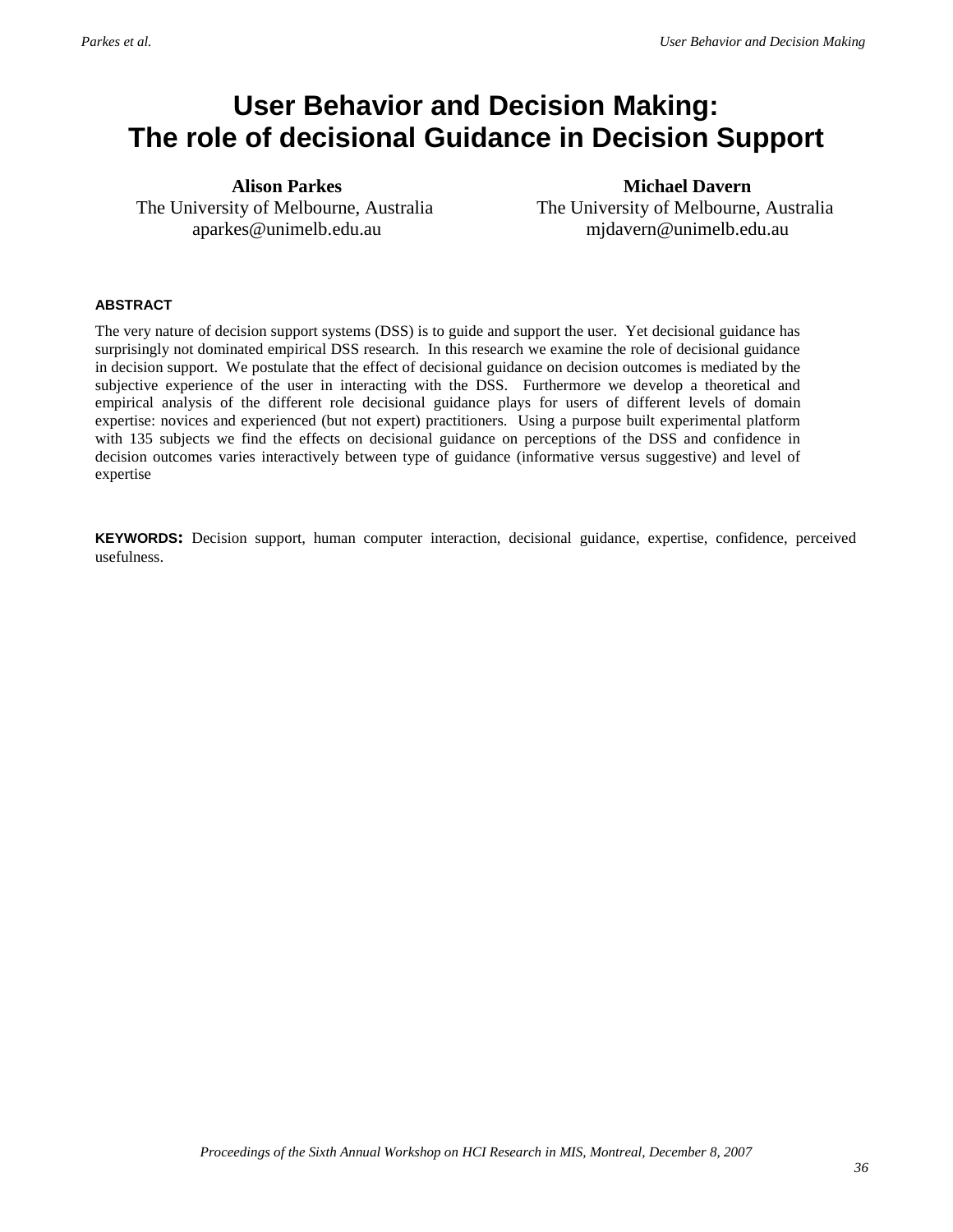## **Understanding Conflict Escalations in Virtual Teams: A Social Network Approach**

**Bin Zhu** School of Management, Boston University bzhu@bu.edu

**Mark Gaynor** School of Management, Boston University mgaynor@bu.edu

#### **ABSTRACT**

One crucial aspect of conflict management in teams is to avoid conflict escalation. When escalation occurs the entire team will be consumed by arguments among disputants and cannot accomplish its task. While many studies have provided theoretic framework for the academic understanding of team conflicts, they did not suggest convenient measurement for the monitoring of the status of team conflicts. This project seeks to bridge this gap by studying four hundred virtual teams that were formed over past ten for complex tasks. We will apply social network analysis to identify the social network patterns associated with conflict escalations. We believe that the results from this research could contribute to the theoretic understanding of the conflicts in virtual teams. In addition, this study could provide mangers and team leaders measurements to monitor the status of conflict. Finally, the research described may provide insight for the design of CMC systems.

#### **Keywords**

Social Network Analysis, Virtual Teams, Team Conflict.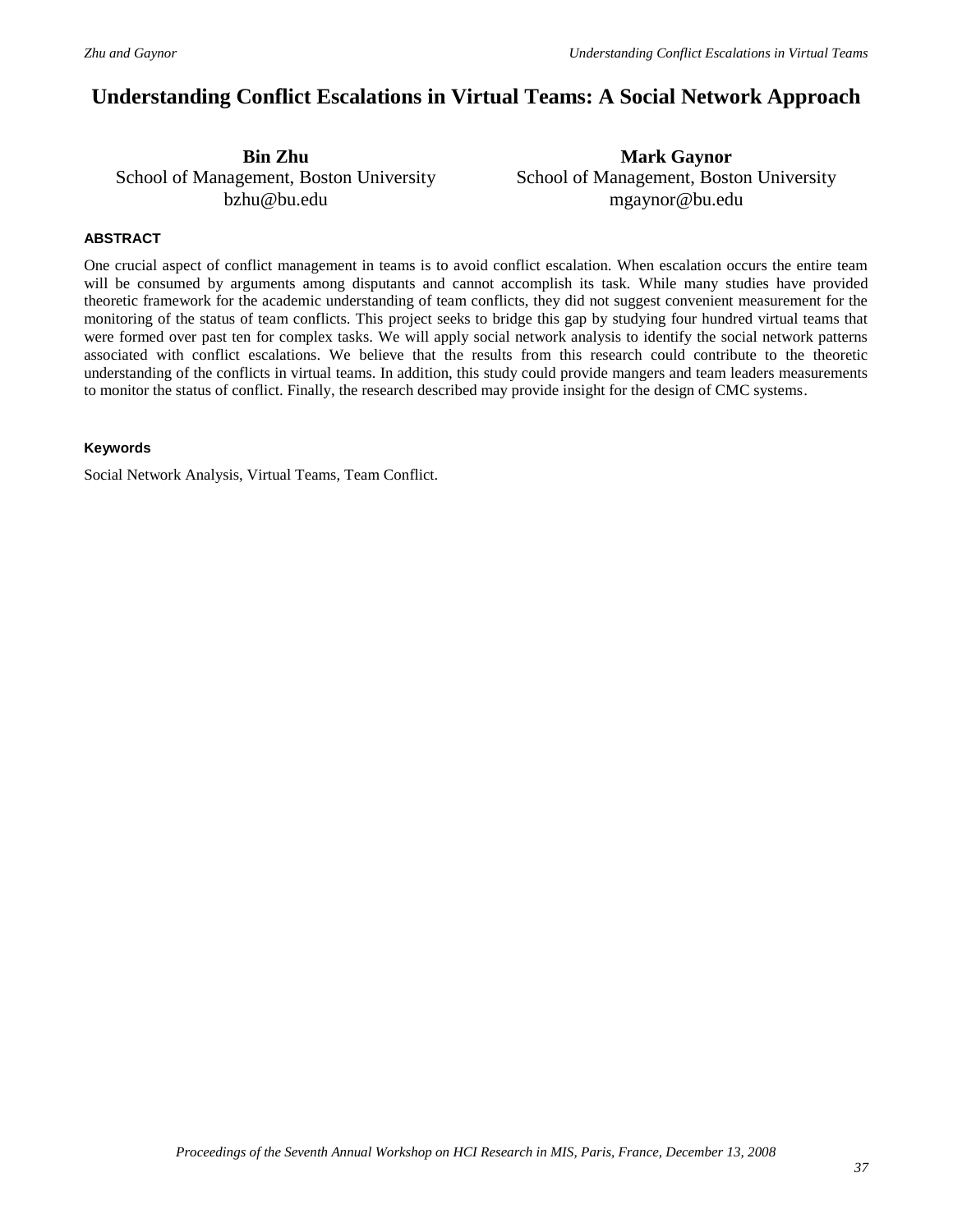## **An Empirical Analysis of Usability-Sociability Design for Sustaining Virtual Communities**

**Xianghua Lu** Fudan University lxhua@fudan.edu.cn

**Jie Yu** National University of Singapore disyj@nus.edu.sg

**Guanchun Yang** Fudan University 0425006@fudan.edu.cn

#### **ABSTRACT**

This study aims to explore how the usability and sociability design of virtual communities could encourage members' continuous participant in the communities. A theoretical model is proposed to explain the effects of usability and sociability design on continuous participation through members' perceived usefulness, enjoyment and sense of belonging. Data is collected from members of five popular leisure oriented virtual communities in China. The results show that both perceived usefulness and enjoyment have impacts on members' continuous participation intention. Among the usability and sociability design factors, we find that personalized service is the most critical mechanism that encourages members to continuously participate in virtual communities, while community infrastructure, friend connection and event organization also have positive effects on members' continuous participation intention through individual motivations. However, it is surprised to find out that leaders' involvement has no influence on members' continuous participation intention. Both theoretical and practical implications of this study are discussed.

**KEYWORDS:** Usability-sociability design, Virtual community, Continuous participation.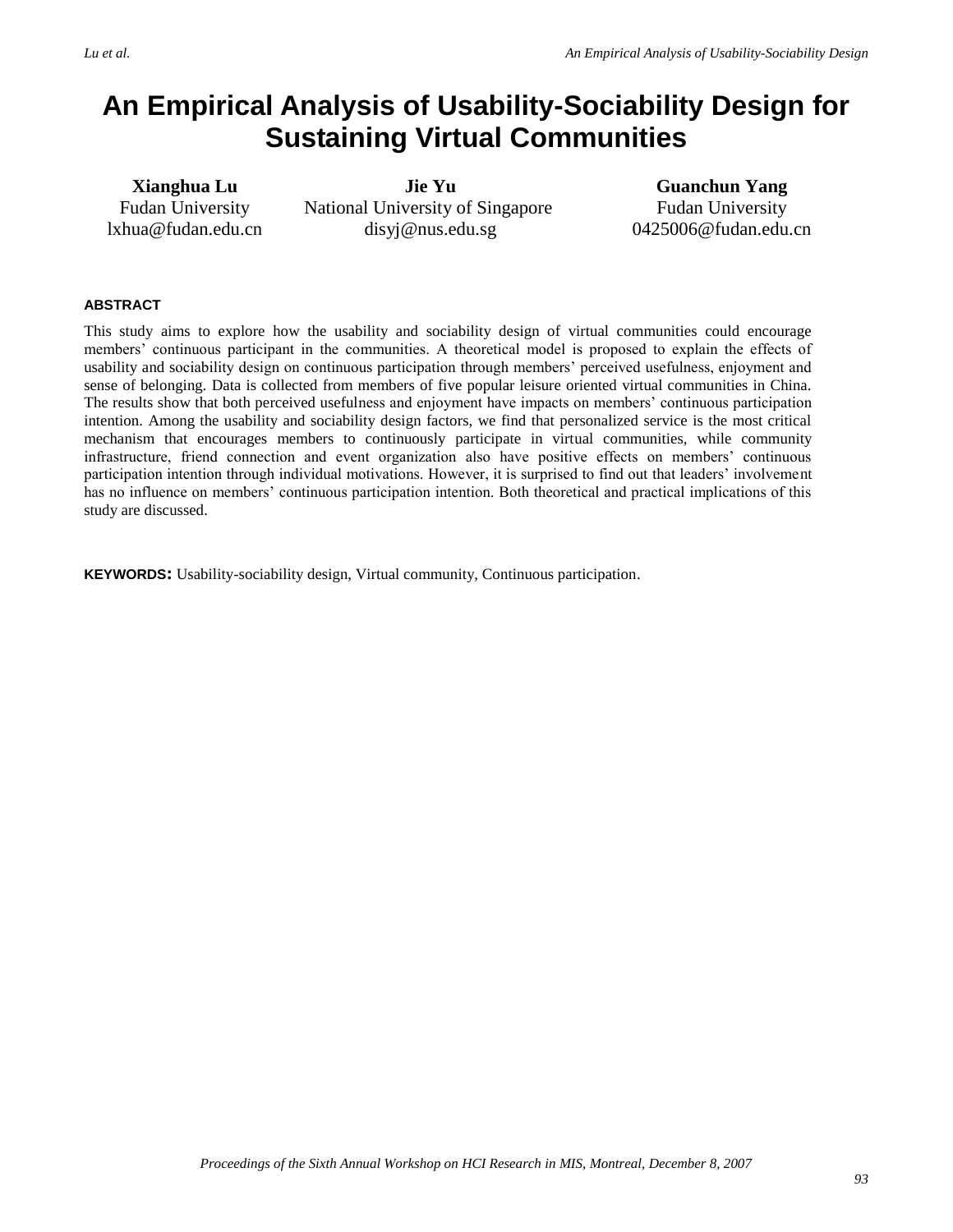# **Computer Mediated Social Ties and Knowledge Sharing**

**Israr Qureshi** Hong Kong Polytechnic University msisrar@inet.polyu.edu.hk

**Nicole Haggerty** University of Western Ontario nhaggerty@ivey.uwo.ca

**Yulin Fang** City University of Hong Kong ylfang@cityu.edu.hk

**Deborah Compeau** University of Western Ontario dcompeau@ivey.uwo.ca

### **ABSTRACT**

Understanding social interactions and knowledge sharing behavior in the organizational context is important as an organization's success is increasingly dependent on how efficiently and effectively knowledge workers share information with others. Knowledge workers are increasingly interacting via computer and communication technologies. In this research we integrate theories of computer mediated communication with theories and prior mixed findings about the strength of social ties and knowledge sharing to theorize about the effects of computer-mediated communication (CMC) on social ties and ultimately on knowledge sharing between individuals in firms. Specifically we theorize about the ability of CMC to a) support diverse social ties, and b) facilitate frequency-based strong social ties that hold strong trust – both supporting knowledge sharing. In a social network survey of 70% of employees in an innovation driven organization located in China, our analysis confirms our theorizing and offers contributions to IS and organizational researchers as well as practitioners.

### **Keywords**

.

Social interactions, computer mediated communication, social ties, social networks, knowledge sharing.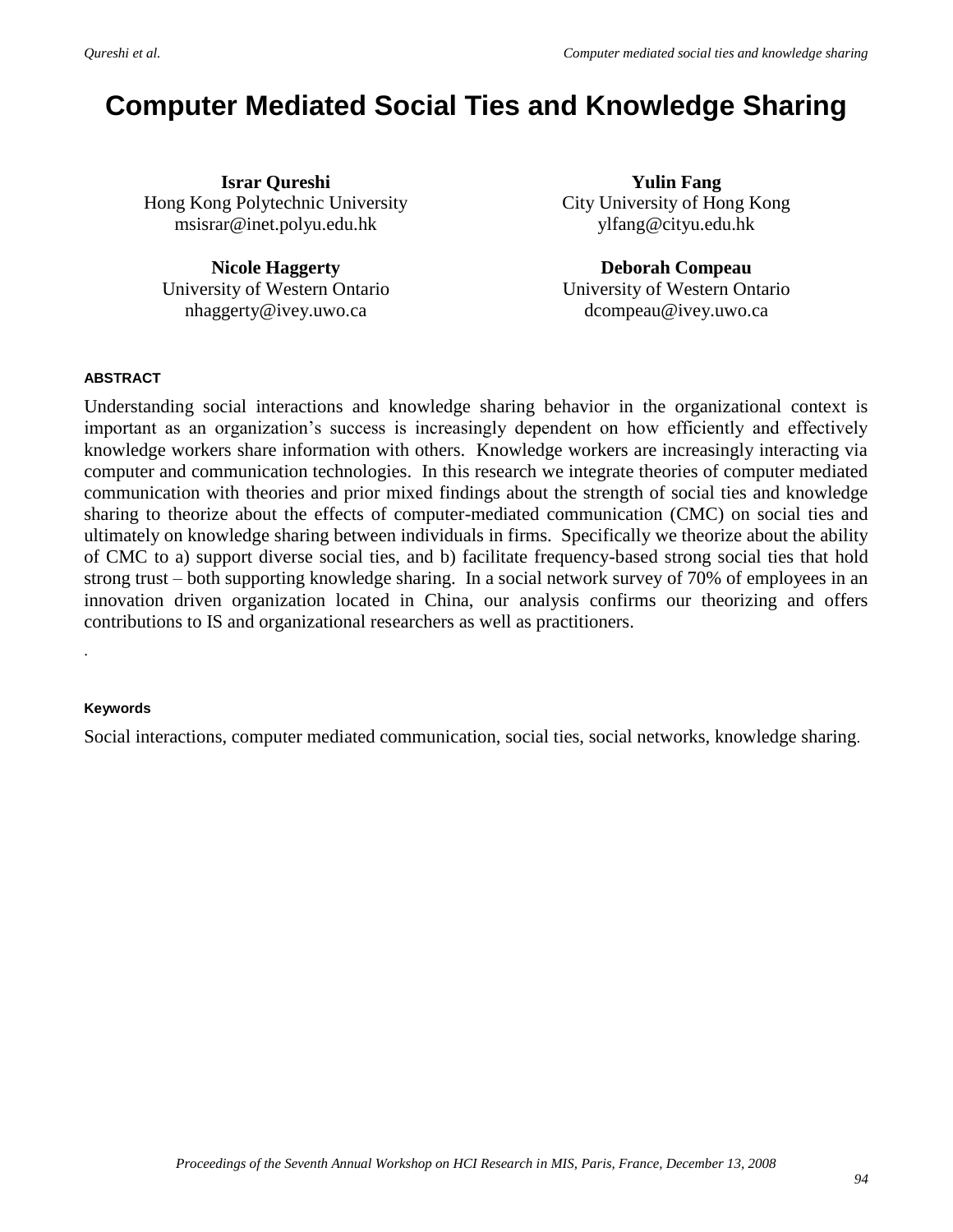## **Towards Understanding the Formation and Impact of E-service Failures**

## **Chee-Wee Tan**

Sauder School of Business University of British Columbia 2053 Main Mall, Vancouver, BC, Canada V6T 1Z2 [chee-wee.tan@sauder.ubc.ca](mailto:chee-wee.tan@sauder.ubc.ca)

**Izak Benbasat** Sauder School of Business University of British Columbia 2053 Main Mall, Vancouver, BC, Canada V6T 1Z2 [izak.benbasat@sauder.ubc.ca](mailto:izak.benbasat@sauder.ubc.ca)

**Ronald T. Cenfetelli**

Sauder School of Business University of British Columbia 2053 Main Mall, Vancouver, BC, Canada V6T 1Z2 [ron.cenfetelli@sauder.ubc.ca](mailto:ron.cenfetelli@sauder.ubc.ca)

#### **ABSTRACT**

*E-service failure has been the bane of e-commerce by compelling consumers to abandon transactions entirely or to switch to brick-and-mortar establishments. Yet, despite the downsides of e-service failures, there has not been a study to-date that systematically investigates how perceptions of failure arise within online transactional environments and their impacts on consumer behavior. Departing from the multi-attribute utility approach prevalent in conventional consumer research, this study advances a typology of e-service failure from a goal-directed perspective. Assimilating Lee and Ariely's (2006) shopping goal theory with Van Osselaer et al.'s (2005) classification of consumer goals, it is the contention of this study that when transacting online, consumers are not only motivated to (1) purchase a product suited to their extrinsic requirements (i.e., consumption goals) and personal preferences (i.e., criterion goals) while enjoying the transactional experience (i.e., process goals), but they are also seeking ways to (2) translate what are often elusive intentions into tangible objectives (goal activation) and achieve those objectives in the most efficacious manner (i.e., goal implementation). Consequently, e-service failures can be delineated according to the type of consumer goal (i.e., consumption, criterion or process) they target and the transactional stage (i.e., activation or implementation) at which they occur. A research model of e-service failure is then constructed and testable hypotheses are derived.*

*To empirically validate the model, a 3x3 experimental design is proposed and elaborated. The experiment employs a 3 (Type of Failure: Activation Success + Implementation Failure; Activation Failure + Implementation Failure or Activation Failure + Implementation Success) x 3 (Type of Goal: Consumption; Criterion; or Process) between-subjects factorial design will be conducted. A totally separate control group without any form of e-service deficiency (Activation Success + Implementation Success) across the three goal categories will also be incorporated into the experimental design to contrast differences in consumers' perceptions, attitudes and behaviors arising from the distinction between the presence and absence of implementation failures given the successful activation of consumer goals. It is anticipated that the empirical findings from our experiment will serve to inform academics and practitioners on: (1) how consumer perceptions of different types of eservice failure manifest on e-commerce websites, and; (2) their impact on transactional attitudes and intentions.*

*Conceptually, our proposed experimental study is designed to not only verify the veracity of our research model, but to also challenge the premise underlying past research into consumer behavior. Theories like the EDT have contended that expectations constructed from previous transactional experiences form the baseline from which consumers assess future transactions. Yet, if we were to establish goal activation as a prerequisite for perceptions of implementation failure to arise, it will imply that while prior transactional experiences might be pertinent in affecting consumer behavior, goals—which are activated through immediate interactions with the e-commerce website—may be a more salient influence. Additionally, the experiment represents an opportunity to validate our typology of e-service failures by demonstrating how they might occur in reality and explaining why each e-service failure type might be more or less effective in affecting online consumer behavior. Pragmatically, empirical findings can offer cautionary advice to practitioners to be vigilant in web interface design so as to avoid activating unwanted goals, especially when the website is ill-equipped to fulfill them. Further, the typology of e-service failures can provide guidelines for practitioners to establish benchmarks for designing error-free e-commerce websites. Finally, this study acts as a pre-requisite to uncovering corresponding e-service recovery mechanisms that can be offered on e-commerce websites to alleviate consumers' disappointment and feelings of dissatisfaction in the event of e-service failures.*

#### **Keywords**

E-Service Failure, Goal-Directed Perspective, Goal Activation, Goal Implementation, Consumption Goals, Criterion Goals, Process Goals.